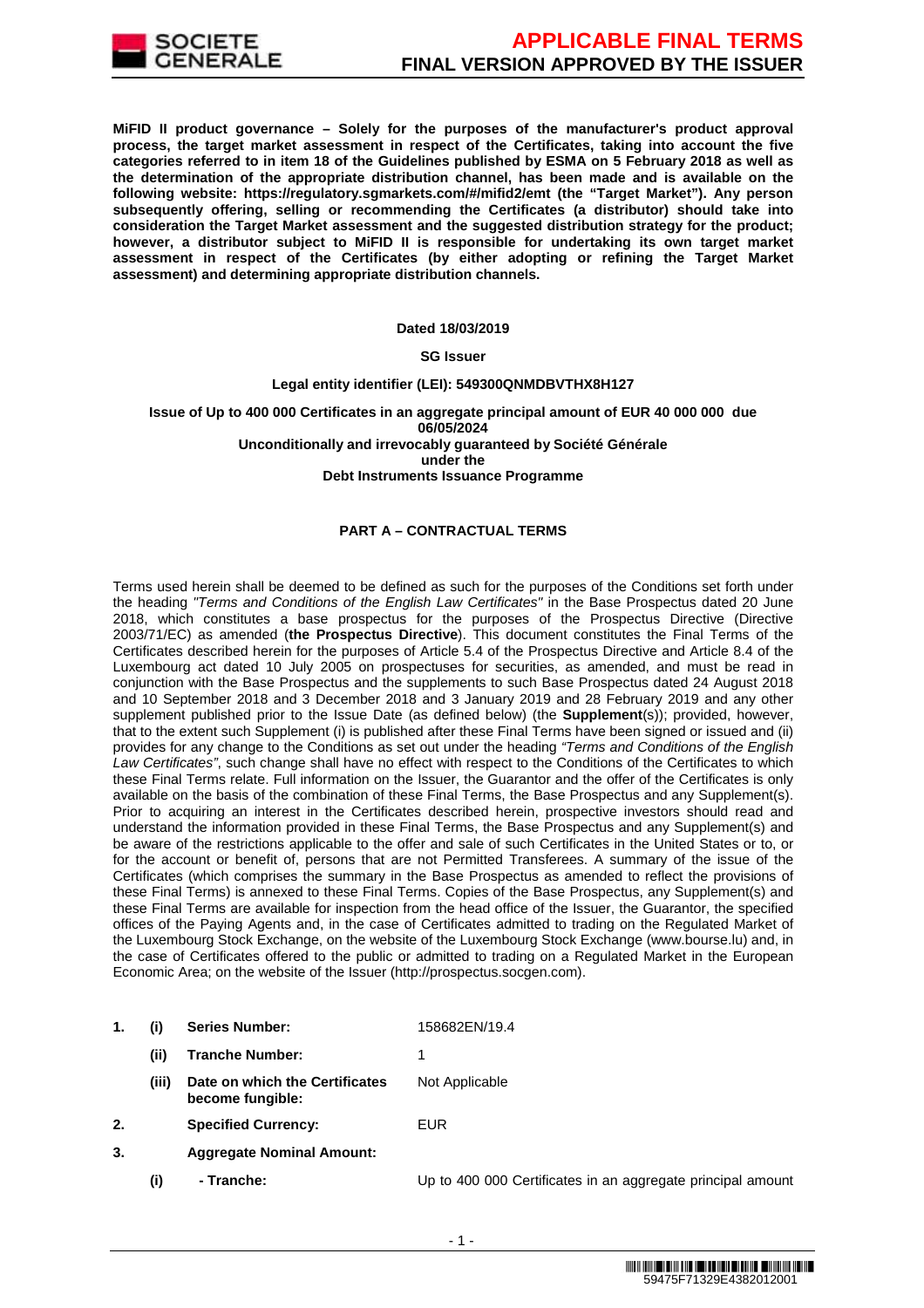

of EUR 40 000 000

|     | (ii)  | - Series:                                                                               | Up to 400 000 Certificates in an aggregate principal amount<br>of EUR 40 000 000                                                                                                          |
|-----|-------|-----------------------------------------------------------------------------------------|-------------------------------------------------------------------------------------------------------------------------------------------------------------------------------------------|
| 4.  |       | <b>Issue Price:</b>                                                                     | EUR 100 per Certificate of EUR 100 Specified Denomination                                                                                                                                 |
| 5.  |       | <b>Specified Denomination(s):</b>                                                       | <b>EUR 100</b>                                                                                                                                                                            |
| 6.  | (i)   | <b>Issue Date:</b><br>(DD/MM/YYYY)                                                      | 30/04/2019                                                                                                                                                                                |
|     | (ii)  | <b>Interest Commencement Date:</b>                                                      | <b>Issue Date</b>                                                                                                                                                                         |
| 7.  |       | <b>Final Exercise Date:</b><br>(DD/MM/YYYY)                                             | 06/05/2024                                                                                                                                                                                |
| 8.  |       | <b>Governing law:</b>                                                                   | English law                                                                                                                                                                               |
| 9.  | (i)   | <b>Status of the Certificates:</b>                                                      | Unsecured                                                                                                                                                                                 |
|     | (ii)  | Date of corporate authorisation<br>obtained for the issuance of<br><b>Certificates:</b> | Not Applicable                                                                                                                                                                            |
|     | (iii) | <b>Type of Structured Certificates:</b>                                                 | <b>Share Linked Certificates</b>                                                                                                                                                          |
|     |       |                                                                                         | The provisions of the following Additional Terms and<br>Conditions apply:<br>Additional Terms and Conditions for Share Linked<br>Certificates and Depositary Receipts Linked Certificates |
|     | (iv)  | <b>Reference of the Product</b>                                                         | 3.3.3 with Option 1 applicable as described in the Additional<br>Terms and Conditions relating to Formulae                                                                                |
| 10. |       | <b>Interest Basis:</b>                                                                  | See section "PROVISIONS RELATING TO INTEREST (IF<br>ANY) PAYABLE" below.                                                                                                                  |
| 11. |       | <b>Redemption/Payment Basis:</b>                                                        | See section "PROVISIONS RELATING TO REDEMPTION"<br>below.                                                                                                                                 |
| 12. |       | Issuer's/Certificateholders'<br>redemption option:                                      | See section "PROVISIONS RELATING TO REDEMPTION"<br>below.                                                                                                                                 |

### **PROVISIONS RELATING TO INTEREST (IF ANY) PAYABLE**

| 13. |     | <b>Fixed Rate Certificate</b><br><b>Provisions:</b>        | Not Applicable                                                                                                                                                                                                            |
|-----|-----|------------------------------------------------------------|---------------------------------------------------------------------------------------------------------------------------------------------------------------------------------------------------------------------------|
| 14. |     | <b>Floating Rate Certificate</b><br><b>Provisions:</b>     | Not Applicable                                                                                                                                                                                                            |
| 15. |     | <b>Structured Profit Certificate</b><br><b>Provisions:</b> | Applicable as per Condition 3.3 of the General Terms and<br>Conditions                                                                                                                                                    |
|     | (i) | <b>Structured Interest Amount(s)</b>                       | Unless previously redeemed, on each Interest Payment<br>Date(i) (i from 1 to 5), the Issuer shall pay to the<br>Certificateholders, for each Certificate, an<br>amount<br>determined by the Calculation Agent as follows: |
|     |     |                                                            | Scenario 1:                                                                                                                                                                                                               |
|     |     |                                                            | If on Valuation Date(i), Performance(i) is higher than or<br>equal to $-30.0\%$ , then:                                                                                                                                   |
|     |     |                                                            | Interest Amount(i)<br>Specified<br>Structured<br>$=$ Max(0;<br>Denomination x (i x 5%) - SumCouponsPaid(i-1))                                                                                                             |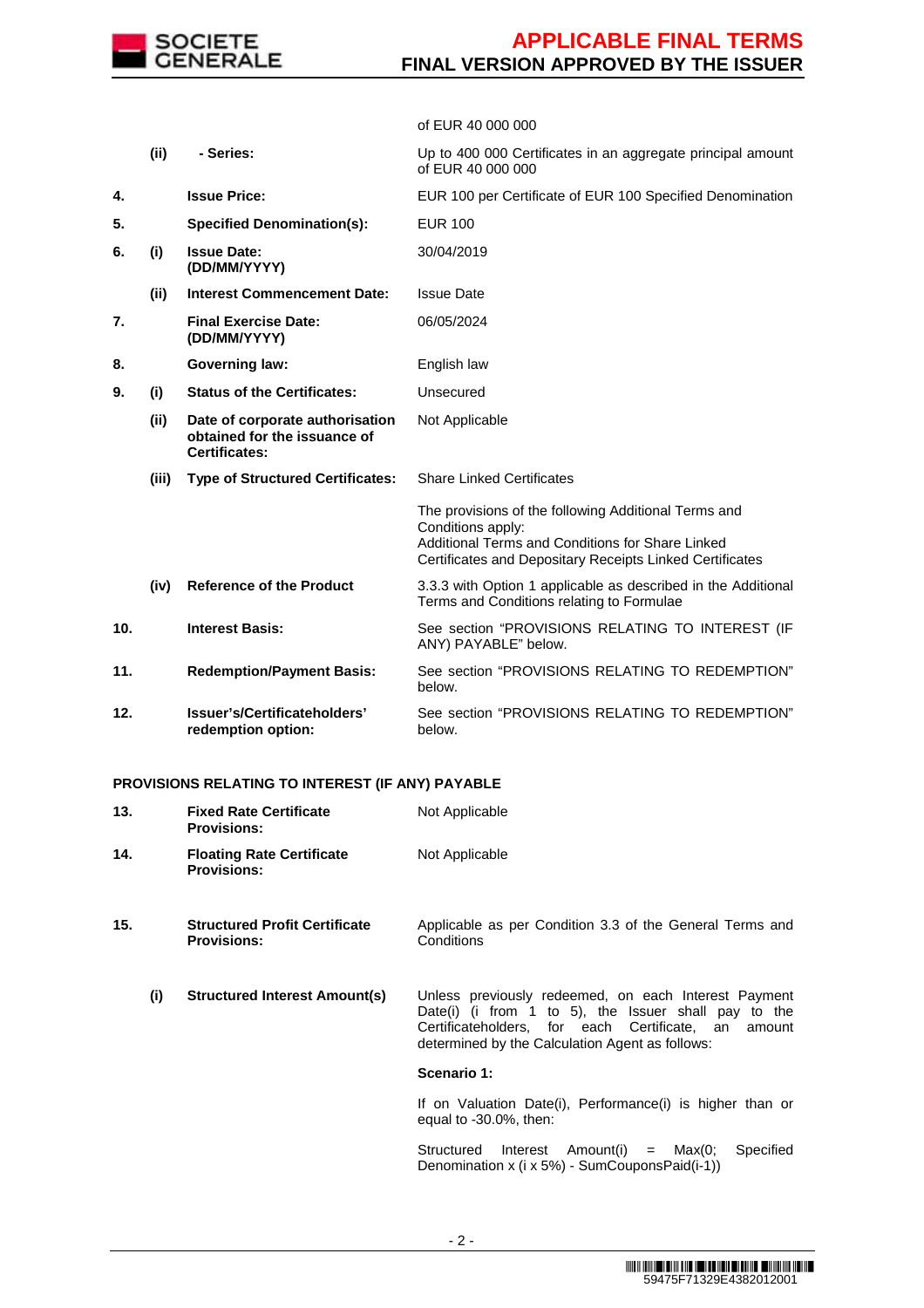

#### **Scenario 2:**

If on Valuation Date(i), Performance(i) is lower than -30.0%, then:

Structured Interest Amount(i) = 0 (zero)

 Definitions relating to the Structured Interest Amount are set out in paragraph 27(ii) "Definitions relating to the Product"

- **(ii) Specified Period(s)/Interest Payment Date(s): (DD/MM/YYYY)** Interest Payment Date(i) (i from 1 to 4): 5 Business Days after Valuation Date(i); Interest Payment Date(5): the Final Exercise Date
- **(iii) Business Day Convention:** Following Business Day Convention (unadjusted)
- **(iv) Day Count Fraction:** Not Applicable
- **(v) Business Centre(s):** Not Applicable
- **16. Zero Coupon Certificate Provisions:** Not Applicable

### **PROVISIONS RELATING TO REDEMPTION**

| 17. |       | Redemption at the option of the<br>Issuer:             | Not Applicable                                                                                                                                                                                                                                                                           |
|-----|-------|--------------------------------------------------------|------------------------------------------------------------------------------------------------------------------------------------------------------------------------------------------------------------------------------------------------------------------------------------------|
| 18. |       | Redemption at the option of the<br>Certificateholders: | Not Applicable                                                                                                                                                                                                                                                                           |
| 19. |       | <b>Automatic Early Redemption:</b>                     | Applicable as per Condition 5.10 of the General Terms and<br>Conditions                                                                                                                                                                                                                  |
|     | (i)   | <b>Automatic Early Redemption</b><br>Amount(s):        | Unless previously redeemed, if an Automatic Early<br>Redemption Event has occurred, then the Issuer shall<br>redeem early the Certificates<br>on Automatic<br>Early<br>Redemption Date(i) (i from 1 to 4) in accordance with the<br>following provisions in respect of each Certificate: |
|     |       |                                                        | Automatic Early Redemption Amount(i) = Specified<br>Denomination x (100%)                                                                                                                                                                                                                |
|     |       |                                                        | Definitions relating to the Automatic Early Redemption<br>Amount are set out in paragraph 27(ii) "Definitions relating to<br>the Product".                                                                                                                                               |
|     | (ii)  | <b>Automatic Early Redemption</b><br>Date(s):          | Automatic Early Redemption Date(i) (i from 1 to 4): 5<br>Business Days after the Valuation Date(i) on which an<br>Automatic Early Redemption Event is deemed to have<br>occurred.                                                                                                        |
|     | (iii) | <b>Automatic Early Redemption</b><br>Event:            | is deemed to have occurred, as determined by the<br>Calculation Agent, if on a Valuation Date(i) (i from 1 to 4),<br>Performance(i) is higher than or equal to 0%                                                                                                                        |
| 20. |       | <b>Final Exercise Amount:</b>                          | Unless previously redeemed, the Issuer shall redeem the<br>Certificates on the Final Exercise Date, in accordance with<br>the following provisions in respect of each Certificate:                                                                                                       |
|     |       |                                                        | Scenario 1:                                                                                                                                                                                                                                                                              |
|     |       |                                                        | If on Valuation Date(5), Performance(5) is higher than or<br>equal to -30.0%, then:                                                                                                                                                                                                      |
|     |       |                                                        | Final Exercise Amount = Specified Denomination x [100%]                                                                                                                                                                                                                                  |

#### **Scenario 2:**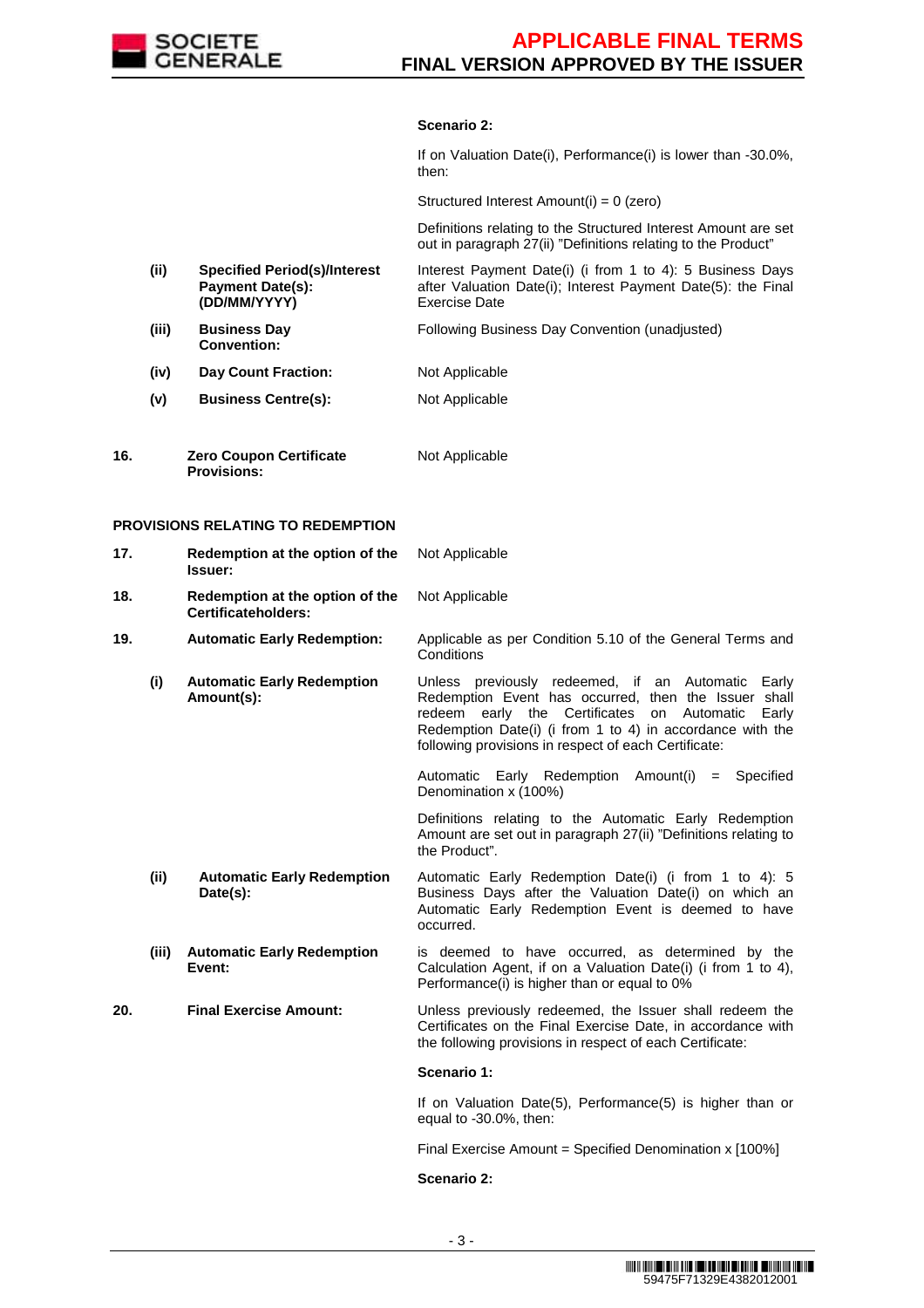

If on Valuation Date(5), Performance(5) is lower than - 30.0%, then:

Final Exercise Amount = Specified Denomination x (100% + Performance(5))

 Definitions relating to the Final Exercise Amount are set out in paragraph 27(ii) "Definitions relating to the Product".

| 21. | <b>Physical Delivery Certificates</b><br><b>Provisions:</b>                                                                                                                                                                                                   | Not Applicable                        |
|-----|---------------------------------------------------------------------------------------------------------------------------------------------------------------------------------------------------------------------------------------------------------------|---------------------------------------|
| 22. | <b>Credit Linked Certificates</b><br><b>Provisions:</b>                                                                                                                                                                                                       | Not Applicable                        |
| 23. | <b>Bond Linked Certificates</b><br><b>Provisions:</b>                                                                                                                                                                                                         | Not Applicable                        |
| 24. | <b>Trigger redemption at the option</b> Not Applicable<br>of the Issuer:                                                                                                                                                                                      |                                       |
| 25. | <b>Early Redemption for tax</b><br>reasons, special tax reasons,<br>regulatory reasons, Force<br><b>Majeure Event, Event of Default,</b><br>or at the option of the<br><b>Calculation Agent pursuant to</b><br>the Additional Terms and<br><b>Conditions:</b> | Early Redemption Amount: Market Value |

**PROVISIONS APPLICABLE TO THE UNDERLYING(S) IF ANY**

| 26. | THE UNDER THE UNDER THE MANUSCRIPT OF ANY<br>The following Share as defined below: |                                                                                                                                                                                                                                       |                                                                                                                                                                                                                                                                                                        |
|-----|------------------------------------------------------------------------------------|---------------------------------------------------------------------------------------------------------------------------------------------------------------------------------------------------------------------------------------|--------------------------------------------------------------------------------------------------------------------------------------------------------------------------------------------------------------------------------------------------------------------------------------------------------|
|     |                                                                                    | <b>Bloomberg Ticker</b><br>Company<br>Snam SpA<br><b>SRG IM</b>                                                                                                                                                                       | Website<br><b>Exchange</b><br><b>ITALIAN EXCHANGE</b><br>www.snamretegas.it                                                                                                                                                                                                                            |
|     | (ii)                                                                               | Information relating to the past<br>and future performances of the<br>Underlying(s) and volatility:                                                                                                                                   | The information relating to the past and future performances<br>of the Underlying(s) and volatility are available on the source<br>specified in the table above.                                                                                                                                       |
|     | (iii)                                                                              | <b>Provisions relating, amongst</b><br>others, to the Market Disruption<br>Event(s) and/or Extraordinary<br>Event(s) and/or any additional<br>disruption event(s) as described<br>in the relevant Additional Terms<br>and Conditions: | The provisions of the following Additional Terms and<br>Conditions apply:<br>Conditions<br>Additional<br>Terms and<br>for Share<br>Linked<br>Certificates and Depositary Receipts Linked Certificates                                                                                                  |
|     | (iv)                                                                               | Other information relating to<br>the Underlying(s):                                                                                                                                                                                   | Information or summaries of information included herein with<br>respect to the Underlying(s), has been extracted from<br>general databases released publicly or by any other<br>available information.                                                                                                 |
|     |                                                                                    |                                                                                                                                                                                                                                       | Each of the Issuer and the Guarantor confirms that such<br>information has been accurately reproduced and that, so far<br>as it is aware and is able to ascertain from information<br>published, no facts have been omitted which would render<br>the reproduced information inaccurate or misleading. |
|     |                                                                                    |                                                                                                                                                                                                                                       | DEFINITIONS APPLICABLE TO INTEREST (IF ANY), REDEMPTION AND THE UNDERLYING(S) IF ANY                                                                                                                                                                                                                   |

**27. (i) Definitions relating to date(s):** Applicable

| <b>Valuation Date(0):</b> | 29/04/2019 |
|---------------------------|------------|
| (DD/MM/YYYY)              |            |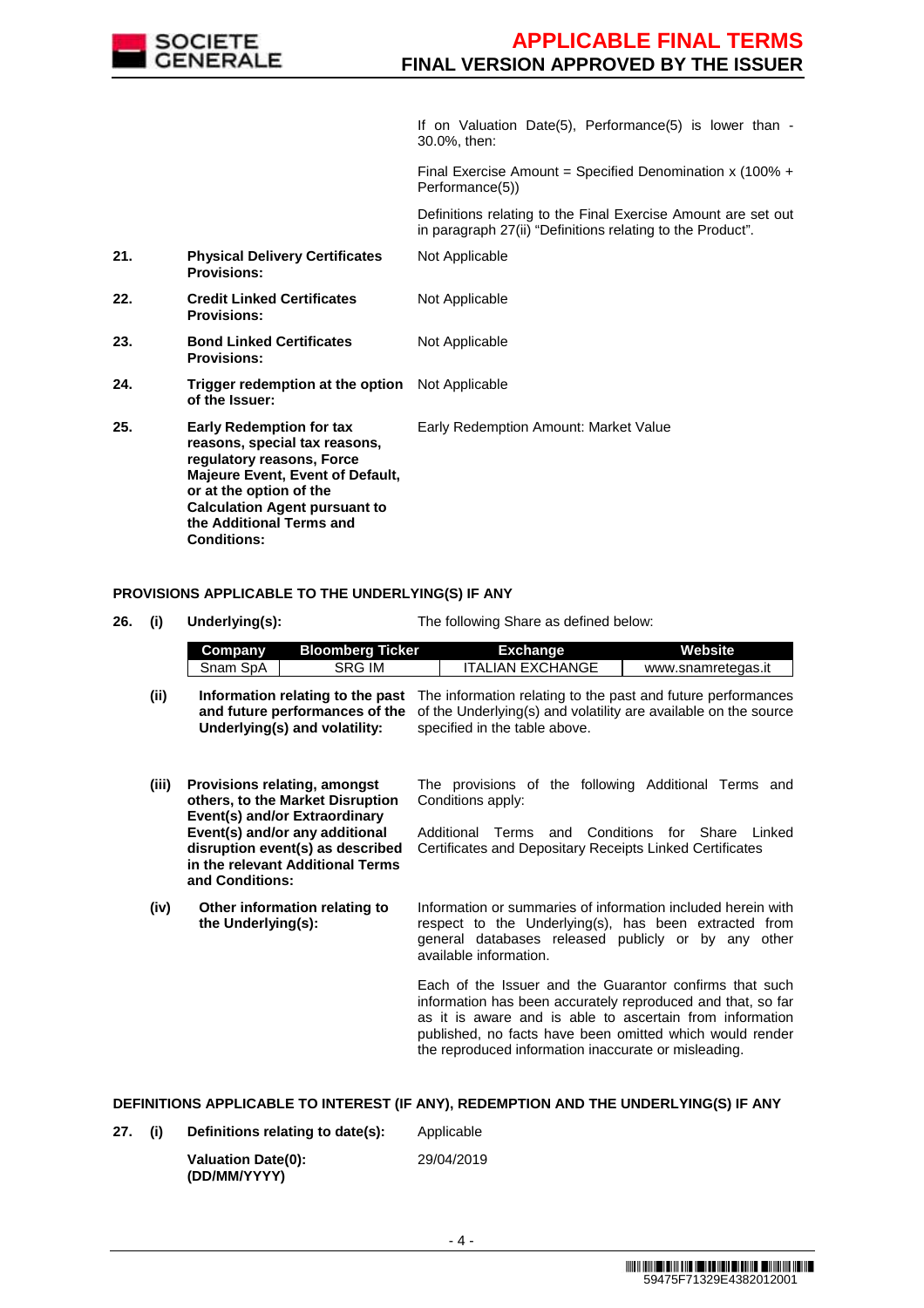

|      | Valuation Date(i); (i from 1 to 5)<br>(DD/MM/YYYY) | 29/04/2020;<br>29/04/2024                                                                                           | 29/04/2021:                                                 | 29/04/2022: |            | 01/05/2023: |  |
|------|----------------------------------------------------|---------------------------------------------------------------------------------------------------------------------|-------------------------------------------------------------|-------------|------------|-------------|--|
| (ii) | Definitions relating to the<br><b>Product:</b>     | Applicable, subject to the provisions of Condition 4 of the<br>Additional Terms and Conditions relating to Formulae |                                                             |             |            |             |  |
|      | SumCouponsPaid(i-1)                                | means<br>Amount(i-1)                                                                                                | SumCouponsPaid(i-2)                                         | $+$         | Structured | Interest    |  |
|      | (i from 2 to 5)                                    | With:                                                                                                               |                                                             |             |            |             |  |
|      |                                                    |                                                                                                                     | SumCouponsPaid $(0) = 0$ (zero)                             |             |            |             |  |
|      | Performance(i)<br>(i from 1 to 5)                  | means $(S(i) / S(0)) - 100\%$                                                                                       |                                                             |             |            |             |  |
|      | S(i)<br>(i from $0$ to $5$ )                       | of the Underlying                                                                                                   | means in respect of any Valuation Date(i) the Closing Price |             |            |             |  |

### **PROVISIONS RELATING TO SECURED CERTIFICATES**

**28. Secured Certificates Provisions:** Not Applicable

### **GENERAL PROVISIONS APPLICABLE TO THE CERTIFICATES**

| 29. |      | <b>Provisions applicable to</b><br>payment date(s):                                                 |                                                                                                                               |
|-----|------|-----------------------------------------------------------------------------------------------------|-------------------------------------------------------------------------------------------------------------------------------|
|     |      | - Payment Business Day:                                                                             | <b>Following Payment Business Day</b>                                                                                         |
|     |      | - Financial Centre(s):                                                                              | Not Applicable                                                                                                                |
| 30. |      | Form of the Certificates:                                                                           |                                                                                                                               |
|     | (i)  | Form:                                                                                               | Non-US Registered Global Note registered in the name of a<br>nominee for a common depositary for Euroclear and<br>Clearstream |
|     | (ii) | New Global Note (NGN -<br>bearer notes) / New<br>Safekeeping Structure (NSS -<br>registered notes): | <b>No</b>                                                                                                                     |
| 31. |      | <b>Redenomination:</b>                                                                              | Not Applicable                                                                                                                |
| 32. |      | <b>Consolidation:</b>                                                                               | Applicable as per Condition 14.2 of the General Terms and<br>Conditions                                                       |
| 33. |      | <b>Partly Paid Certificates</b><br><b>Provisions:</b>                                               | Not Applicable                                                                                                                |
| 34. |      | <b>Instalment Certificates</b><br><b>Provisions:</b>                                                | Not Applicable                                                                                                                |
| 35. |      | Masse:                                                                                              | Not Applicable                                                                                                                |
| 36. |      | <b>Dual Currency Certificate</b><br><b>Provisions:</b>                                              | Not Applicable                                                                                                                |
| 37. |      | <b>Additional Amount Provisions</b><br>for Italian Certificates:                                    | Not Applicable                                                                                                                |
| 38. |      | Interest Amount and/or the<br><b>Redemption Amount switch at</b><br>the option of the Issuer:       | Not Applicable                                                                                                                |
| 39. |      | <b>Provisions relating to Portfolio</b>                                                             | Not Applicable                                                                                                                |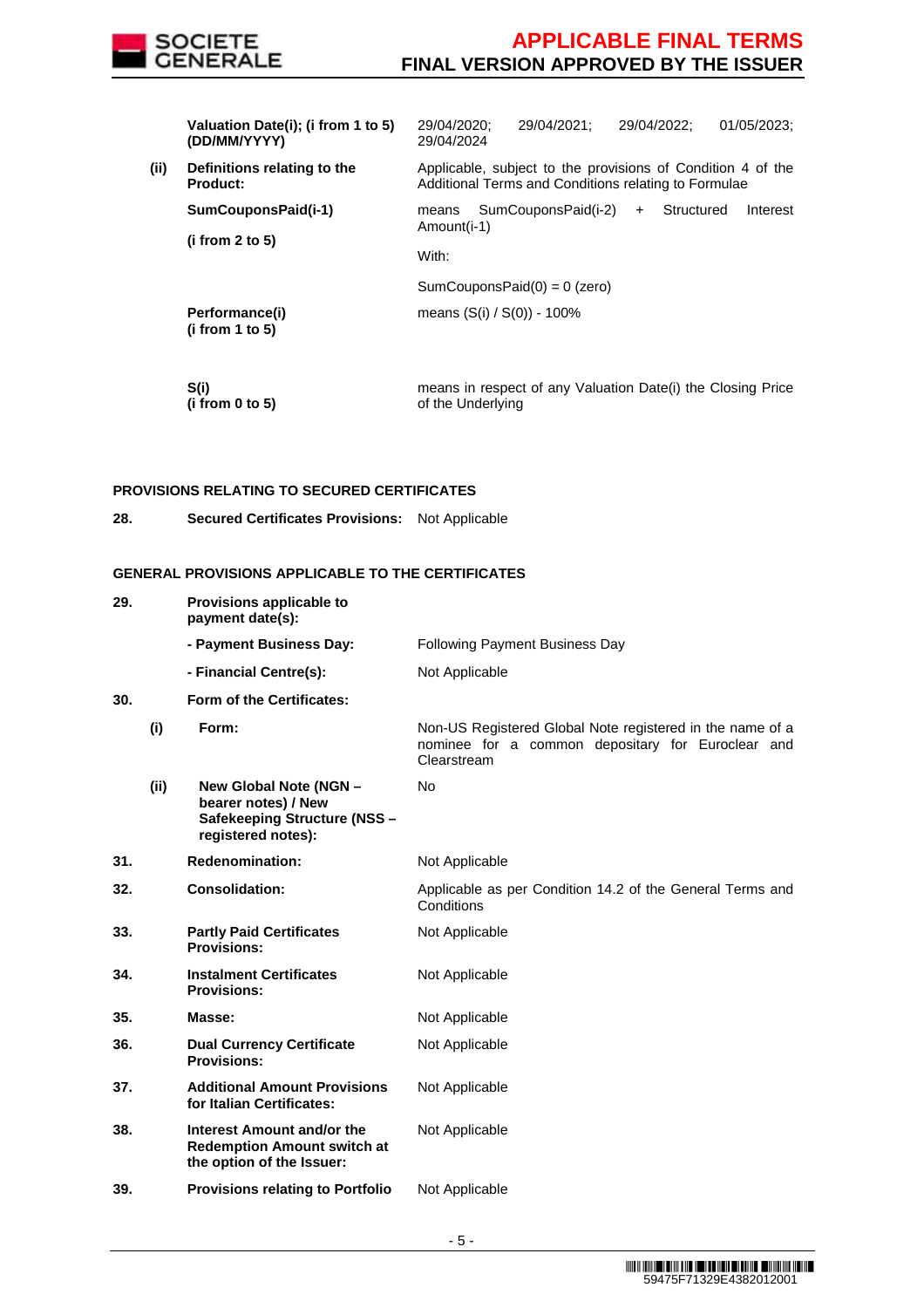

**Linked Certificates:**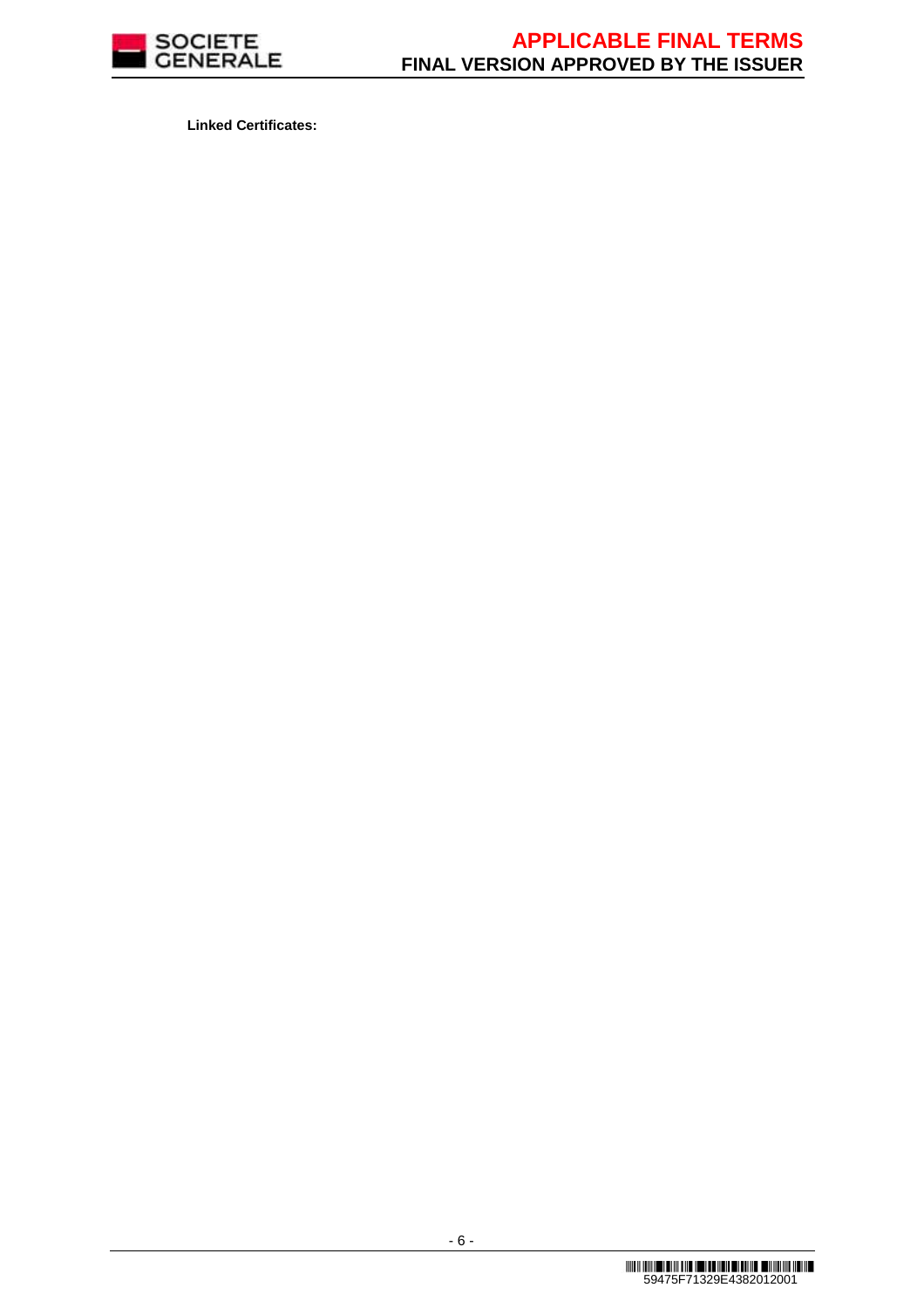

#### **PART B – OTHER INFORMATION**

#### **1. LISTING AND ADMISSION TO TRADING**

- **(i) Listing:** None
- **(ii) Admission to trading:** Application shall be made for the Certificates to be admitted to trading on the Multilateral Trading Facility ("MTF") named EuroTLX organized and managed by EuroTLX Sim S.p.A. with effect from or as soon as practicable after the Issue Date. Société Générale, directly or through a third party appointed by it, will act as specialist for the Certificates, in accordance with the rules and regulations of EuroTLX.

 **There can be no assurance that the listing and trading of the Certificates will be approved with effect on the Issue Date or at all, provided that if EuroTLX Sim S.p.A. does not release its decision of admission to trading within the day immediately preceding the Issue Date, Section 10 – paragraph "Conditions to which the offer is subject" of these Final Terms shall apply.**

**(iii) Estimate of total expenses related to admission to trading:** Not Applicable **(iv) Information required for Certificates to be listed on SIX Swiss Exchange:** Not Applicable

#### **2. RATINGS**

The Certificates to be issued have not been rated.

#### **3. INTERESTS OF NATURAL AND LEGAL PERSONS INVOLVED IN THE ISSUE/OFFER**

 Save for fees, if any, payable to the Dealer, and so far as the Issuer is aware, no person involved in the issue of the Certificates has an interest material to the offer.

The Dealer and its affiliates have engaged, and may in the future engage, in investment banking and/or commercial banking transactions with, and may perform other services for, the Issuer and its affiliates in the ordinary course of business.

 Société Générale will ensure the roles of provider of hedging instruments to the Issuer of the Certificates and Calculation Agent of the Certificates.

 The possibility of conflicts of interest between the different roles of Société Générale on one hand, and between those of Société Générale in these roles and those of the Certificateholders on the other hand cannot be excluded.

 Furthermore, given the banking activities of Société Générale, conflicts may arise between the interests of Société Générale acting in these capacities (including business relationship with the issuers of the financial instruments being underlyings of the Certificates or possession of non public information in relation with them) and those of the Certificateholders. Finally, the activities of Société Générale on the underlying financial instrument(s), on its proprietary account or on behalf of its customers, or the establishment of hedging transactions, may also have an impact on the price of these instruments and their liquidity, and thus may be in conflict with the interests of the Certificateholders.

### **4. REASONS FOR THE OFFER AND USE OF PROCEEDS**

**(i) Reasons for the offer and use of proceeds:**

The net proceeds from each issue of Certificates will be applied for the general financing purposes of the Société Générale Group, which include making a profit.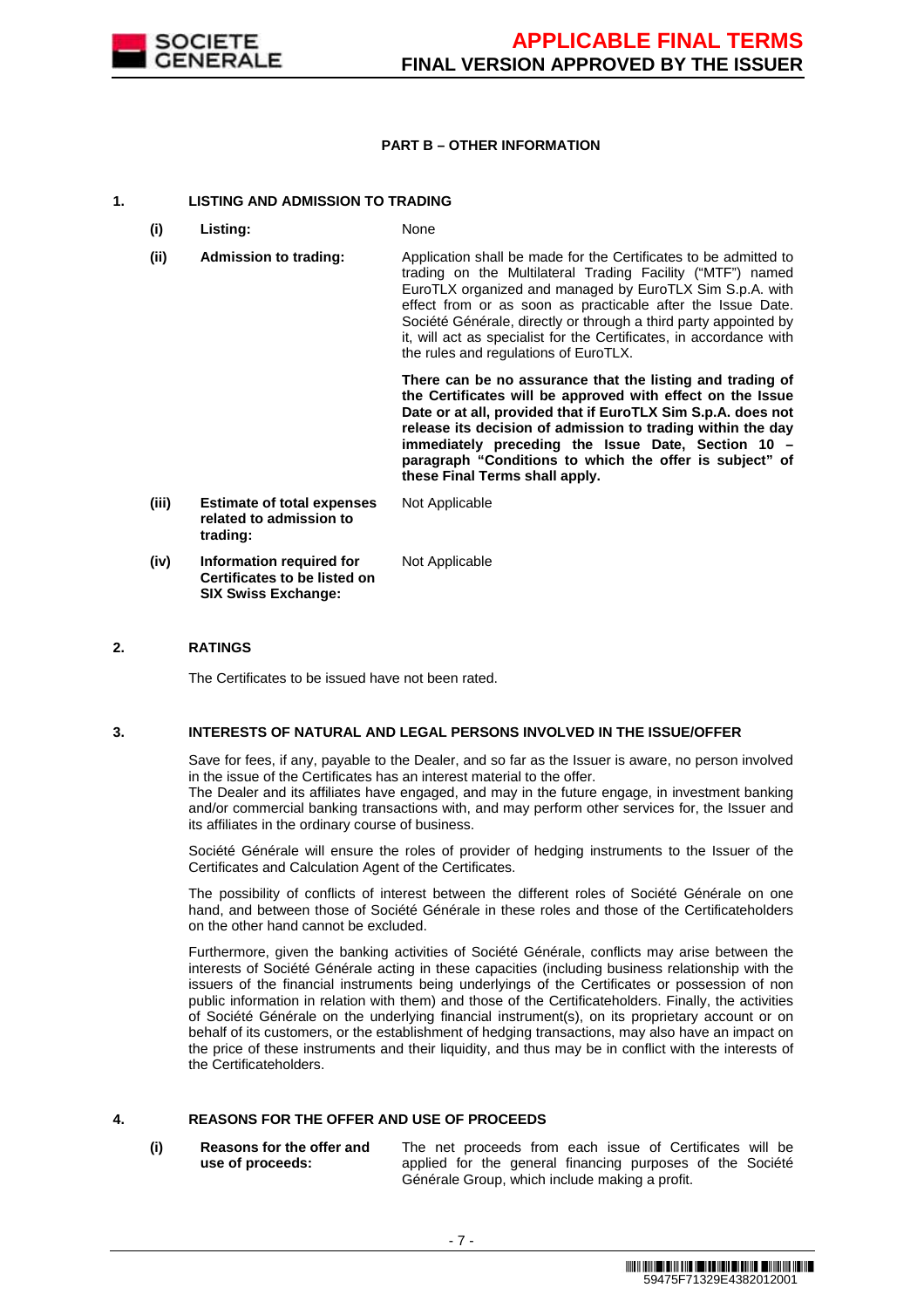

- **(ii) Estimated net proceeds:** Not Applicable
- **(iii) Estimated total expenses:** Not Applicable
- **5. INDICATION OF YIELD** (Fixed Rate Certificates only) Not Applicable
- **6. HISTORIC INTEREST RATES** (Floating Rate Certificates only)

Not Applicable

### **7. PERFORMANCE AND EFFECT ON VALUE OF INVESTMENT**

#### **(i) PERFORMANCE OF FORMULA, EXPLANATION OF EFFECT ON VALUE OF INVESTMENT**  (Structured Certificates only)

 The value of the Certificates, the payment of a coupon amount on a relevant interest payment date to a Certificateholder, the payment of an automatic early redemption amount on a relevant automatic early redemption date, and the payment of a redemption amount to a Certificateholder on the Final Exercise Date will depend on the performance of the underlying asset(s), on the relevant valuation date(s).

 The value of the Certificates is linked to the positive or negative performance of the underlying instrument. The amount(s) to be paid is/are determined on the basis of the condition which is satisfied (or not) if the performance of the underlying instrument is higher than or equal to a predefined barrier performance.

 The Certificates may provide for an automatic early redemption linked to a specific event. Therefore, this may prevent the Certificateholders from benefitting from the performance of the underlying instrument(s) over the whole period initially envisaged.

 The terms and conditions of the Certificates may include provisions under which upon the occurrence of certain market disruptions delays in the settlement of the Certificates may be incurred or certain modifications be made. Moreover, in case of occurrence of events affecting the underlying instrument(s), the terms and conditions of the Certificates allow the Issuer to substitute the underlying instrument(s) by new underlying instrument(s), cease the exposure to the underlying asset(s) and apply a reference rate to the proceeds so obtained until the Final Exercise Date of the Certificates, postpone the Final Exercise Date of the Certificates, early redeem the Certificates on the basis of the market value of these Certificates, or deduct from any due amount the increased cost of hedging, and in each case without the consent of the Certificateholders.

Payments (whether in respect of principal and/or interest and whether at maturity or otherwise) on the Certificates are calculated by reference to certain underlying(s), the return of the Certificates is based on changes in the value of the underlying(s), which may fluctuate. Prospective investors should be aware that these Certificates may be volatile and that they may receive no interest and may lose all or a substantial portion of their principal.

 During the lifetime of the Certificates, the market value of these Certificates may be lower than the invested capital. Furthermore, an insolvency of the Issuer and/or the Guarantor may cause a total loss of the invested capital.

**The attention of the investors is drawn to the fact that they could sustain an entire or a partial loss of their investment.**

#### **(ii) PERFORMANCE OF RATE(S) OF EXCHANGE AND EXPLANATION OF EFFECT ON VALUE OF INVESTMENT** (Dual Currency Certificates only)

Not Applicable

### **8. OPERATIONAL INFORMATION**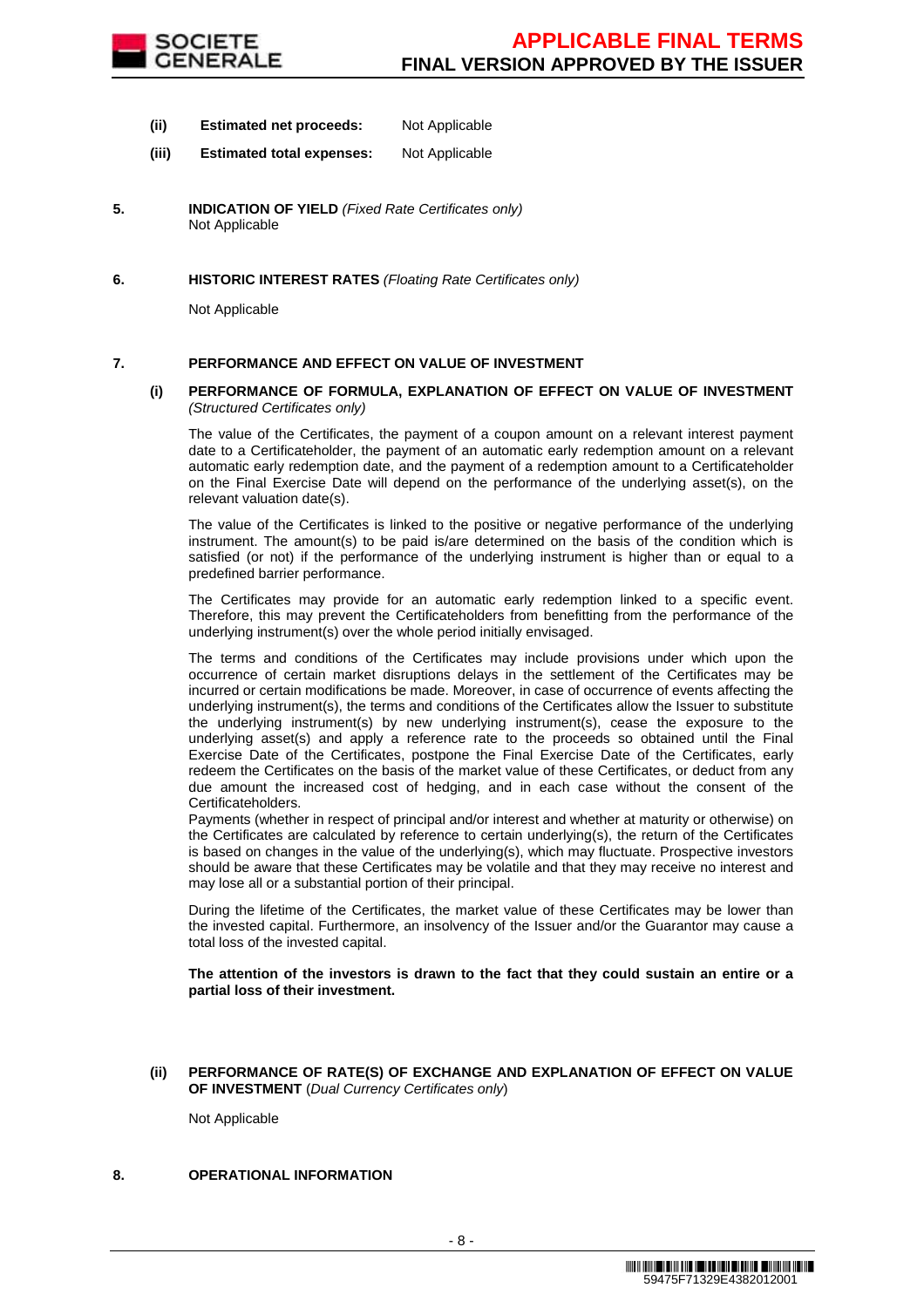

|    | (i)   | <b>Security identification</b><br>$code(s)$ :                                                                                         |                                                                                                                                                                                                                                                                                                                                                                                                                                                                                  |
|----|-------|---------------------------------------------------------------------------------------------------------------------------------------|----------------------------------------------------------------------------------------------------------------------------------------------------------------------------------------------------------------------------------------------------------------------------------------------------------------------------------------------------------------------------------------------------------------------------------------------------------------------------------|
|    |       | - ISIN code:                                                                                                                          | XS1931768953                                                                                                                                                                                                                                                                                                                                                                                                                                                                     |
|    |       | - Common code:                                                                                                                        | 193176895                                                                                                                                                                                                                                                                                                                                                                                                                                                                        |
|    | (ii)  | <b>Clearing System(s):</b>                                                                                                            | Euroclear Bank S.A/N.V. (Euroclear) / Clearstream Banking<br>société anonyme (Clearstream, Luxembourg)                                                                                                                                                                                                                                                                                                                                                                           |
|    | (iii) | <b>Delivery of the Certificates:</b>                                                                                                  | Delivery against payment                                                                                                                                                                                                                                                                                                                                                                                                                                                         |
|    | (iv)  | <b>Calculation Agent:</b>                                                                                                             | Société Générale<br>Tour Société Générale<br>17 Cours Valmy<br>92987 Paris La Défense Cedex<br>France                                                                                                                                                                                                                                                                                                                                                                            |
|    | (v)   | Paying Agent(s):                                                                                                                      | Société Générale Bank&Trust<br>11, avenue Emile Reuter<br>2420 Luxembourg<br>Luxembourg                                                                                                                                                                                                                                                                                                                                                                                          |
|    | (vi)  | Eurosystem eligibility of the<br><b>Certificates:</b>                                                                                 | No                                                                                                                                                                                                                                                                                                                                                                                                                                                                               |
|    |       | (vii) Address and contact details<br>of Société Générale for all<br>administrative<br>communications relating to<br>the Certificates: | Société Générale<br>Tour Société Générale<br>17 Cours Valmy<br>92987 Paris La Défense Cedex<br>France<br>Name: Sales Support Services - Derivatives<br>Tel: +33 1 57 29 12 12 (Hotline)<br>Email: clientsupport-deai@sgcib.com                                                                                                                                                                                                                                                   |
| 9. |       | <b>DISTRIBUTION</b>                                                                                                                   |                                                                                                                                                                                                                                                                                                                                                                                                                                                                                  |
|    |       |                                                                                                                                       |                                                                                                                                                                                                                                                                                                                                                                                                                                                                                  |
|    | (i)   | <b>Method of distribution:</b>                                                                                                        | Non-syndicated                                                                                                                                                                                                                                                                                                                                                                                                                                                                   |
|    |       | - Dealer(s):                                                                                                                          | Société Générale<br>Tour Société Générale<br>17 Cours Valmy<br>92987 Paris La Défense Cedex<br>France                                                                                                                                                                                                                                                                                                                                                                            |
|    | (ii)  | <b>Total commission and</b><br>concession:                                                                                            | There is no commission and/or concession paid by the Issuer<br>to the Dealer or the Managers.                                                                                                                                                                                                                                                                                                                                                                                    |
|    |       |                                                                                                                                       | Société Générale shall pay to Deutsche Bank SpA (the<br>Distributor) an upfront remuneration of up to 4.00% of the<br>nominal amount of Certificates effectively placed by such<br>Distributor as of the Issue Date.                                                                                                                                                                                                                                                             |
|    | (iii) | <b>TEFRA rules:</b>                                                                                                                   | Not Applicable                                                                                                                                                                                                                                                                                                                                                                                                                                                                   |
|    | (iv)  | <b>Non-exempt Offer:</b>                                                                                                              | A Non-exempt offer of the Certificates may be made by the<br>Dealer and any Initial Authorised Offeror below mentioned,<br>any Additional Authorised Offeror, the name and address of<br>whom will be published on the website of the Issuer<br>(http://prospectus.socgen.com) in the public offer jurisdiction(s)<br>(Public Offer Jurisdiction(s)) during the offer period (Offer<br>Period) as specified in the paragraph "Public Offers in<br>European Economic Area" below. |
|    |       | - Individual Consent / Name(s)<br>and address(es) of any Initial<br><b>Authorised Offeror:</b>                                        | Applicable / Deutsche Bank SpA, Piazza del Calendario, 3,<br>20126 Milano                                                                                                                                                                                                                                                                                                                                                                                                        |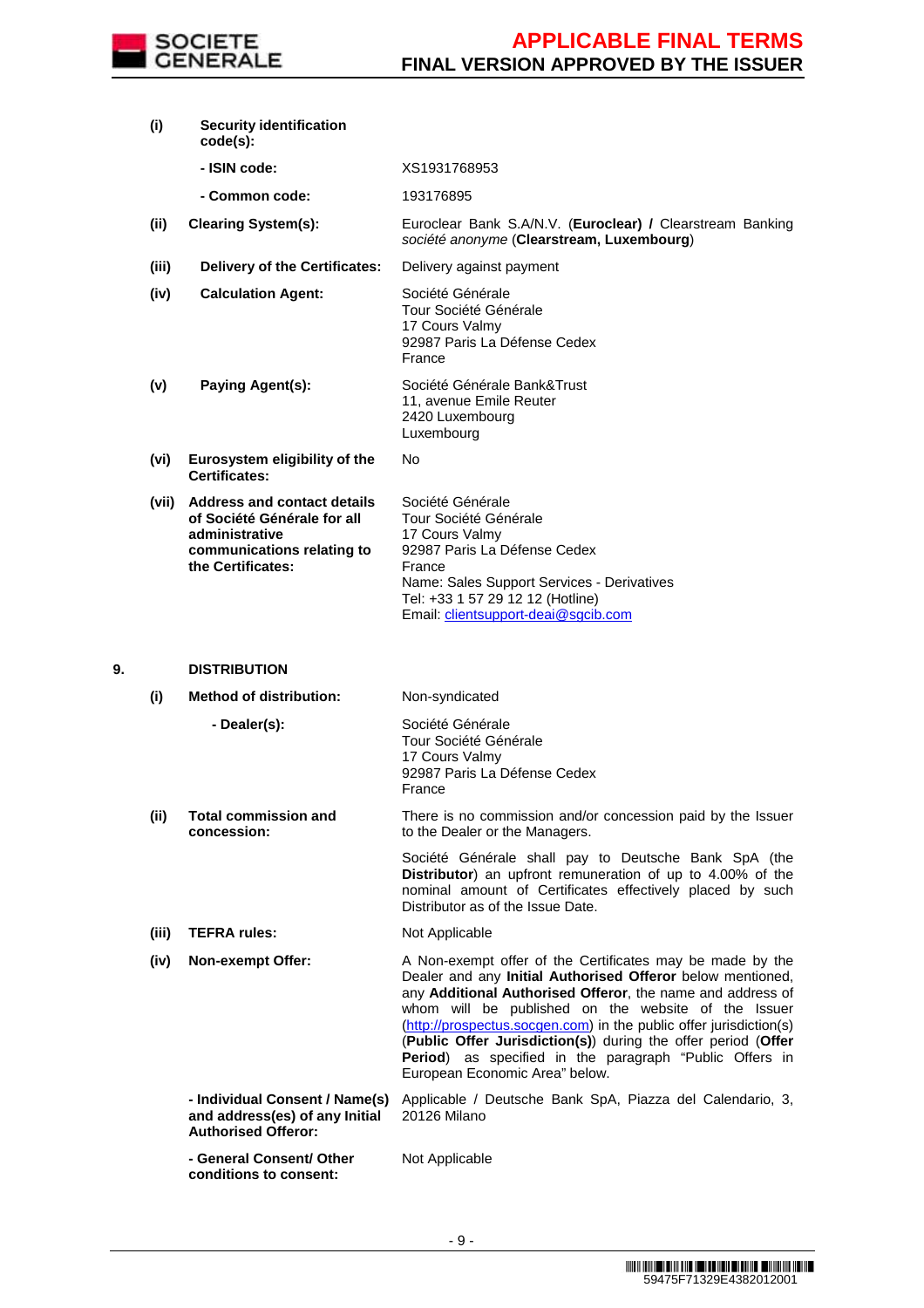

**(v) U.S. federal income tax considerations:**

The Certificates are not Specified Certificates for purposes of the Section 871(m) Regulations.

**(vi) Prohibition of Sales to EEA Retail Investors:**

Not Applicable

### **10. PUBLIC OFFERS IN EUROPEAN ECONOMIC AREA**

**- Public Offer Jurisdiction(s):** Italy

 **- Offer Period:** From 20/03/2019 to 26/04/2019, save in case of early termination.

> The Offer Period for the Certificates placed in Italy through "door-to-door selling" (pursuant to Article 30 of the Legislative Decree n. 58 dated 24.02.1998, as amended, the "Italian Financial Service Act") shall be from and including 20/03/2019 to and including 19/04/2019, save in case of early termination.

> Pursuant to Article 30, paragraph 6, of the Italian Financial Act, the validity and enforceability of the subscriptions through "door-to-door selling" are suspended for a period of seven days from the date of the subscription. During such period, investors have the right to withdraw from the subscription without any charge or commissions, by means of communication to the distributor.

- **Offer Price:** The Certificates will be offered at the Issue Price of which up to a maximum of 4.00% is represented by distribution fee payable upfront by the Issuer to the Distributor.
- **Conditions to which the offer is subject:** Offers of the Certificates are conditional on their issue and, on any additional conditions set out in the standard terms of business of the financial intermediaries, notified to investors by such relevant financial intermediaries.

The Issuer reserves the right to close the Offer Period prior to its stated expiry for any reason. The Issuer reserves the right to withdraw the offer and cancel the issuance of the Certificates for any reason at any time on or prior to the Issue Date. For the avoidance of doubt, if any application has been made by a potential investor and the Issuer exercises such right, no potential investor shall be entitled to subscribe or otherwise acquire the Certificates. In each case, a notice to the investors on the early termination or the withdrawal, as applicable, will be published on the website of the Issuer (http://prospectus.socgen.com).

 The validity of the offer is subject to the condition that the decision of admission to trading on EuroTLX is released by EuroTLX Sim S.p.A. by not later than on the day immediately preceding the Issue Date; otherwise, the offer will be deemed withdrawn and the issuance cancelled. The Issuer undertakes to file the relevant application with EuroTLX Sim S.p.A. in due time to allow EuroTLX Sim S.p.A. to release a decision, according to its rules, within the day immediately preceding the Issue Date.

The distribution activity will be carried out in accordance with the financial intermediary's usual procedures. Prospective investors will not be required to enter into any contractual arrangements directly with the Issuer in relation to the subscription of the Certificates.

 **- Description of possibility to reduce subscriptions and manner for refunding** 

 **- Description of the application process:**

Not Applicable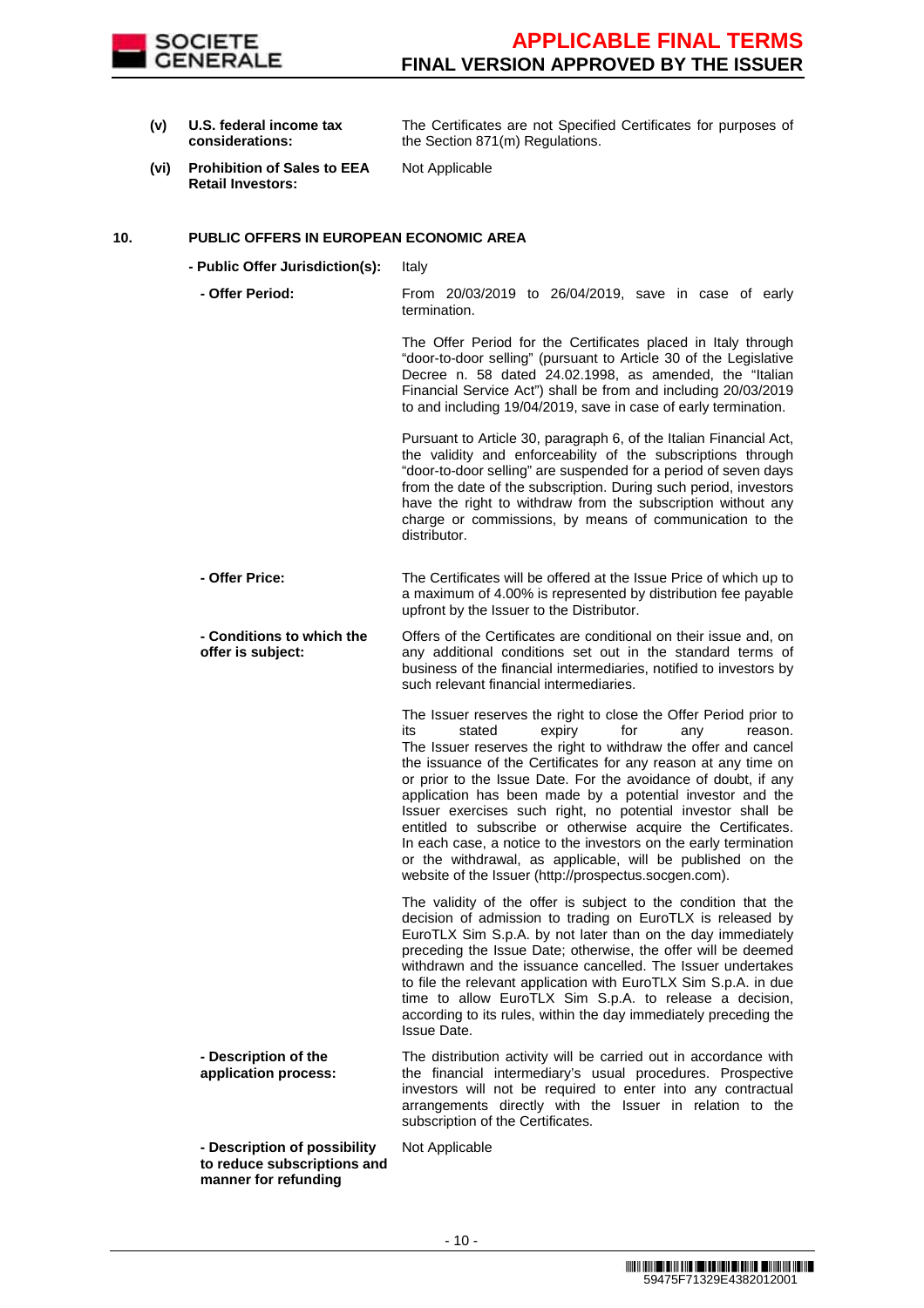

|     | excess amount paid by<br>applicants:                                                                                                                          |                                                                                                                                                                                                                                                                                                                                                                                                                                                                                            |
|-----|---------------------------------------------------------------------------------------------------------------------------------------------------------------|--------------------------------------------------------------------------------------------------------------------------------------------------------------------------------------------------------------------------------------------------------------------------------------------------------------------------------------------------------------------------------------------------------------------------------------------------------------------------------------------|
|     | - Details of the minimum<br>and/or maximum amount of<br>application:                                                                                          | Minimum amount of application : EUR 100 (i.e. 1 Certificate)                                                                                                                                                                                                                                                                                                                                                                                                                               |
|     | - Details of the method and<br>time limits for paying up and<br>delivering the Certificates:                                                                  | The Certificates will be issued on the Issue Date against<br>payment to the Issuer of the net subscription moneys.<br>However, the settlement and delivery of the Certificates will be<br>executed through the Dealer mentioned above. Investors will<br>be notified by the relevant financial intermediary of their<br>allocations of Certificates and the settlement arrangements in<br>respect thereof.                                                                                 |
|     |                                                                                                                                                               | The settlement and the delivery of the securities will be<br>executed through the Dealer mentioned above only for<br>technical reasons. However, the Issuer will be the only offeror<br>and as such will assume all the responsibilities in connection<br>with the information contained in the Final Terms together with<br>the Base Prospectus.                                                                                                                                          |
|     | - Manner and date in which<br>results of the offer are to be<br>made public:                                                                                  | Publication<br>website<br>οf<br>the<br>the<br>Issuer<br>on<br>(http://prospectus.socgen.com) and in a daily newspaper of<br>general circulation in the relevant place(s) of listing and/or<br>public offer at the end of the subscription period if required by<br>local regulation.                                                                                                                                                                                                       |
|     | - Procedure for exercise of<br>any right of pre-emption,<br>negotiability of subscription<br>rights and treatment of<br>subscription rights not<br>exercised: | Not Applicable                                                                                                                                                                                                                                                                                                                                                                                                                                                                             |
|     | - Whether tranche(s)<br>has/have been reserved for<br>certain countries:                                                                                      | Not Applicable                                                                                                                                                                                                                                                                                                                                                                                                                                                                             |
|     | - Process for notification to<br>applicants of the amount<br>allotted and the indication<br>whether dealing may begin<br>before notification is made:         | Not Applicable                                                                                                                                                                                                                                                                                                                                                                                                                                                                             |
|     | - Amount of any expenses<br>and taxes specifically<br>charged to the subscriber or<br>purchaser:                                                              | Taxes charged in connection with the subscription, transfer,<br>purchase or holding of the Certificates must be paid by the<br>Certificateholders and neither the Issuer nor the Guarantor<br>shall have any obligation in relation thereto; in that respect,<br>Certificateholders shall consult professional tax advisers to<br>determine the tax regime applicable to their own situation. The<br>Certificateholders shall also consult the Taxation section in the<br>Base Prospectus. |
|     |                                                                                                                                                               | Subscription fees or purchases fees: None                                                                                                                                                                                                                                                                                                                                                                                                                                                  |
| 11. | <b>ADDITIONAL INFORMATION</b>                                                                                                                                 |                                                                                                                                                                                                                                                                                                                                                                                                                                                                                            |
|     | - Minimum investment in the<br><b>Certificates:</b>                                                                                                           | EUR 100 (i.e. 1 Certificate)                                                                                                                                                                                                                                                                                                                                                                                                                                                               |
|     | - Minimum trading Lot:                                                                                                                                        | EUR 100 (i.e. 1 Certificate)                                                                                                                                                                                                                                                                                                                                                                                                                                                               |
|     | - Location where the<br><b>Prospectus, any Supplements</b><br>thereto and the Final Terms<br>can be collected or inspected<br>free of charge in Italy:        | Société Générale,<br>Via Olona n.2, 20123 Milano<br>Italy                                                                                                                                                                                                                                                                                                                                                                                                                                  |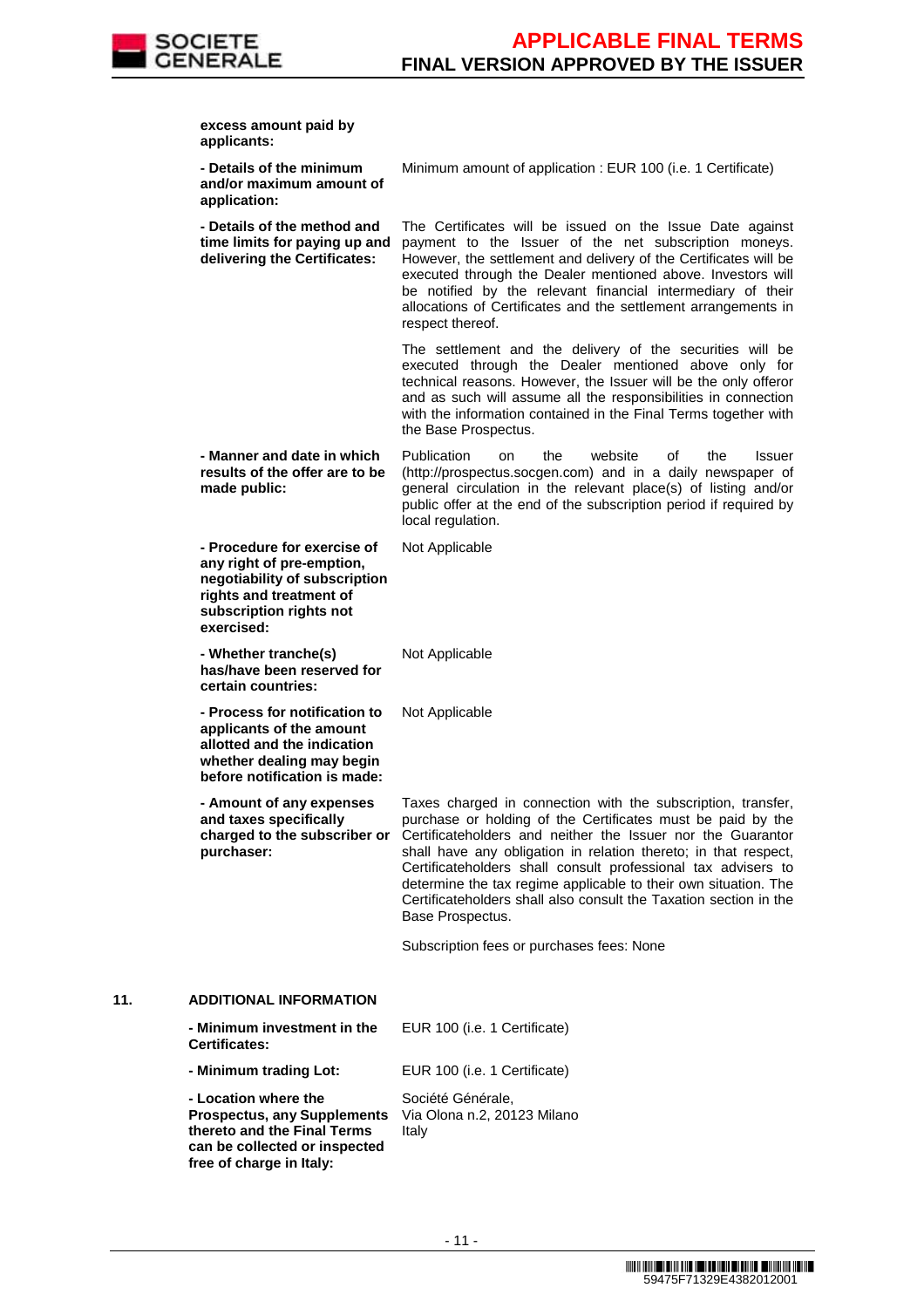

### **12. PUBLIC OFFERS IN OR FROM SWITZERLAND**

Not Applicable

## **13. BENCHMARK REGULATION**

Not Applicable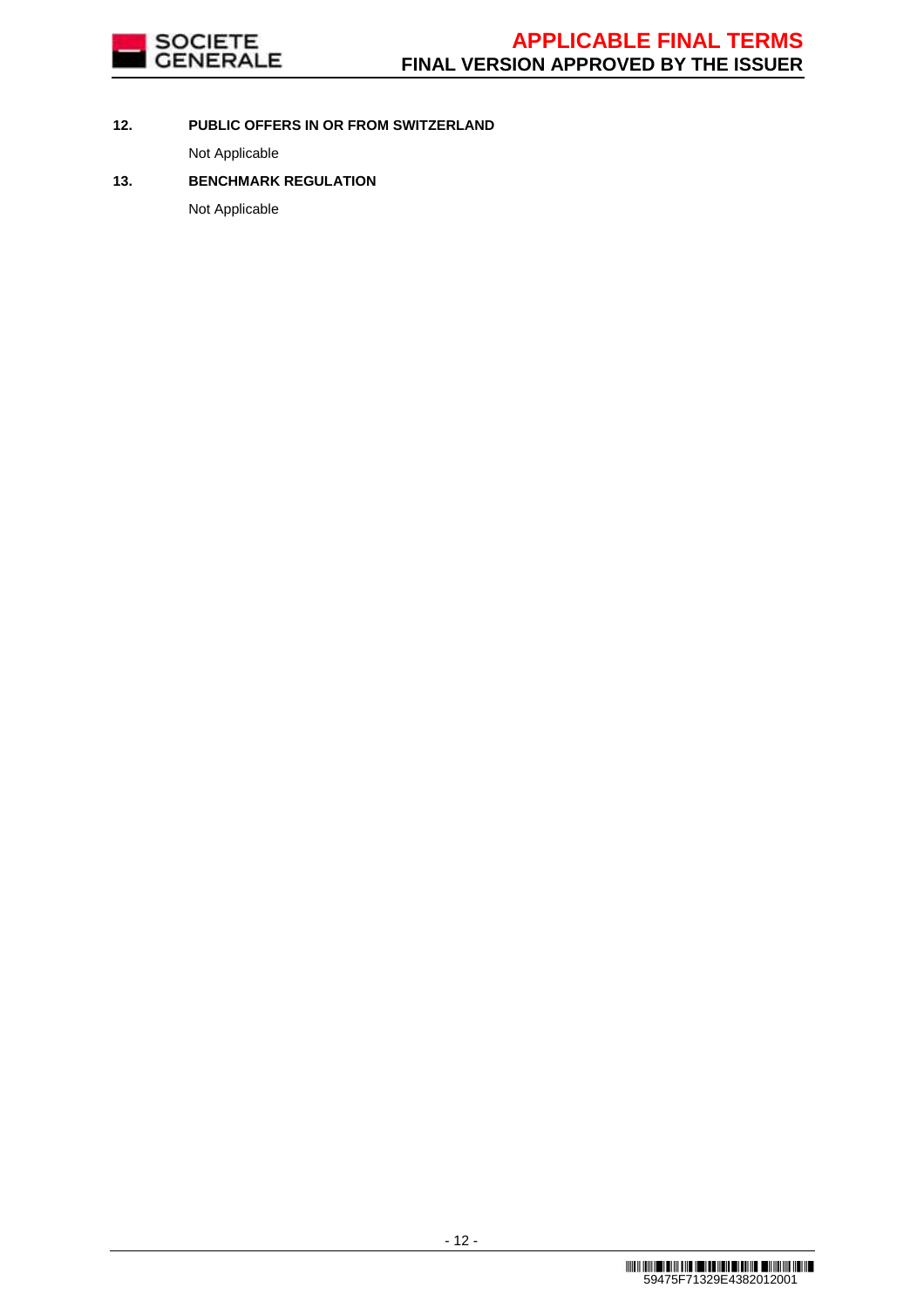

### **ISSUE SPECIFIC SUMMARY**

Summaries are made up of disclosure requirements known as **Elements** the communication of which is required by Annex XXII of the Commission Regulation (EC) No 809/2004 as amended. These elements are numbered in Sections –  $A - E(A.1 - E.7)$ .

This summary contains all the Elements required to be included in a summary for this type of securities and Issuer. Because some Elements are not required to be addressed, there may be gaps in the numbering sequence of the Elements.

Even though an Element may be required to be inserted in the summary because of the type of securities and Issuer, it is possible that no relevant information can be given regarding the Element. In this case, a short description of the Element is included in the summary with the mention of "Not Applicable".

|                                                            | Section A - Introduction and warnings                                |                                                                                                                                                                                                                                                                                                                                                                                                                                                                                                                                                                            |  |  |  |
|------------------------------------------------------------|----------------------------------------------------------------------|----------------------------------------------------------------------------------------------------------------------------------------------------------------------------------------------------------------------------------------------------------------------------------------------------------------------------------------------------------------------------------------------------------------------------------------------------------------------------------------------------------------------------------------------------------------------------|--|--|--|
| A.1                                                        | Warning                                                              | This summary must be read as an introduction to the Base Prospectus.                                                                                                                                                                                                                                                                                                                                                                                                                                                                                                       |  |  |  |
|                                                            |                                                                      | Any decision to invest in the Certificates should be based on a consideration<br>of the Base Prospectus as a whole by the investor.                                                                                                                                                                                                                                                                                                                                                                                                                                        |  |  |  |
|                                                            |                                                                      | Where a claim relating to the information contained in the Base Prospectus<br>and the applicable Final Terms is brought before a court, the plaintiff<br>investor might, under the national legislation of the Member States, have to<br>bear the costs of translating the Base Prospectus before the legal<br>proceedings are initiated.                                                                                                                                                                                                                                  |  |  |  |
|                                                            |                                                                      | Civil liability attaches only to those persons who have tabled this summary,<br>including any translation thereof, but only if the summary is misleading,<br>inaccurate or inconsistent when read together with the other parts of the<br>Base Prospectus or it does not provide, when read together with the other<br>parts of this Base Prospectus, key information in order to aid investors when<br>considering whether to invest in the Certificates.                                                                                                                 |  |  |  |
| A.2<br>Consent to the use of the<br><b>Base Prospectus</b> |                                                                      | The Issuer consents to the use of this Base Prospectus in connection with a<br>resale or placement of Certificates in circumstances where a prospectus is<br>required to be published under the Prospectus Directive (a Non-exempt<br>Offer) subject to the following conditions:                                                                                                                                                                                                                                                                                          |  |  |  |
|                                                            |                                                                      | - the consent is only valid during the offer period from 20/03/2019 to<br>26/04/2019 and, in respect of Certificates placed in Italy through "door-to-<br>door selling", from and including 20/03/2019 to and including 19/04/2019<br>(the Offer Period);                                                                                                                                                                                                                                                                                                                  |  |  |  |
|                                                            |                                                                      | - the consent given by the Issuer for the use of the Base Prospectus to<br>make the Non-exempt Offer is an individual consent (an Individual<br>Consent) in respect of Deutsche Bank SpA, Piazza del Calendario, 3,<br>20126 Milano (the Initial Authorised Offeror and Distributor) and if the<br>Issuer appoints any additional financial intermediaries after 18/03/2019 and<br>publishes details of them on its website http://prospectus.socgen.com, each<br>financial intermediary whose details are so published (each an Additional<br><b>Authorised Offeror);</b> |  |  |  |
|                                                            |                                                                      | - the consent only extends to the use of this Base Prospectus to make Non-<br>exempt Offers of the Certificates in Italy.                                                                                                                                                                                                                                                                                                                                                                                                                                                  |  |  |  |
|                                                            |                                                                      | The information relating to the conditions of the Non-exempt Offer<br>shall be provided to the investors by any Initial Authorised Offeror and<br>any Additional Authorised Offeror at the time the offer is made.                                                                                                                                                                                                                                                                                                                                                         |  |  |  |
|                                                            | Section B - Issuer and Guarantor                                     |                                                                                                                                                                                                                                                                                                                                                                                                                                                                                                                                                                            |  |  |  |
| <b>B.1</b>                                                 | <b>Legal and commercial</b><br>name of the issuer                    | SG Issuer (or the Issuer)                                                                                                                                                                                                                                                                                                                                                                                                                                                                                                                                                  |  |  |  |
| B.2                                                        | Domicile, legal form,<br>legislation and country<br>of incorporation | Domicile: 16 Boulevard Royal, L-2449 Luxembourg.<br>Legal form: Public limited liability company (société anonyme).                                                                                                                                                                                                                                                                                                                                                                                                                                                        |  |  |  |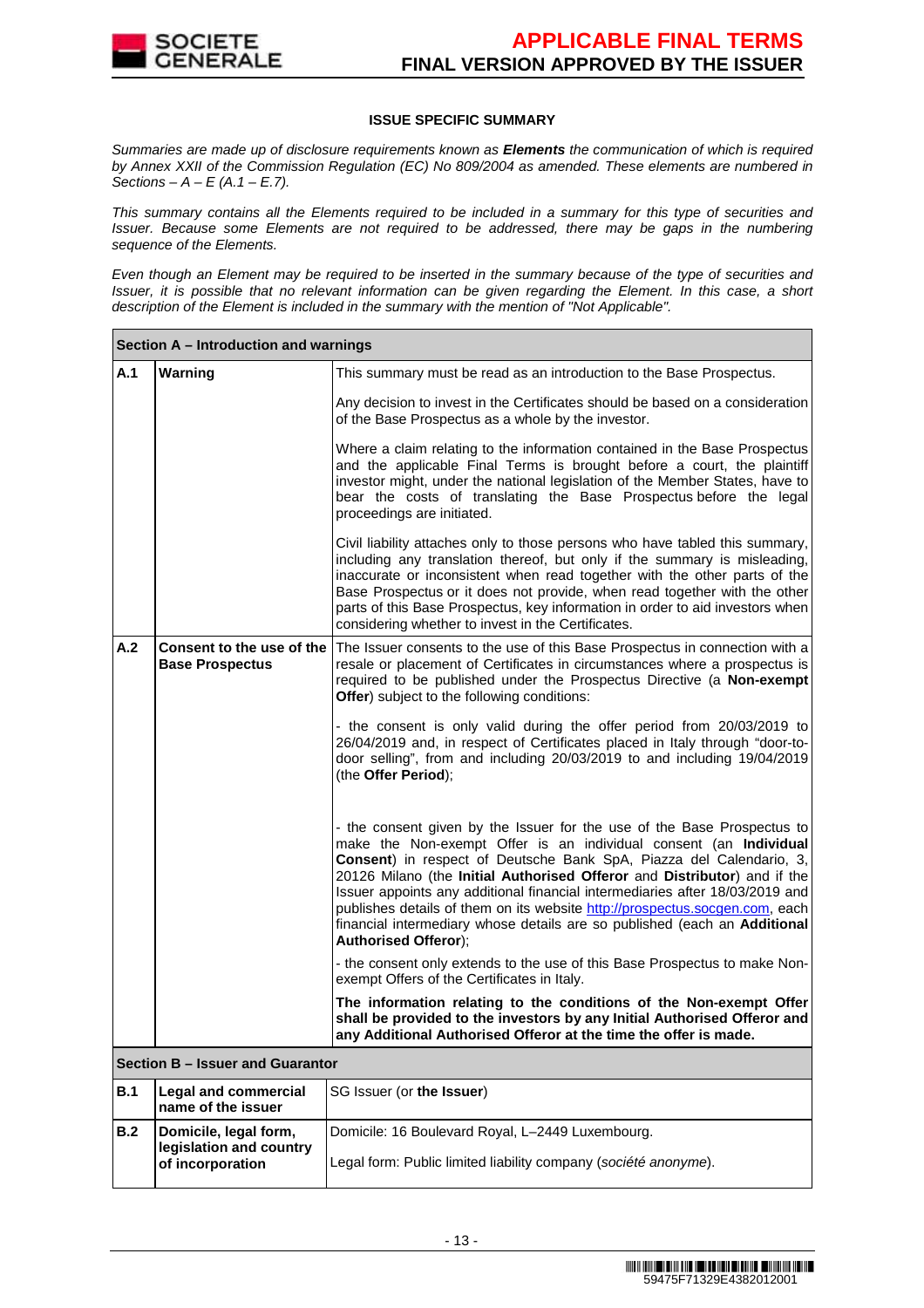

|             |                                                                                                                                                              | Legislation under which the Issuer operates: Luxembourg law.                                                                                                                                                                                                                                                                                                                                                                                                                             |                                                                                                                  |                          |                         |                       |  |
|-------------|--------------------------------------------------------------------------------------------------------------------------------------------------------------|------------------------------------------------------------------------------------------------------------------------------------------------------------------------------------------------------------------------------------------------------------------------------------------------------------------------------------------------------------------------------------------------------------------------------------------------------------------------------------------|------------------------------------------------------------------------------------------------------------------|--------------------------|-------------------------|-----------------------|--|
|             |                                                                                                                                                              |                                                                                                                                                                                                                                                                                                                                                                                                                                                                                          | Country of incorporation: Luxembourg.                                                                            |                          |                         |                       |  |
| B.4b        | Known trends affecting<br>the issuer and the<br>industries in which it<br>operates                                                                           |                                                                                                                                                                                                                                                                                                                                                                                                                                                                                          | The Issuer expects to continue its activity in accordance with its corporate<br>objects over the course of 2019. |                          |                         |                       |  |
| B.5         | Description of the<br>issuer's group and the<br>issuer's position within<br>the group                                                                        | The Société Générale group (the Group) offers a wide range of advisory<br>services and tailored financial solutions to individual customers, large<br>corporate and institutional investors.<br>The Group<br>relies<br>three<br>on<br>complementary core businesses:<br>• French Retail Banking;<br>. International Retail Banking, Financial Services and Insurance and<br>• Corporate and Investment Banking, Private Banking, Asset and Wealth<br>Management and Securities Services. |                                                                                                                  |                          |                         |                       |  |
|             |                                                                                                                                                              | The Issuer is a subsidiary of the Group and has no subsidiaries.                                                                                                                                                                                                                                                                                                                                                                                                                         |                                                                                                                  |                          |                         |                       |  |
| B.9         | <b>Figure of profit forecast</b><br>or estimate of the issuer                                                                                                | Not applicable. The Issuer does not provide any figure of profit forecast or<br>estimate.                                                                                                                                                                                                                                                                                                                                                                                                |                                                                                                                  |                          |                         |                       |  |
| <b>B.10</b> | Nature of any<br>qualifications in the<br>audit report on the<br>historical financial<br>information                                                         | Not Applicable. The audit report does not include any qualification.                                                                                                                                                                                                                                                                                                                                                                                                                     |                                                                                                                  |                          |                         |                       |  |
| <b>B.12</b> | <b>Selected historical key</b><br>financial information                                                                                                      |                                                                                                                                                                                                                                                                                                                                                                                                                                                                                          |                                                                                                                  |                          |                         |                       |  |
|             | regarding the issuer                                                                                                                                         |                                                                                                                                                                                                                                                                                                                                                                                                                                                                                          | Half year                                                                                                        | Year ended<br>31.12.2017 | Half year<br>30.06.2017 | ear ended             |  |
|             |                                                                                                                                                              | (in K€)                                                                                                                                                                                                                                                                                                                                                                                                                                                                                  | 30.06.2018<br>(non audited)                                                                                      | (audited)                | (non audited)           | }1.12.2016            |  |
|             |                                                                                                                                                              | <b>Total Revenue</b>                                                                                                                                                                                                                                                                                                                                                                                                                                                                     | 29,760                                                                                                           | 92,353                   | 54,641                  | (audited)<br>90,991   |  |
|             |                                                                                                                                                              | <b>Profit before tax</b>                                                                                                                                                                                                                                                                                                                                                                                                                                                                 | 148                                                                                                              | 105                      | 21                      | 525                   |  |
|             |                                                                                                                                                              | Profit for the<br>financial<br>period/year                                                                                                                                                                                                                                                                                                                                                                                                                                               | 126                                                                                                              | 78                       | 17                      | 373                   |  |
|             |                                                                                                                                                              | <b>Total Assets</b>                                                                                                                                                                                                                                                                                                                                                                                                                                                                      | 49,149,860                                                                                                       | 48,026,909               |                         | 52,864,508 53,309,975 |  |
|             | Statement as no<br>in the prospects of the<br>issuer since the date of<br>its last published<br>audited financial<br><b>statements</b>                       | There has been no material adverse change in the prospects of the Issuer<br>material adverse change   since 31 December 2017.                                                                                                                                                                                                                                                                                                                                                            |                                                                                                                  |                          |                         |                       |  |
|             | Significant changes in<br>the issuer's financial or<br>trading position<br>subsequent to the<br>period covered by the<br>historical financial<br>information | Not Applicable. There has been no significant change in the financial or<br>trading position of the Issuer since 30 June 2018.                                                                                                                                                                                                                                                                                                                                                           |                                                                                                                  |                          |                         |                       |  |
| <b>B.13</b> | <b>Recent events particular</b><br>to the issuer which are<br>to a material extent<br>relevant to the                                                        | Not Applicable. There have been no recent events particular to the Issuer<br>which are to a material extent relevant to the evaluation of the Issuer's<br>solvency.                                                                                                                                                                                                                                                                                                                      |                                                                                                                  |                          |                         |                       |  |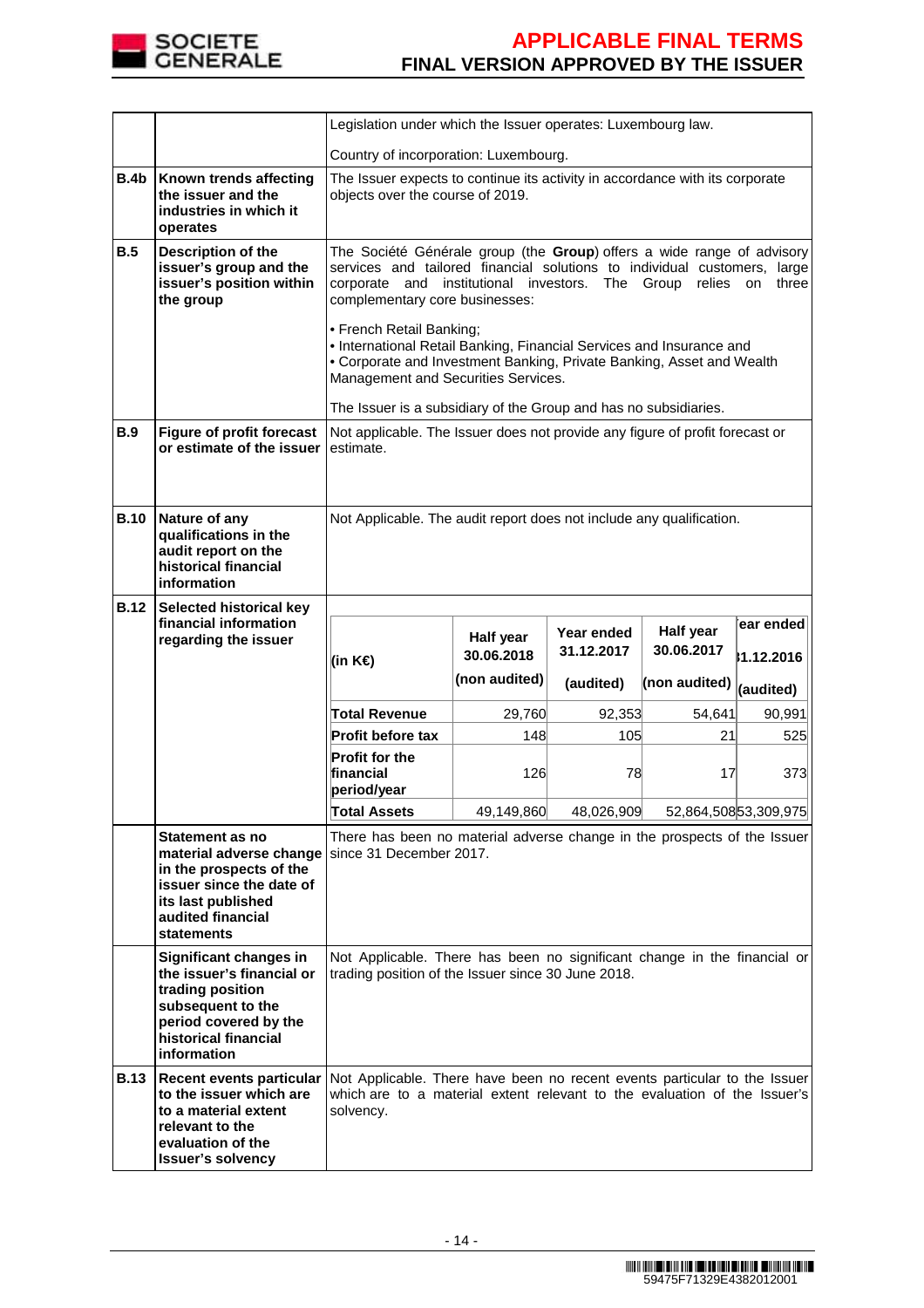

| <b>B.14</b> | <b>Statement as to whether</b>                                                                                                                                                      | See Element B.5 above for the Issuers' position within the Group.                                                                                                                                                                                                                                                                                                                                                                                                                                                      |
|-------------|-------------------------------------------------------------------------------------------------------------------------------------------------------------------------------------|------------------------------------------------------------------------------------------------------------------------------------------------------------------------------------------------------------------------------------------------------------------------------------------------------------------------------------------------------------------------------------------------------------------------------------------------------------------------------------------------------------------------|
|             | the issuer is dependent<br>upon other entities<br>within the group                                                                                                                  | SG Issuer is dependent upon Société Générale Bank & Trust within the<br>Group.                                                                                                                                                                                                                                                                                                                                                                                                                                         |
| <b>B.15</b> | Description of the<br>issuer's principal<br>activities                                                                                                                              | The principal activity of SG Issuer is raising finance by the issuance of<br>warrants as well as debt securities designed to be placed to institutional<br>customers or retail customers through the distributors associated with<br>Société Générale. The financing obtained through the issuance of such debt<br>securities is then lent to Société Générale and to other members of the<br>Group.                                                                                                                   |
| <b>B.16</b> | To the extent known to<br>the issuer, whether the<br>issuer is directly or<br>indirectly owned or<br>controlled and by<br>whom, and description<br>of the nature of such<br>control | SG Issuer is a 100 per cent. owned subsidiary of Société Générale Bank &<br>Trust S.A. which is itself a 100 per cent. owned subsidiary of Société<br>Générale and is a fully consolidated company.                                                                                                                                                                                                                                                                                                                    |
| <b>B.18</b> | Nature and scope of the<br>guarantee                                                                                                                                                | The Certificates are unconditionally and irrevocably guaranteed by Société<br>Générale (the Guarantor) pursuant to the guarantee made as of 20 June<br>2018 (the Guarantee).                                                                                                                                                                                                                                                                                                                                           |
|             |                                                                                                                                                                                     | The Guarantee obligations constitutes a direct, unconditional, unsecured and<br>unsubordinated obligations of the Guarantor ranking as senior preferred<br>obligations, as provided for in Article L. 613-30-3-I-3° of the Code and will<br>rank at least pari passu with all other existing and future direct, unconditional,<br>unsecured senior preferred obligations of the Guarantor, including those in<br>respect of deposits.                                                                                  |
|             |                                                                                                                                                                                     | Any references to sums or amounts payable by the Issuer which are<br>guaranteed by the Guarantor under the Guarantee shall be to such sums<br>and/or amounts as directly reduced, and/or in the case of conversion into<br>equity, as reduced by the amount of such conversion, and/or otherwise<br>modified from time to time resulting from the application of a bail-in power by<br>any relevant authority pursuant to directive 2014/59/EU of the European<br>Parliament and of the Council of the European Union. |
| <b>B.19</b> | Information about the<br>guarantor as if it were<br>the issuer of the same<br>type of security that is<br>subject of the guarantee                                                  | The information about Société Générale as if it were the Issuer of the same<br>type of Certificates that is subject of the Guarantee is set out in accordance<br>with Elements B.19 / B.1, B.19 / B.2, B.19 / B.4b, B.19 / B.5, B.19 / B.9, B.19<br>/ B.10, B.19 / B.12, B.19 / B.13, B.19 / B.14, B.19 / B.15, B.19 / B.16 below,<br>respectively:                                                                                                                                                                    |
|             |                                                                                                                                                                                     | B.19/B.1: Legal and commercial name of the guarantor                                                                                                                                                                                                                                                                                                                                                                                                                                                                   |
|             |                                                                                                                                                                                     | Société Générale                                                                                                                                                                                                                                                                                                                                                                                                                                                                                                       |
|             |                                                                                                                                                                                     | B.19/B.2: Domicile, legal form, legislation and country of incorporation                                                                                                                                                                                                                                                                                                                                                                                                                                               |
|             |                                                                                                                                                                                     | Domicile: 29, boulevard Haussmann, 75009 Paris, France. Legal form: Public<br>limited liability company (société anonyme).                                                                                                                                                                                                                                                                                                                                                                                             |
|             |                                                                                                                                                                                     | Legislation under which the Issuer operates: French law. Country of<br>incorporation: France.                                                                                                                                                                                                                                                                                                                                                                                                                          |
|             |                                                                                                                                                                                     | B.19/B.4b: Known trends affecting the guarantor and the industries in<br>which it operates                                                                                                                                                                                                                                                                                                                                                                                                                             |
|             |                                                                                                                                                                                     | Societe Generale continues to be subject to the usual risks and the risks<br>inherent in its business mentioned in Chapter 4 of the Registration Document<br>filed on 8 March 2018, and in its updated version filed on 7 May 2018.                                                                                                                                                                                                                                                                                    |
|             |                                                                                                                                                                                     | In a context of firming world growth, several risks continue to weigh on global<br>economic prospects: risks of renewed financial tensions in Europe, risks of<br>renewed turbulences (financial, social and political) in emerging economies,<br>uncertainties related to unconventional monetary policy measures<br>implemented in the main developed economies, the rise in terrorist risks as<br>well as of geopolitical and protectionist tensions. More specifically, the Group                                  |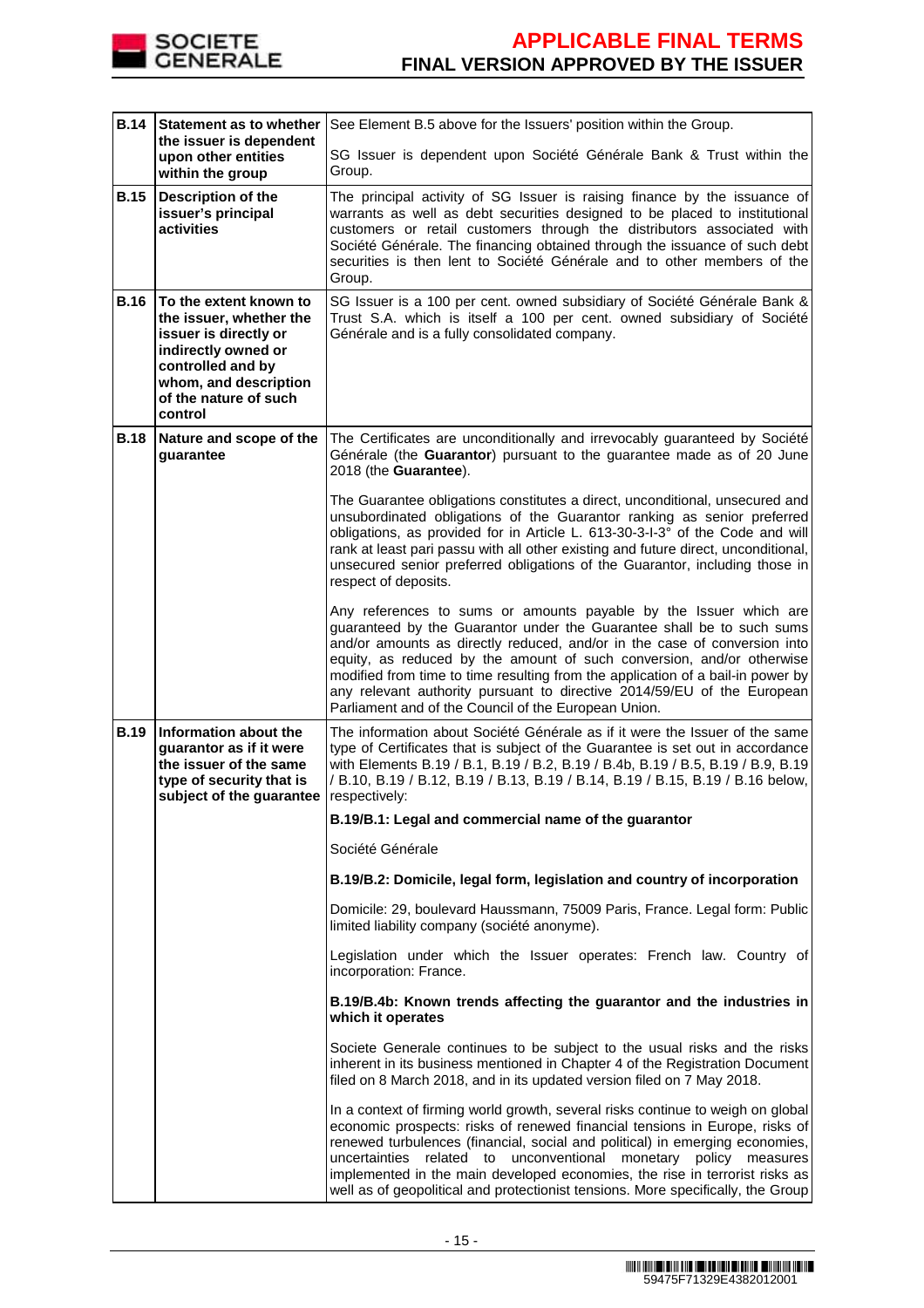

could be affected by: - renewed financial tensions in the Eurozone resulting from a return of doubts about the integrity of the monetary union, for example in the run-up to elections in a context of rising eurosceptic political forces; - fears regarding a possible tightening of international trade barriers, in particular in large developed economies (United States or, in the context of Brexit, United Kingdom for example); - a sudden rise in interest rates and markets volatility (bonds, equities and commodities), which could be triggered by inflationary fears, trade tensions or poor communication from main central banks when changing their monetary policy stance; - a sharp slowdown in economic activity in China, triggering capital flight from the country, depreciation pressures on the Chinese currency and, by contagion, on other emerging market currencies, as well as a fall in commodity prices; - worsening geopolitical tensions in the Middle East, South China Sea, North Korea or Ukraine. Further tensions between western countries and Russia could lead to stepping up of sanctions on the latter. - socio-political tensions in some countries dependent on oil and gas revenues and needing to adapt to reversal in commodities prices. From a regulatory perspective, H1 2018 was marked in particular by the European legislative process around CRR2/CRD5, therefore the review of the capital adequacy directive and the CRR regulation. This is expected to continue in H2 and include the subjects MREL (Minimum Required Eligible Liabilities) and TLAC (Total Loss Absorbing Capacity). However, the transposition into European law of the agreement finalising the Basel III reforms is not yet on the agenda as regards European legislative institutions: an impact study is to be launched by the EBA and will serve to draft the future CRR3 regulation. Other current subjects concern notably the review of the systemic capital buffer for systemically important banks, the ECB's expectations in terms of provisioning the stock of non-performing loans and the review of the regime for investment firms in Europe. **B.19/B.5: Description of the guarantor's group and the guarantor's position within the group**  The Group offers a wide range of advisory services and tailored financial solutions to individual customers, large corporate and institutional investors. The Group relies on three complementary core businesses: • French Retail Banking; • International Retail Banking, Financial Services and Insurance and • Corporate and Investment Banking, Private Banking, Asset and Wealth Management and Securities Services. Société Générale is the parent company of the Société Générale Group. **B.19/B.9: Figure of profit forecast or estimate of the guarantor**  The Société Générale Group generated Group net income of EUR 3,864 million in 2018 (unaudited). **B.19/B.10: Nature of any qualifications in the audit report on the historical financial information** Not Applicable. The audit report does not include any qualification. **B.19/B.12: Selected historical key financial information regarding the guarantor**

|  | Year       | ∣Year | ∣Year                                                |
|--|------------|-------|------------------------------------------------------|
|  | 31.12.2018 |       | <sup>22</sup> 31.12.2017 <sup>31.12.2016. [18]</sup> |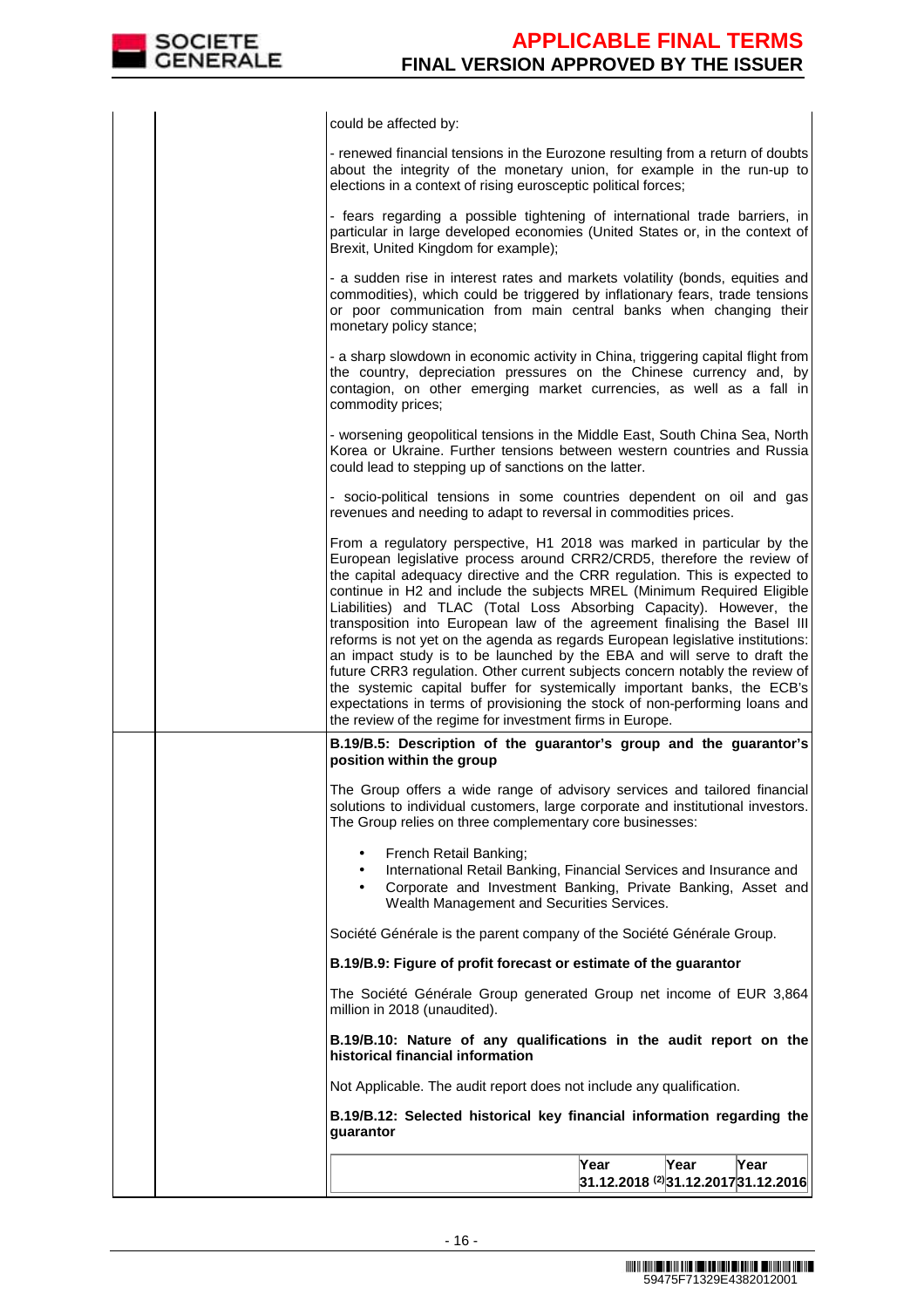

|  |                                                                                                                                                                                                                                                                                                                                     | (unaudited) | (audited) | (audited) |
|--|-------------------------------------------------------------------------------------------------------------------------------------------------------------------------------------------------------------------------------------------------------------------------------------------------------------------------------------|-------------|-----------|-----------|
|  | Results (in millions of euros)                                                                                                                                                                                                                                                                                                      |             |           |           |
|  | Net Banking Income                                                                                                                                                                                                                                                                                                                  | 25,205      | 23,954    | 25,298    |
|  | Operating income                                                                                                                                                                                                                                                                                                                    | 6,269       | 4,767     | 6,390     |
|  | Underlying Group Net income (1)                                                                                                                                                                                                                                                                                                     | 4,468       | 4,491     | 4,145     |
|  | <b>Reported Group Net income</b>                                                                                                                                                                                                                                                                                                    | 3,864       | 2,806     | 3,874     |
|  | French retail Banking                                                                                                                                                                                                                                                                                                               | 1,237       | 1,059     | 1,486     |
|  | International Retail Banking & Financial <sub>2,065</sub><br>Services                                                                                                                                                                                                                                                               |             | 1,939     | 1,631     |
|  | Global Banking and Investor Solutions                                                                                                                                                                                                                                                                                               | 1,197       | 1,593     | 1,803     |
|  | Corporate Centre                                                                                                                                                                                                                                                                                                                    | (635)       | (1,785)   | (1,046)   |
|  | Core Businesses                                                                                                                                                                                                                                                                                                                     | 4,499       | 4,551     | 4,920     |
|  | Net cost of risk                                                                                                                                                                                                                                                                                                                    | (1,005)     | (1, 349)  | (2,091)   |
|  | Underlying ROTE ** (1)                                                                                                                                                                                                                                                                                                              | $9.7\%$     | 9.6%      | 9.3%      |
|  | Tier 1 Ratio **                                                                                                                                                                                                                                                                                                                     | 13.7%       | 13.8%     | 14.5%     |
|  | Activity (in billions of euros)                                                                                                                                                                                                                                                                                                     |             |           |           |
|  | Total assets and liabilities                                                                                                                                                                                                                                                                                                        | 1,309.4     | 1,274.2*  | 1,354.4   |
|  | Customer loans at amortised costs                                                                                                                                                                                                                                                                                                   | 447.2       | 417.4*    | 426.5     |
|  | Customer deposits                                                                                                                                                                                                                                                                                                                   | 416.8       | 410.6*    | 421.0     |
|  | Equity (in billions of euros)                                                                                                                                                                                                                                                                                                       |             |           |           |
|  | Shareholders' equity, Group Share                                                                                                                                                                                                                                                                                                   | 62.1        | 59.9*     | 62.0      |
|  |                                                                                                                                                                                                                                                                                                                                     | 4.8         | $4.5*$    | 3.7       |
|  | Non-controlling interests                                                                                                                                                                                                                                                                                                           |             |           |           |
|  | Cash flow statements (in millions of<br>euros)                                                                                                                                                                                                                                                                                      |             |           |           |
|  | Net inflow (outflow) in cash and $\cosh$ (17,617)<br>equivalent                                                                                                                                                                                                                                                                     |             | 18,023    | 18,442    |
|  | * as at 1st January 2018 (unaudited). The consolidated balance sheet<br>totalled EUR 1,309 billion at 31st December 2018 (EUR 1,274 billion at 1st<br>January 2018, EUR 1,275 billion at 31st December 2017). Balances at 1st<br>January 2018 after first-time application of IFRS 9 except for subsidiaries in<br>the<br>insurance |             |           | sector.   |
|  | ** These financial ratios are neither audited nor subjected to a limited review.<br>(1) Adjusted for non-economic and exceptional items, and for IFRIC 21.                                                                                                                                                                          |             |           |           |
|  | (2) Please note that the figures of Société Générale for the full year 2018 (a)<br>have not been audited; (b) contains non-misleading figures substantially<br>consistent with the final figures to be published in the next annual audited<br>financial statements.                                                                |             |           |           |
|  | Statement as no material adverse change in the prospects of the<br>guarantor since the date of its last published audited financial<br>statements:                                                                                                                                                                                  |             |           |           |
|  | There has been no material adverse change in the prospects of Société<br>Générale since 31 December 2017.                                                                                                                                                                                                                           |             |           |           |
|  | Significant changes in the guarantor's financial or trading position<br>subsequent to the period covered by the historical financial<br>information:                                                                                                                                                                                |             |           |           |
|  | Not Applicable. There has been no significant change in the financial or<br>trading position of Société Générale since 31 December 2018.                                                                                                                                                                                            |             |           |           |
|  | B.19/B.13: Recent events particular to the guarantor which are to a<br>material extent relevant to the evaluation of the guarantor's solvency                                                                                                                                                                                       |             |           |           |
|  | Not Applicable. There have been no recent events particular to Société                                                                                                                                                                                                                                                              |             |           |           |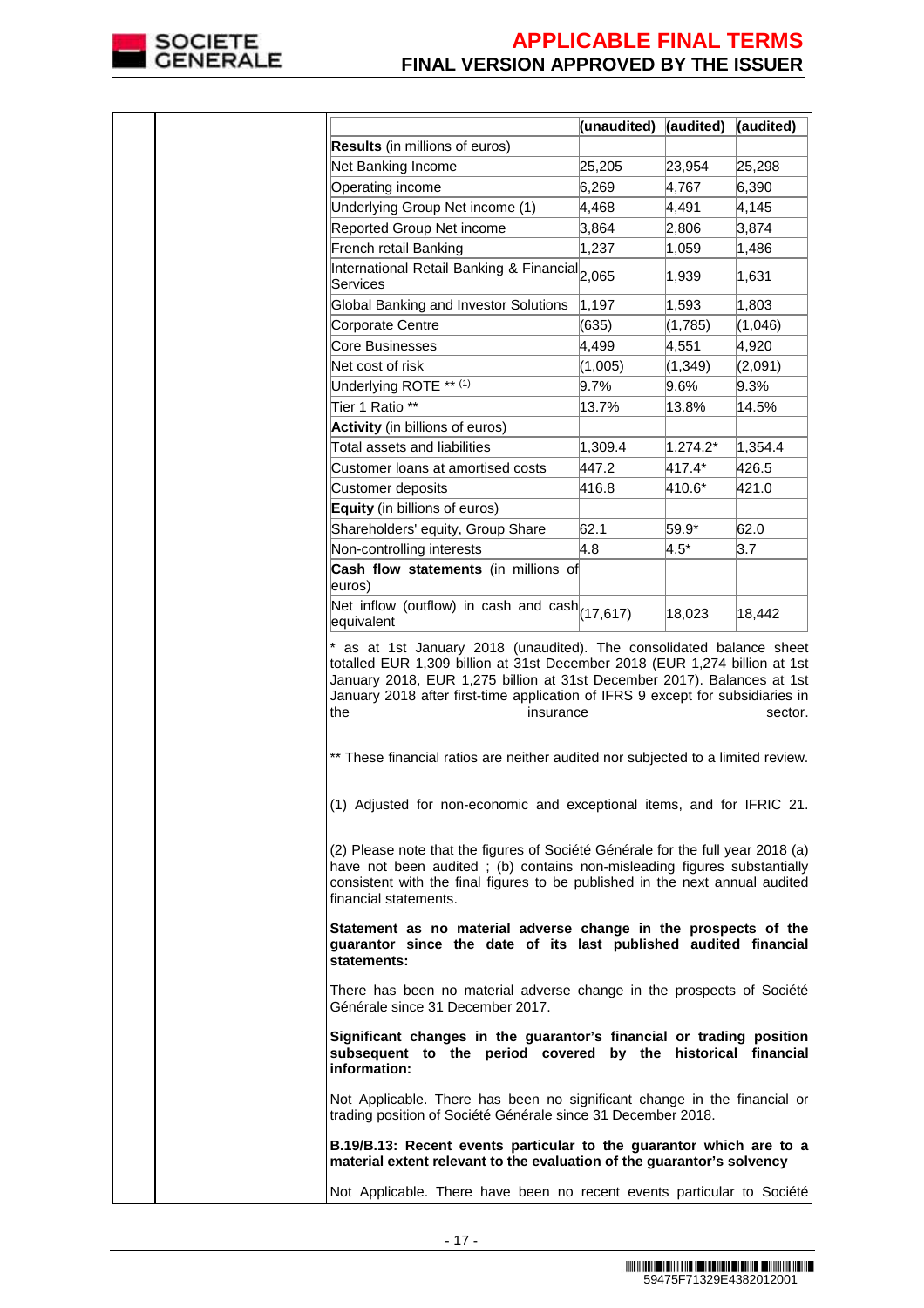

|                               | Générale which are to a material extent relevant to the evaluation of its<br>solvency.                                                                                                            |
|-------------------------------|---------------------------------------------------------------------------------------------------------------------------------------------------------------------------------------------------|
|                               | B.19/B.14: Statement as to whether the guarantor is dependent upon<br>other entities within the group                                                                                             |
|                               | See Element B.5 above for the Société Générale's position within the Group.                                                                                                                       |
|                               | Société Générale is the ultimate holding company of the Group. However,<br>Société Générale operates its own business; it does not act as a simple<br>holding company vis-à-vis its subsidiaries. |
|                               | B.19/B.15: Description of the quarantor's principal activities                                                                                                                                    |
|                               | See Element B.19/B.5 above                                                                                                                                                                        |
|                               | B.19/B.16: To the extent known to the guarantor, whether the guarantor<br>is directly or indirectly owned or controlled and by whom, and<br>description of the nature of such control             |
|                               | Not Applicable. To its knowledge, Société Générale is not owned or<br>controlled, directly or indirectly (under French law) by another entity.                                                    |
| <b>Section C - Securities</b> |                                                                                                                                                                                                   |

| C.1 | Type and class of the<br>securities being offered                                                    | The Certificates are derivative instruments (the <b>Certificates</b> )                                                                                                                                                                                                                                       |
|-----|------------------------------------------------------------------------------------------------------|--------------------------------------------------------------------------------------------------------------------------------------------------------------------------------------------------------------------------------------------------------------------------------------------------------------|
|     | and/or admitted to                                                                                   | The ISIN Code is: XS1931768953                                                                                                                                                                                                                                                                               |
|     | trading, including any<br>security identification<br>number                                          | The Common Code is: 193176895                                                                                                                                                                                                                                                                                |
| C.2 | <b>Currency of the</b><br>securities issue                                                           | <b>EUR</b>                                                                                                                                                                                                                                                                                                   |
| C.5 | <b>Description of any</b><br>restrictions on the free<br>transferability of the<br>securities        | Not Applicable. There is no restriction on the free transferability of the<br>Certificates, subject to selling and transfer restrictions which may apply in<br>certain jurisdictions including restrictions applicable to the offer and sale to,<br>or for the account or benefit of, Permitted Transferees. |
|     |                                                                                                      | A Permitted Transferee means any person who (i) is not a U.S. person as<br>defined pursuant to Regulation S; and (ii) is not a person who comes within<br>any definition of U.S. person for the purposes of the CEA or any CFTC Rule,<br>guidance or order proposed or issued under the CEA.                 |
| C.8 | <b>Rights attached to the</b><br>securities, including<br>ranking and limitations<br>to those rights | Rights attached to the securities:                                                                                                                                                                                                                                                                           |
|     |                                                                                                      | Unless the Certificates are previously redeemed, the Certificates will entitle<br>each holder of the Certificates (a Certificateholder) to receive a redemption<br>amount which may be lower than, equal to or higher than the amount initially<br>invested (see Element C.18).                              |
|     |                                                                                                      | A Certificateholder will be entitled to claim the immediate and due payment<br>of any sum in case:                                                                                                                                                                                                           |
|     |                                                                                                      | - the Issuer fails to pay or to perform its other obligations under the<br>Certificates                                                                                                                                                                                                                      |
|     |                                                                                                      | - the Guarantor fails to perform its obligations under the Guarantee or in the<br>event that the guarantee of the Guarantor stops being valid; or                                                                                                                                                            |
|     |                                                                                                      | - of insolvency or bankruptcy proceeding(s) affecting the Issuer.                                                                                                                                                                                                                                            |
|     |                                                                                                      | The Certificateholders' consent shall have to be obtained to amend the<br>contractual terms of the Certificates pursuant to the provisions of an agency<br>agreement, made available to a Certificateholder upon request to the Issuer.                                                                      |
|     |                                                                                                      | <b>Waiver of Set-off rights:</b>                                                                                                                                                                                                                                                                             |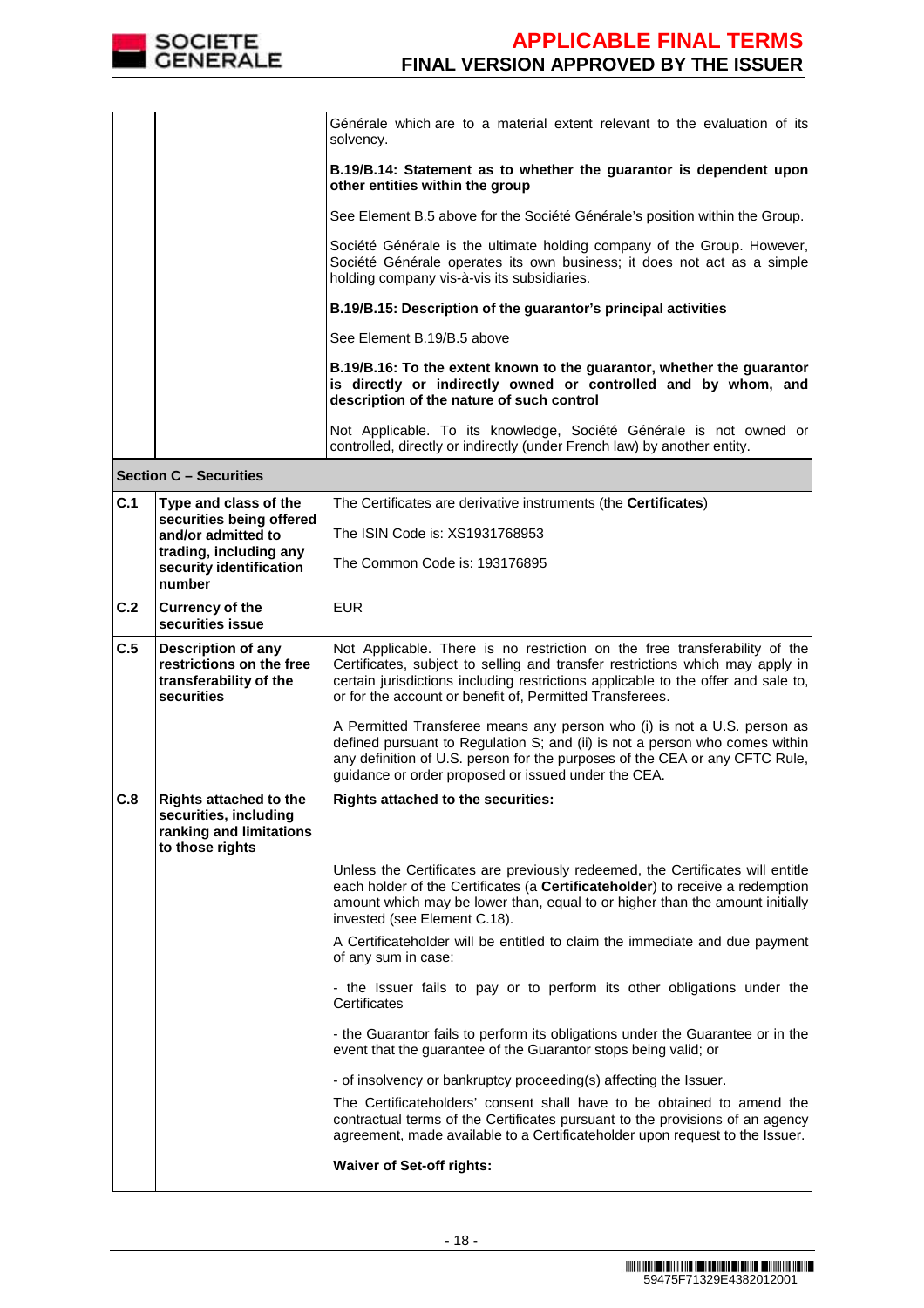

|  | The Certificateholders waive any right of set-off, compensation and retention<br>in relation to the Certificates, to the extent permitted by law.<br><b>Governing law:</b>                                                                                                                                                                                                                                                                                                                                                                                             |
|--|------------------------------------------------------------------------------------------------------------------------------------------------------------------------------------------------------------------------------------------------------------------------------------------------------------------------------------------------------------------------------------------------------------------------------------------------------------------------------------------------------------------------------------------------------------------------|
|  |                                                                                                                                                                                                                                                                                                                                                                                                                                                                                                                                                                        |
|  | The Certificates and any non-contractual obligations arising out of or in<br>connection with the Certificates will be governed by, and shall be construed<br>in accordance with English law.                                                                                                                                                                                                                                                                                                                                                                           |
|  | The Issuer accepts the competence of the courts of England in relation to<br>any dispute against the Issuer but accepts that such Certificateholders may<br>bring their action before any other competent court.                                                                                                                                                                                                                                                                                                                                                       |
|  | Ranking:<br>The Certificates will be direct, unconditional, unsecured and unsubordinated<br>obligations of the Issuer and will rank at least pari passu with all other<br>outstanding direct, unconditional, unsecured and unsubordinated obligations<br>of the Issuer, present and future.                                                                                                                                                                                                                                                                            |
|  | <b>Limitations</b><br>to<br>attached<br>the<br>securities:<br>rights<br>to<br>- The Issuer may redeem the Certificates early on the basis of the market<br>value of these Certificates for tax or regulatory reasons, force majeure event<br>or in the case of occurrence of extraordinary events affecting the underlying<br>instrument(s) or in the case of occurrence of additional disruption event(s).                                                                                                                                                            |
|  | - The Issuer may adjust the financial terms in case of adjustment events<br>affecting the underlying instrument(s), and, in the case of occurrence of<br>extraordinary events affecting the underlying instrument(s) or in the case of<br>occurrence of additional disruption event(s), the Issuer may substitute the<br>underlying instrument(s) by new underlying instrument(s) or deduct from any<br>due amount the increased cost of hedging, and in each case without the<br>consent of the Certificateholders.                                                   |
|  | - The Issuer may monetise all or part of the due amounts until the Final<br>Exercise Date of the Certificates in the case of occurrence of extraordinary<br>events affecting the underlying or in the case of occurrence of additional<br>disruption event(s).                                                                                                                                                                                                                                                                                                         |
|  | - the rights to payment of principal and interest will be prescribed within a<br>period of ten years (in the case of principal) and five years (in the case of<br>interest) from the date on which the payment of these amounts has become<br>due for the first time and has remained unpaid.                                                                                                                                                                                                                                                                          |
|  | - In the case of a payment default by the Issuer, Certificateholders shall not<br>institute any proceedings, judicial or otherwise, or otherwise assert a claim<br>against the Issuer. Nevertheless, Certificateholders will continue to be able<br>to claim against the Guarantor in respect of any unpaid amount.                                                                                                                                                                                                                                                    |
|  | <b>Taxation:</b>                                                                                                                                                                                                                                                                                                                                                                                                                                                                                                                                                       |
|  | All payments in respect of Certificates, Receipts and Coupons or under the<br>Guarantee shall be made free and clear of, and without withholding or<br>deduction for or on account of, any present or future taxes, duties,<br>assessments or governmental charges of whatever nature imposed, levied,<br>collected, withheld or assessed by or on behalf of any Tax Jurisdiction<br>unless such withholding or deduction is required by law.                                                                                                                          |
|  | In the event that any amounts are required to be deducted or withheld for, or<br>on behalf of, any Tax Jurisdiction, the relevant Issuer or, as the case may<br>be, the Guarantor shall (except in certain circumstances), to the fullest<br>extent permitted by law, pay such additional amount as may be necessary,<br>in order that each Certificateholder, Receiptholder or Couponholder, after<br>deduction or such withholding of such taxes, duties, assessments or<br>governmental charges or deduction, will receive the full amount then due<br>and payable. |
|  | Notwithstanding the provisions above, in no event will the Issuer or, as the<br>case may be, the Guarantor, be required to pay any additional amounts in<br>respect of the Certificates, Receipts or Coupons for, or on account of, any<br>withholding or deduction (i) required pursuant to an agreement described in<br>Section 1471(b) of the U.S. Internal Revenue Code of 1986 (the "Code") or<br>otherwise imposed pursuant to Sections 1471 through 1474 of the Code,<br>any regulations or agreements thereunder, or any official interpretations              |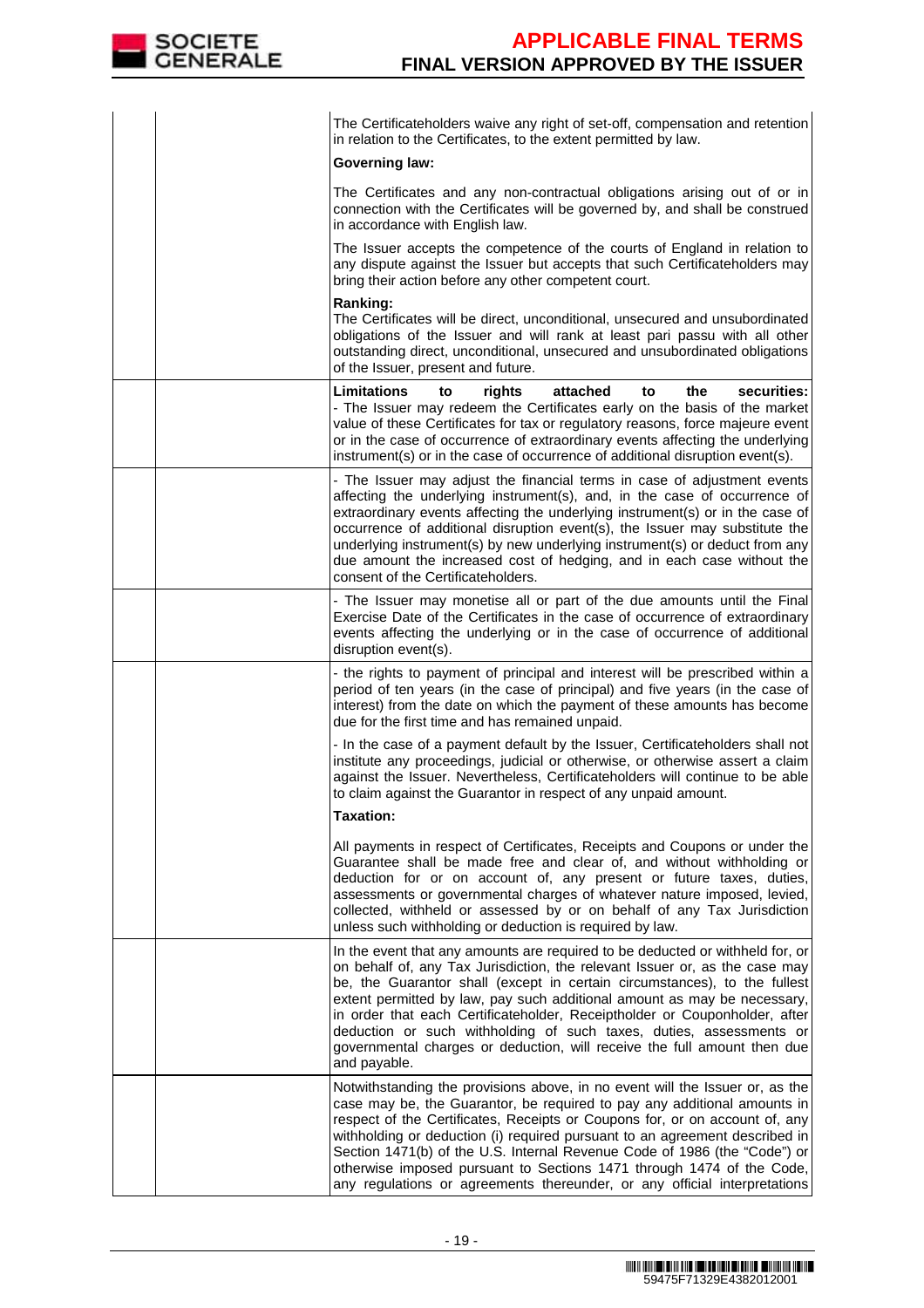

|      |                                                                                                                                                                                                                                                                | (ii) imposed pursuant to Section 871(m) of the Code.                                                                                                                             | thereof, or any law implementing an intergovernmental approach thereto or                                                                                                                                                                                                                                                                                                                                                                                                                                                                                                                                                                                                                                                                      |
|------|----------------------------------------------------------------------------------------------------------------------------------------------------------------------------------------------------------------------------------------------------------------|----------------------------------------------------------------------------------------------------------------------------------------------------------------------------------|------------------------------------------------------------------------------------------------------------------------------------------------------------------------------------------------------------------------------------------------------------------------------------------------------------------------------------------------------------------------------------------------------------------------------------------------------------------------------------------------------------------------------------------------------------------------------------------------------------------------------------------------------------------------------------------------------------------------------------------------|
|      |                                                                                                                                                                                                                                                                | Where                                                                                                                                                                            |                                                                                                                                                                                                                                                                                                                                                                                                                                                                                                                                                                                                                                                                                                                                                |
|      |                                                                                                                                                                                                                                                                | authority thereof or therein having power to tax.                                                                                                                                | Tax Jurisdiction means Luxembourg or any political subdivision or any                                                                                                                                                                                                                                                                                                                                                                                                                                                                                                                                                                                                                                                                          |
| C.11 | Whether the securities<br>offered are or will be the<br>object of an application<br>for admission to trading,<br>with a view to their<br>distribution in a<br>regulated market or<br>other equivalent markets<br>with indication of the<br>markets in question | Sim S.p.A                                                                                                                                                                        | Application will be made for the Certificates to be admitted to trading on<br>EuroTLX, a Multilateral Trading Facility organized and managed by EuroTLX                                                                                                                                                                                                                                                                                                                                                                                                                                                                                                                                                                                        |
| C.15 | How the value of the<br>investment is affected by<br>the value of the<br>underlying instrument(s)                                                                                                                                                              | predefined barrier performance.                                                                                                                                                  | The value of the Certificates, the payment of a coupon amount on a<br>relevant interest payment date to a Certificateholder, the payment of an<br>automatic early redemption amount on a relevant automatic early<br>redemption date, and the payment of a redemption amount to a<br>Certificateholder on the Final Exercise Date will depend on the<br>performance of the underlying asset(s), on the relevant valuation date(s).<br>The value of the Certificates is linked to the positive or negative<br>performance of the underlying instrument. The amount(s) to be paid is/are<br>determined on the basis of the condition which is satisfied (or not) if the<br>performance of the underlying instrument is higher than or equal to a |
| C.16 | <b>The Final Exercise Date</b><br>and the final reference                                                                                                                                                                                                      |                                                                                                                                                                                  | The Final Exercise Date of the Certificates will be 06/05/2024 (the Final<br>Exercise Date), and the final reference date will be the last valuation date.                                                                                                                                                                                                                                                                                                                                                                                                                                                                                                                                                                                     |
|      | date                                                                                                                                                                                                                                                           | Element C.8 above and Element C.18 below.                                                                                                                                        | The Final Exercise Date may be modified pursuant to the provisions of                                                                                                                                                                                                                                                                                                                                                                                                                                                                                                                                                                                                                                                                          |
| C.17 | Settlement procedure of<br>the derivative securities                                                                                                                                                                                                           | Cash delivery                                                                                                                                                                    |                                                                                                                                                                                                                                                                                                                                                                                                                                                                                                                                                                                                                                                                                                                                                |
| C.18 | How the return on<br>derivative securities<br>takes place                                                                                                                                                                                                      | The issue date of the Certificates is 30/04/2019 (the <b>Issue Date</b> ) and each<br>Certificate will have a specified denomination of EUR 100 (the Specified<br>Denomination). |                                                                                                                                                                                                                                                                                                                                                                                                                                                                                                                                                                                                                                                                                                                                                |
|      |                                                                                                                                                                                                                                                                | <b>Structured Interest</b><br>Amount(s)                                                                                                                                          | Unless previously redeemed, on each<br>Interest Payment Date(i) (i from 1 to 5), the<br>Issuer shall pay to the Certificateholders, for<br>each Certificate, an amount determined by<br>the Calculation Agent as follows:                                                                                                                                                                                                                                                                                                                                                                                                                                                                                                                      |
|      |                                                                                                                                                                                                                                                                |                                                                                                                                                                                  | Scenario 1:                                                                                                                                                                                                                                                                                                                                                                                                                                                                                                                                                                                                                                                                                                                                    |
|      |                                                                                                                                                                                                                                                                |                                                                                                                                                                                  | If on Valuation Date(i), Performance(i) is<br>higher than or equal to -30.0%, then:                                                                                                                                                                                                                                                                                                                                                                                                                                                                                                                                                                                                                                                            |
|      |                                                                                                                                                                                                                                                                |                                                                                                                                                                                  | Structured Interest Amount(i) = Max(0;<br>Specified Denomination x (i x 5%) -<br>SumCouponsPaid(i-1))                                                                                                                                                                                                                                                                                                                                                                                                                                                                                                                                                                                                                                          |
|      |                                                                                                                                                                                                                                                                |                                                                                                                                                                                  | Scenario 2:                                                                                                                                                                                                                                                                                                                                                                                                                                                                                                                                                                                                                                                                                                                                    |
|      |                                                                                                                                                                                                                                                                |                                                                                                                                                                                  | If on Valuation Date(i), Performance(i) is<br>lower than -30.0%, then:                                                                                                                                                                                                                                                                                                                                                                                                                                                                                                                                                                                                                                                                         |
|      |                                                                                                                                                                                                                                                                |                                                                                                                                                                                  | Structured Interest Amount(i) = 0 (zero)                                                                                                                                                                                                                                                                                                                                                                                                                                                                                                                                                                                                                                                                                                       |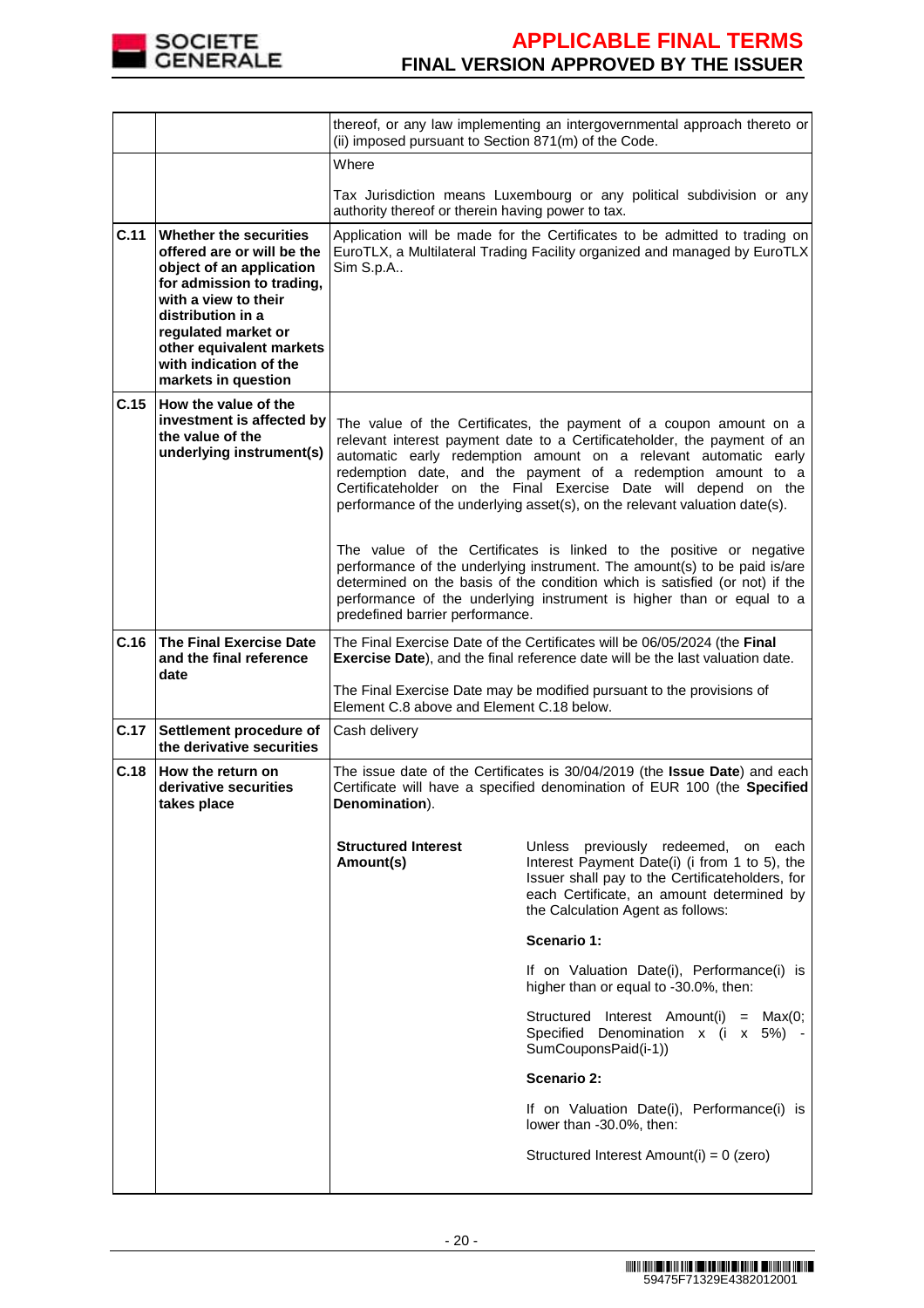

|  | <b>Payment Date(s):</b>                                 | Specified Period(s)/Interest Interest Payment Date(i) (i from 1 to 4): 5<br>Business Days after Valuation Date(i);<br>Interest Payment Date(5): the Final Exercise<br>Date                                                                                                            |
|--|---------------------------------------------------------|---------------------------------------------------------------------------------------------------------------------------------------------------------------------------------------------------------------------------------------------------------------------------------------|
|  | <b>Automatic Early</b><br><b>Redemption Amount(s):</b>  | Unless previously redeemed, if an Automatic<br>Early Redemption Event has occurred, then<br>the Issuer shall redeem early the Certificates<br>on Automatic Early Redemption Date(i) (i<br>from 1 to 4) in accordance with the following<br>provisions in respect of each Certificate: |
|  |                                                         | Automatic Early Redemption Amount(i) =<br>Specified Denomination x (100%)                                                                                                                                                                                                             |
|  | <b>Automatic Early</b><br><b>Redemption Date(s):</b>    | Automatic Early Redemption Date(i) (i from<br>1 to 4): 5 Business Days after the Valuation<br>Date(i) on which an Automatic Early<br>Redemption Event is deemed to have<br>occurred.                                                                                                  |
|  | <b>Automatic Early</b><br><b>Redemption Event:</b>      | is deemed to have occurred, as determined<br>by the Calculation Agent, if on a Valuation<br>Date(i) (i from 1 to 4), Performance(i) is<br>higher than or equal to 0%                                                                                                                  |
|  | <b>Final Exercise Amount:</b>                           | Unless previously redeemed, the Issuer shall<br>redeem the Certificates on the Final<br>Exercise Date, in accordance with the<br>following provisions in respect of each<br>Certificate:                                                                                              |
|  |                                                         | Scenario 1:                                                                                                                                                                                                                                                                           |
|  |                                                         | If on Valuation Date(5), Performance(5) is<br>higher than or equal to -30.0%, then:                                                                                                                                                                                                   |
|  |                                                         | Final<br>Exercise<br>Amount<br>Specified<br>Denomination x [100%]                                                                                                                                                                                                                     |
|  |                                                         | Scenario 2:                                                                                                                                                                                                                                                                           |
|  |                                                         | If on Valuation Date(5), Performance(5) is<br>lower than -30.0%, then:                                                                                                                                                                                                                |
|  |                                                         | Final<br>Exercise<br>Amount<br>Specified<br>$=$<br>Denomination x (100% + Performance(5))                                                                                                                                                                                             |
|  | Definitions relating to date(s): Applicable             |                                                                                                                                                                                                                                                                                       |
|  | <b>Valuation Date(0):</b><br>(DD/MM/YYYY)               | 29/04/2019                                                                                                                                                                                                                                                                            |
|  | Valuation Date(i); (i from 1<br>to $5)$<br>(DD/MM/YYYY) | 29/04/2020;<br>29/04/2021;<br>29/04/2022;<br>01/05/2023; 29/04/2024                                                                                                                                                                                                                   |
|  | Definitions relating to the<br>Product:                 | Applicable, subject to the provisions of the<br>Condition 4 of the Additional Terms and<br>Conditions relating to Formulae                                                                                                                                                            |
|  |                                                         |                                                                                                                                                                                                                                                                                       |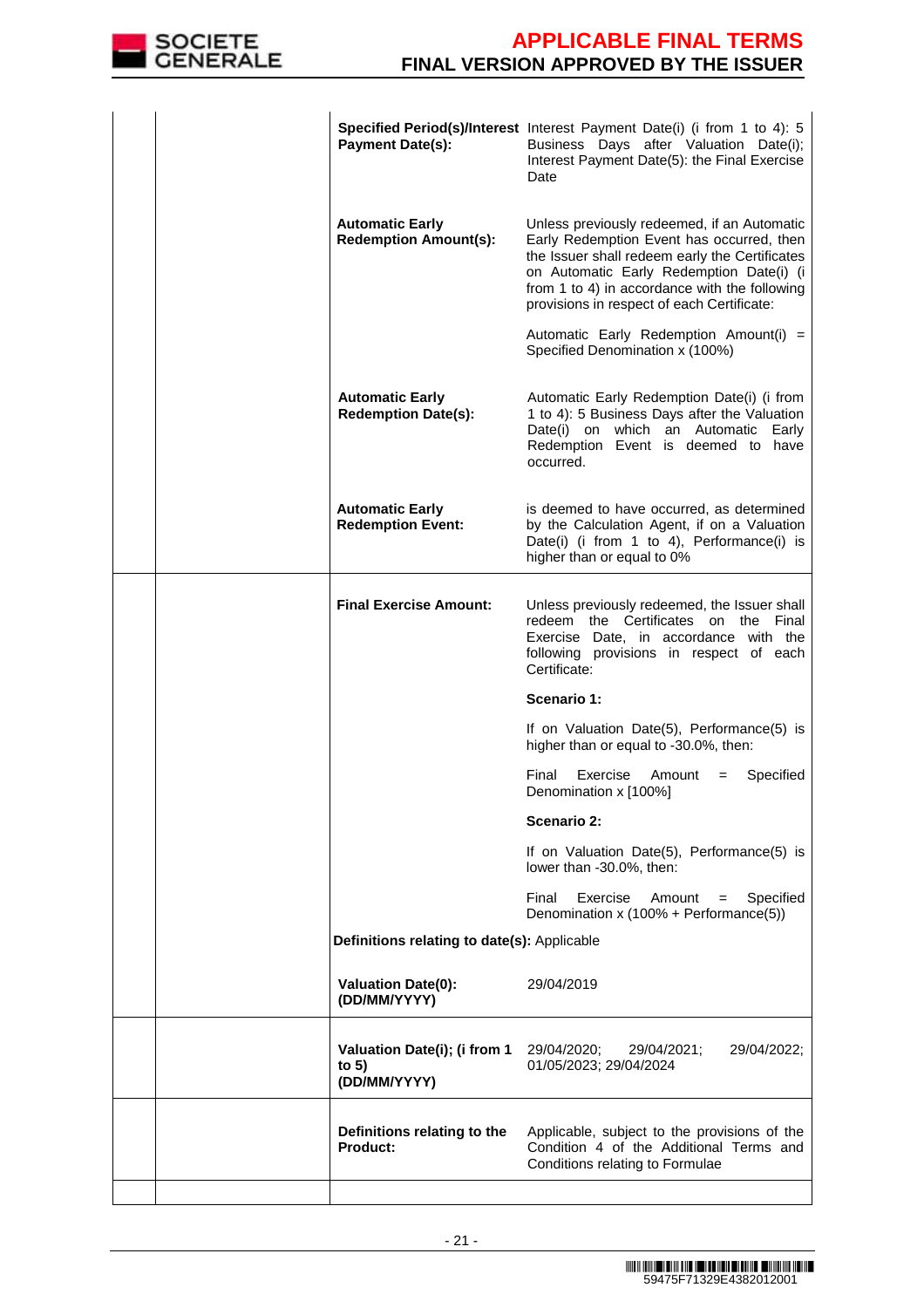

|      |                                                                                | SumCouponsPaid(i-1)                                      | means SumCouponsPaid(i-2) + Structured<br>Interest Amount(i-1)                                                                                                                                                                   |
|------|--------------------------------------------------------------------------------|----------------------------------------------------------|----------------------------------------------------------------------------------------------------------------------------------------------------------------------------------------------------------------------------------|
|      |                                                                                | (i from 2 to 5)                                          | With:                                                                                                                                                                                                                            |
|      |                                                                                |                                                          | SumCouponsPaid $(0) = 0$ (zero)                                                                                                                                                                                                  |
|      |                                                                                |                                                          |                                                                                                                                                                                                                                  |
|      |                                                                                | Performance(i)<br>(i from 1 to 5)                        | means $(S(i) / S(0)) - 100\%$                                                                                                                                                                                                    |
|      |                                                                                | S(i)<br>(i from 0 to 5)                                  | means in respect of any Valuation Date(i)<br>the Closing Price of the Underlying                                                                                                                                                 |
| C.19 | The final reference price                                                      | See Element C.18 above.                                  |                                                                                                                                                                                                                                  |
|      | of the underlying                                                              | instrument(s).                                           | Final reference price: the value of the underlying instrument(s) on the<br>relevant valuation date(s) for the redemption, subject to the occurrence of<br>certain extraordinary events and adjustments affecting such underlying |
| C.20 | Type of the underlying<br>and where the                                        | The type of underlying is: share.                        |                                                                                                                                                                                                                                  |
|      | information on the<br>underlying can be found                                  | screen page(s).                                          | Information about the underlying is available on the following website(s) or                                                                                                                                                     |
|      |                                                                                | <b>Company Bloomberg Ticker</b>                          | <b>Website</b><br><b>Exchange</b>                                                                                                                                                                                                |
|      |                                                                                | Snam SpA<br><b>SRG IM</b>                                | ITALIAN EXCHANGE   www.snamretegas.it                                                                                                                                                                                            |
|      | <b>Section D - Risks</b>                                                       |                                                          |                                                                                                                                                                                                                                  |
| D.2  | Key information on the<br>key risks that are specific<br>to the issuer and the | assessed prior to any investment decision.               | An investment in the Certificates involves certain risks which should be                                                                                                                                                         |
|      | guarantor                                                                      | businesses, including:                                   | In particular, the Group is exposed to the risks inherent in its core                                                                                                                                                            |
|      |                                                                                |                                                          |                                                                                                                                                                                                                                  |
|      |                                                                                | global economical risks:                                 |                                                                                                                                                                                                                                  |
|      |                                                                                | business, financial situation and results of operations. | The global economy and financial markets continue to display high levels of<br>uncertainty, which may materially and adversely affect the Group's                                                                                |
|      |                                                                                |                                                          | The Group's results may be affected by regional market exposures.                                                                                                                                                                |
|      |                                                                                | market.                                                  | The Group operates in highly competitive industries, including in its home                                                                                                                                                       |
|      |                                                                                | credit risks:<br>$\bullet$                               |                                                                                                                                                                                                                                  |
|      |                                                                                |                                                          | The Group is exposed to counterparty risk and concentration risk.                                                                                                                                                                |
|      |                                                                                |                                                          | The Group's hedging strategies may not prevent all risk of losses.                                                                                                                                                               |
|      |                                                                                | provisioning for loan losses.                            | The Group's results of operations and financial situation could be adversely<br>affected by a significant increase in new provisions or by inadequate                                                                            |
|      |                                                                                | market risks:                                            |                                                                                                                                                                                                                                  |
|      |                                                                                | could lead to material losses.                           | The protracted decline of financial markets or reduced liquidity in such<br>markets may make it harder to sell assets or manoeuvre trade positions and                                                                           |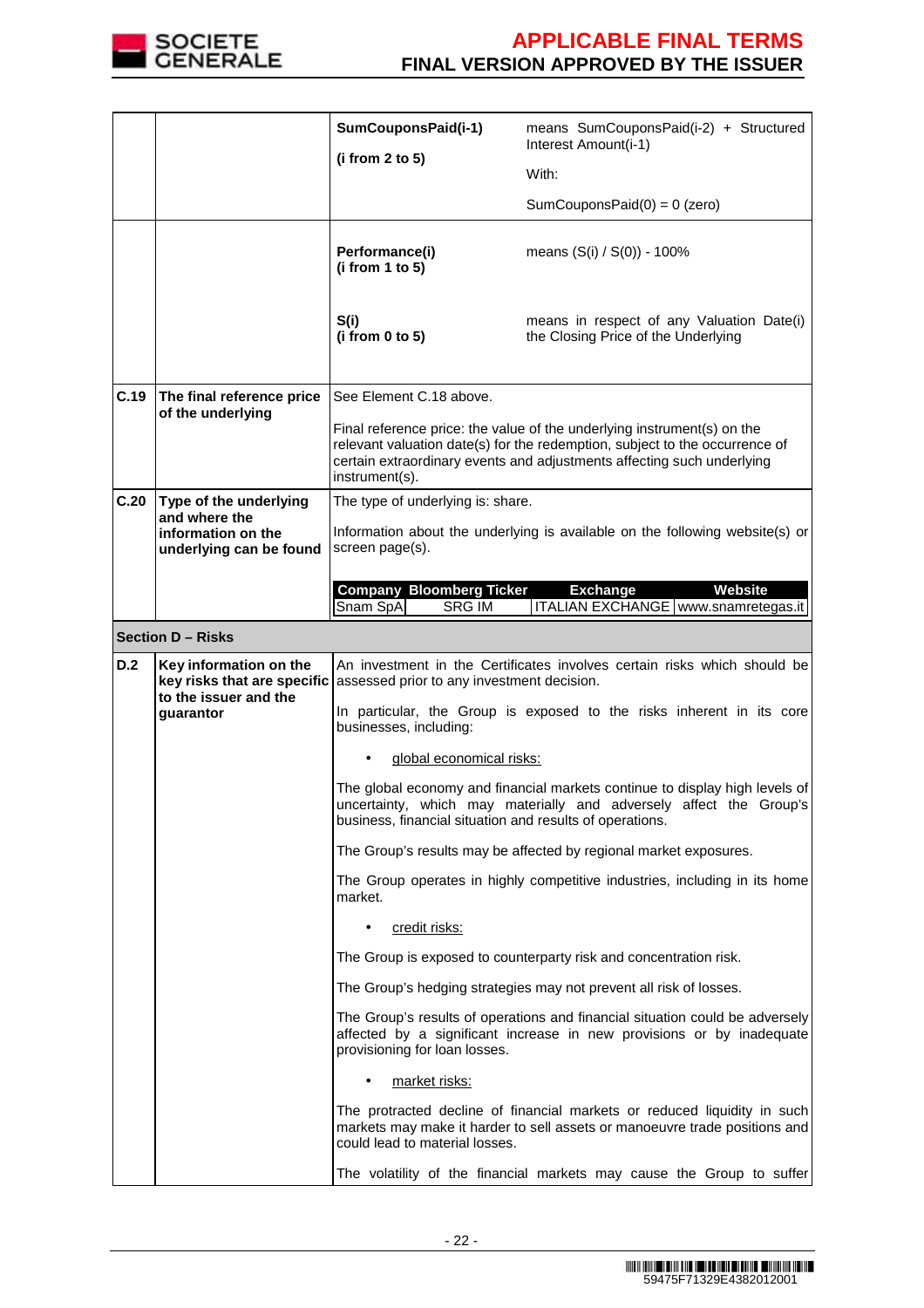

|  | significant losses on its trading and investment activities.                                                                                                                                                                                                                                                                 |
|--|------------------------------------------------------------------------------------------------------------------------------------------------------------------------------------------------------------------------------------------------------------------------------------------------------------------------------|
|  | The financial soundness and conduct of other financial institutions and<br>market participants could adversely affect the Group.                                                                                                                                                                                             |
|  | The Group may generate lower revenues from brokerage and other<br>commission and fee-based businesses during market downturns.                                                                                                                                                                                               |
|  | operational risks:                                                                                                                                                                                                                                                                                                           |
|  | The Group's risk management system may not be effective and may expose<br>the Group to unidentified or unanticipated risks, which could lead to<br>significant losses.                                                                                                                                                       |
|  | Operational failure, termination or capacity constraints affecting institutions<br>the Group does business with, or failure or breach of the Group's<br>information technology systems, could result in losses.                                                                                                              |
|  | To prepare its consolidated financial statements in accordance with IFRS as<br>adopted by the European Union, the Group relies on assumptions and<br>estimates which, if incorrect, could have a significant impact on its financial<br>statements.                                                                          |
|  | The Group's ability to attract and retain qualified employees, as well as<br>significant changes in the regulatory framework related to employees and<br>compensation, may materially adversely affect its performance.                                                                                                      |
|  | If the Group makes an acquisition, it may be unable to manage the<br>integration process in a cost-effective manner or achieve the expected<br>benefits.                                                                                                                                                                     |
|  | The Group may incur losses as a result of unforeseen or catastrophic<br>events, including terrorist attacks or natural disasters.                                                                                                                                                                                            |
|  | structural interest rate and exchange rate risks:                                                                                                                                                                                                                                                                            |
|  | Changes in interest rates may adversely affect the Group's banking and<br>asset management businesses.                                                                                                                                                                                                                       |
|  | Fluctuations in exchange rates could adversely affect the Group's results of<br>operations.                                                                                                                                                                                                                                  |
|  | liquidity risk:                                                                                                                                                                                                                                                                                                              |
|  | The Group depends on access to financing and other sources of liquidity,<br>which may be restricted for reasons beyond its control.                                                                                                                                                                                          |
|  | non-compliance and reputational risks, litigation:                                                                                                                                                                                                                                                                           |
|  | Reputational damage could harm the Group's competitive position.                                                                                                                                                                                                                                                             |
|  | The Group is exposed to legal risks that could negatively affect its financial<br>situation or results of operations.                                                                                                                                                                                                        |
|  | The Group is subject to an extensive supervisory and regulatory framework<br>in each of the countries in which it operates and changes in this regulatory<br>framework could have a significant effect on the Group's businesses and<br>costs, as well as on the financial and economic environment in which it<br>operates. |
|  | A number of exceptional measures taken by governments, central banks<br>and regulators could be amended or terminated                                                                                                                                                                                                        |
|  | other risks:                                                                                                                                                                                                                                                                                                                 |
|  | Risks related to the implementation of the Group's strategic plan.                                                                                                                                                                                                                                                           |
|  | The creditworthiness and credit ratings of the Issuer may affect the market<br>value of the Certificates.                                                                                                                                                                                                                    |
|  |                                                                                                                                                                                                                                                                                                                              |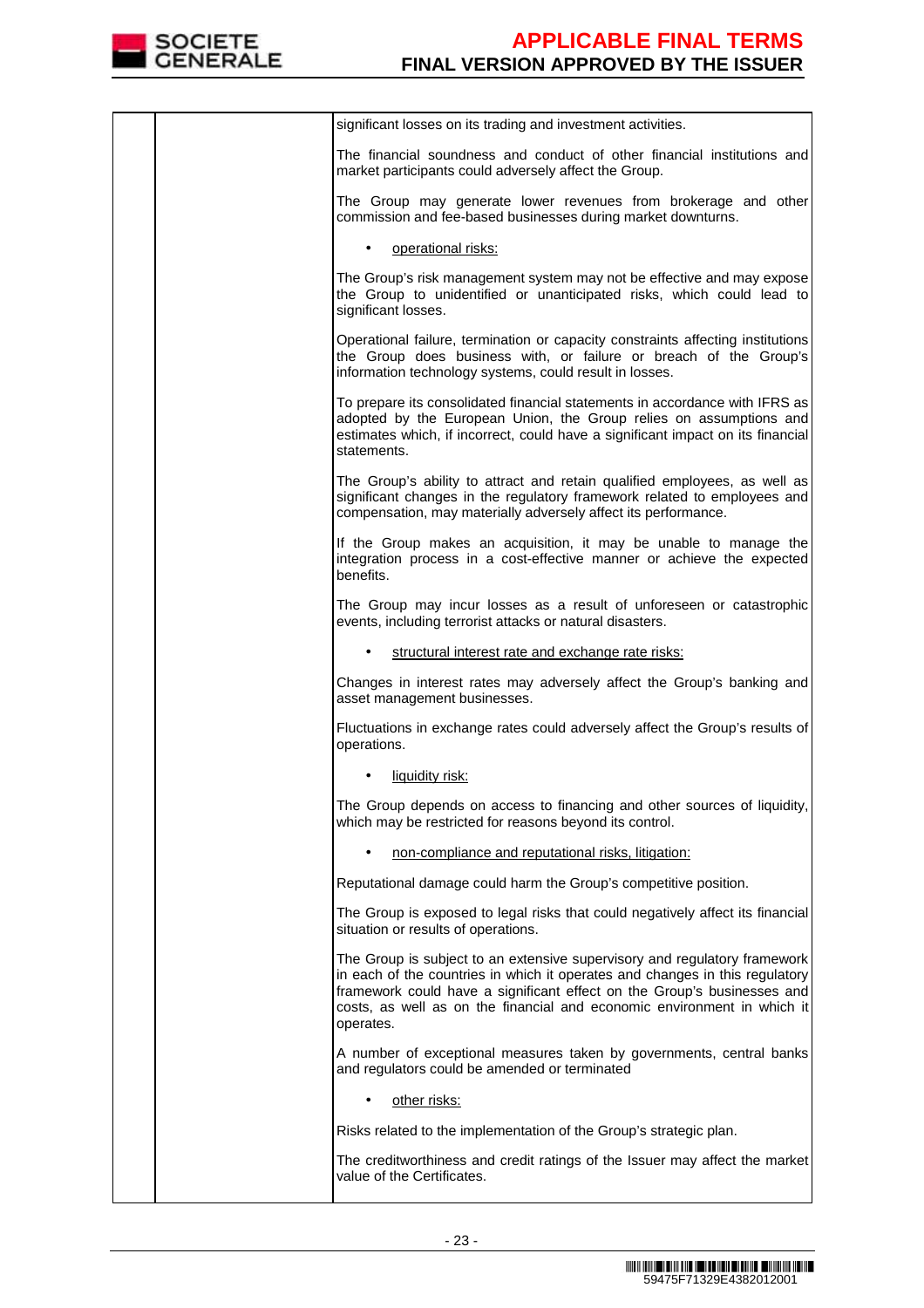

|     |                                                                                                                                                                                                  | The United Kingdom's impending departure from the European Union could<br>adversely affect the Group.                                                                                                                                                                                                                                                                                                                                                                                                                                                                                                                                                                                                                                                                                                                                                                                                                               |
|-----|--------------------------------------------------------------------------------------------------------------------------------------------------------------------------------------------------|-------------------------------------------------------------------------------------------------------------------------------------------------------------------------------------------------------------------------------------------------------------------------------------------------------------------------------------------------------------------------------------------------------------------------------------------------------------------------------------------------------------------------------------------------------------------------------------------------------------------------------------------------------------------------------------------------------------------------------------------------------------------------------------------------------------------------------------------------------------------------------------------------------------------------------------|
|     |                                                                                                                                                                                                  | Since the Issuer is part of the Group, these risk factors are applicable to the<br>Issuer.                                                                                                                                                                                                                                                                                                                                                                                                                                                                                                                                                                                                                                                                                                                                                                                                                                          |
| D.6 | Key information on the<br>key risks that are specific<br>to the securities and risk<br>warning to the effect that<br>investors may lose the<br>value of their entire<br>investment or part of it |                                                                                                                                                                                                                                                                                                                                                                                                                                                                                                                                                                                                                                                                                                                                                                                                                                                                                                                                     |
|     |                                                                                                                                                                                                  | The Certificates may provide for an automatic early redemption linked to a<br>specific event. Therefore, this may prevent the Certificateholders from<br>benefitting from the performance of the underlying instrument(s) over the<br>whole period initially envisaged.                                                                                                                                                                                                                                                                                                                                                                                                                                                                                                                                                                                                                                                             |
|     |                                                                                                                                                                                                  | The terms and conditions of the Certificates may include provisions under<br>which upon the occurrence of certain market disruptions delays in the<br>settlement of the Certificates may be incurred or certain modifications be<br>made. Moreover, in case of occurrence of events affecting the underlying<br>instrument(s), the terms and conditions of the Certificates allow the Issuer to<br>substitute the underlying instrument(s) by new underlying instrument(s),<br>cease the exposure to the underlying asset(s) and apply a reference rate to<br>the proceeds so obtained until the Final Exercise Date of the Certificates,<br>postpone the Final Exercise Date of the Certificates, early redeem the<br>Certificates on the basis of the market value of these Certificates or deduct<br>from any due amount the increased cost of hedging, and in each case<br>without the prior consent of the Certificateholders. |
|     |                                                                                                                                                                                                  | Payments (whether in respect of principal and/or interest and whether at<br>maturity or otherwise) on the Certificates are calculated by reference to<br>certain underlying(s), the return of the Certificates is based on changes in<br>the value of the underlying(s), which may fluctuate. Prospective investors<br>should be aware that these Certificates may be volatile and that they may<br>receive no interest and may lose all or a substantial portion of their principal.                                                                                                                                                                                                                                                                                                                                                                                                                                               |
|     |                                                                                                                                                                                                  | The Guarantee constitutes a general and unsecured contractual obligation<br>of the Guarantor and no other person. Any payments on the Certificates are<br>also dependent on the creditworthiness of the Guarantor.                                                                                                                                                                                                                                                                                                                                                                                                                                                                                                                                                                                                                                                                                                                  |
|     |                                                                                                                                                                                                  | Prospective investors in Certificates benefiting from the Guarantee should<br>Certificate that in case of payment default of an Issuer the entitlement of the<br>Certificateholder will be limited to the sums obtained by making a claim<br>under the Guarantee, and the relevant provisions of the Guarantee and they<br>shall have no right to institute any proceeding, judicial or otherwise, or<br>otherwise assert a claim against the Issuer.                                                                                                                                                                                                                                                                                                                                                                                                                                                                               |
|     |                                                                                                                                                                                                  | The Guarantee is a payment guarantee only and not a guarantee of the<br>performance by the relevant Issuer or any of its other obligations under the<br>Certificates benefiting from the Guarantee.                                                                                                                                                                                                                                                                                                                                                                                                                                                                                                                                                                                                                                                                                                                                 |
|     |                                                                                                                                                                                                  | Société Générale will act as issuer under the Programme, as the Guarantor<br>of the Certificates issued by the Issuer and also as provider of hedging<br>instruments to the Issuer. As a result, investors will be exposed not only to<br>the credit risk of the Guarantor but also operational risks arising from the<br>lack of independence of the Guarantor, in assuming its duties and<br>obligations as the Guarantor and provider of the hedging instruments.                                                                                                                                                                                                                                                                                                                                                                                                                                                                |
|     |                                                                                                                                                                                                  | The potential conflicts of interests and operational risks arising from such<br>lack of independence are in part intended to be mitigated by the fact that<br>different divisions within the Guarantor will be responsible for implementing<br>the Guarantee and providing the hedging instruments and that each division<br>is run as a separate operational unit, segregated by Chinese walls<br>(information barriers) and run by different management teams.                                                                                                                                                                                                                                                                                                                                                                                                                                                                    |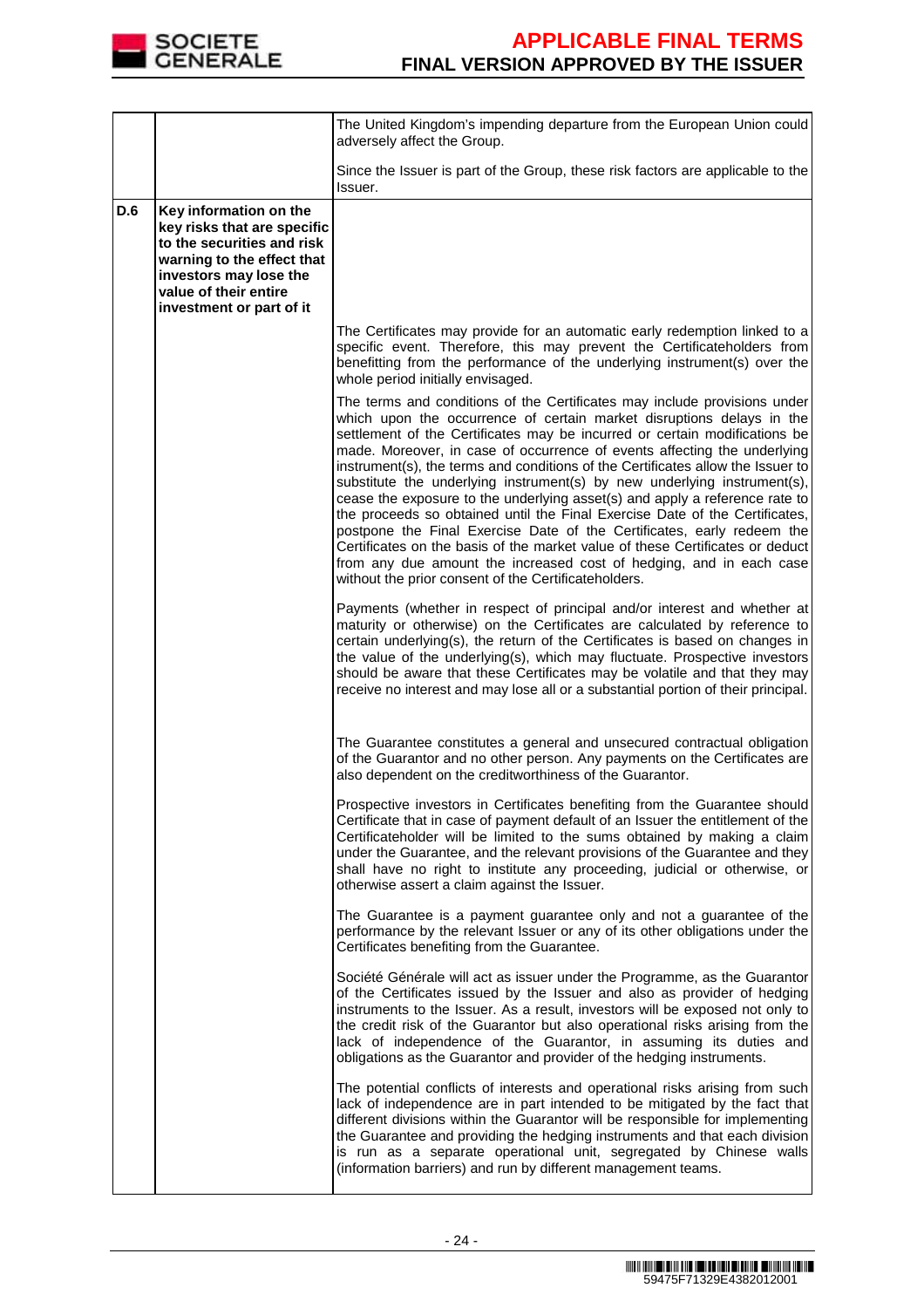|     | <b>SOCIETE</b><br><b>GENERALE</b>                          | <b>APPLICABLE FINAL TERMS</b><br><b>FINAL VERSION APPROVED BY THE ISSUER</b>                                                                                                                                                                                                                                                                                                                                                                                                                                                                                                       |
|-----|------------------------------------------------------------|------------------------------------------------------------------------------------------------------------------------------------------------------------------------------------------------------------------------------------------------------------------------------------------------------------------------------------------------------------------------------------------------------------------------------------------------------------------------------------------------------------------------------------------------------------------------------------|
|     |                                                            |                                                                                                                                                                                                                                                                                                                                                                                                                                                                                                                                                                                    |
|     |                                                            | The Issuer and the Guarantor and any of their subsidiaries and/or their<br>affiliates, in connection with their other business activities, may possess or<br>acquire material information about the underlying assets. Such activities and<br>information may cause consequences adverse to Certificateholders.                                                                                                                                                                                                                                                                    |
|     |                                                            | The Issuer and the Guarantor and any of their subsidiaries and/or their<br>affiliates may act in other capacities with regard to the Certificates, such as<br>market maker, calculation agent or agent. Therefore, a potential conflict of<br>interests may arise. In connection with the offering of the Certificates, the<br>Issuer and the Guarantor and/or their affiliates may enter into one or more<br>hedging transaction(s) with respect to a reference asset(s) or related<br>derivatives, which may affect the market price, liquidity or value of the<br>Certificates. |
|     |                                                            | During the lifetime of the Certificates, the market value of these Certificates<br>may be lower than the invested capital. Furthermore, an insolvency of the<br>Issuer and/or the Guarantor may cause a total loss of the invested capital.                                                                                                                                                                                                                                                                                                                                        |
|     |                                                            | The attention of the investors is drawn to the fact that they could<br>sustain an entire or a partial loss of their investment.                                                                                                                                                                                                                                                                                                                                                                                                                                                    |
|     | <b>Section E - Offer</b>                                   |                                                                                                                                                                                                                                                                                                                                                                                                                                                                                                                                                                                    |
|     | use of proceeds                                            | <b>E.2.b Reasons for the offer and The net proceeds from each issue of Certificates will be applied for the</b><br>general financing purposes of the Société Générale Group, which include<br>making a profit.                                                                                                                                                                                                                                                                                                                                                                     |
| E.3 | Description of the terms<br>and conditions of the<br>offer | <b>Public</b><br><b>Offer</b><br>Jurisdiction(s):<br>Italy<br>Offer Period: from 20/03/2019 to 26/04/2019, save in case of early<br>termination.                                                                                                                                                                                                                                                                                                                                                                                                                                   |
|     |                                                            | The Offer Period for the Certificates placed in Italy through "door-to-door<br>selling" (pursuant to Article 30 of the Legislative Decree n. 58 dated<br>24.02.1998, as amended, the "Italian Financial Service Act") shall be from<br>and including 20/03/2019 to and including 19/04/2019, save in case of early<br>termination.                                                                                                                                                                                                                                                 |
|     |                                                            | Pursuant to Article 30, paragraph 6, of the Italian Financial Act, the validity<br>and enforceability of the subscriptions through "door-to-door selling" are<br>suspended for a period of seven days from the date of the subscription.<br>During such period, investors have the right to withdraw from the<br>subscription without any charge or commissions,<br>by means<br>of<br>communication to the distributor.                                                                                                                                                            |
|     |                                                            | Offer Price: The Certificates will be offered at the Issue Price of which up to<br>a maximum of 4.00% is represented by distribution fee payable upfront by<br>the Issuer to the Distributor.                                                                                                                                                                                                                                                                                                                                                                                      |
|     |                                                            | Conditions to which the offer is subject: Offers of the Certificates are<br>conditional on their issue and, on any additional conditions set out in the<br>standard terms of business of the financial intermediaries, notified to<br>such<br>relevant<br>financial<br>intermediaries.<br>investors<br>by                                                                                                                                                                                                                                                                          |
|     |                                                            | The Issuer reserves the right to close the Offer Period prior to its stated<br>expiry<br>for<br>reason.<br>any<br>The Issuer reserves the right to withdraw the offer and cancel the issuance<br>of the Certificates for any reason at any time on or prior to the Issue Date.<br>For the avoidance of doubt, if any application has been made by a potential<br>investor and the Issuer exercises such right, no potential investor shall be<br>entitled<br>subscribe<br>otherwise<br>acquire<br>Certificates.<br>to<br>or<br>the                                                 |
|     |                                                            | The validity of the offer is subject to the condition that the decision of<br>admission to trading on EuroTLX is released by EuroTLX Sim S.p.A. by not<br>later than on the day immediately preceding the Issue Date; otherwise, the<br>offer will be deemed withdrawn and the issuance cancelled. The Issuer<br>undertakes to file the relevant application with EuroTLX Sim S.p.A. in due<br>time to allow EuroTLX Sim S.p.A. to release a decision, according to its<br>rules, within the day immediately preceding the Issue Date.                                             |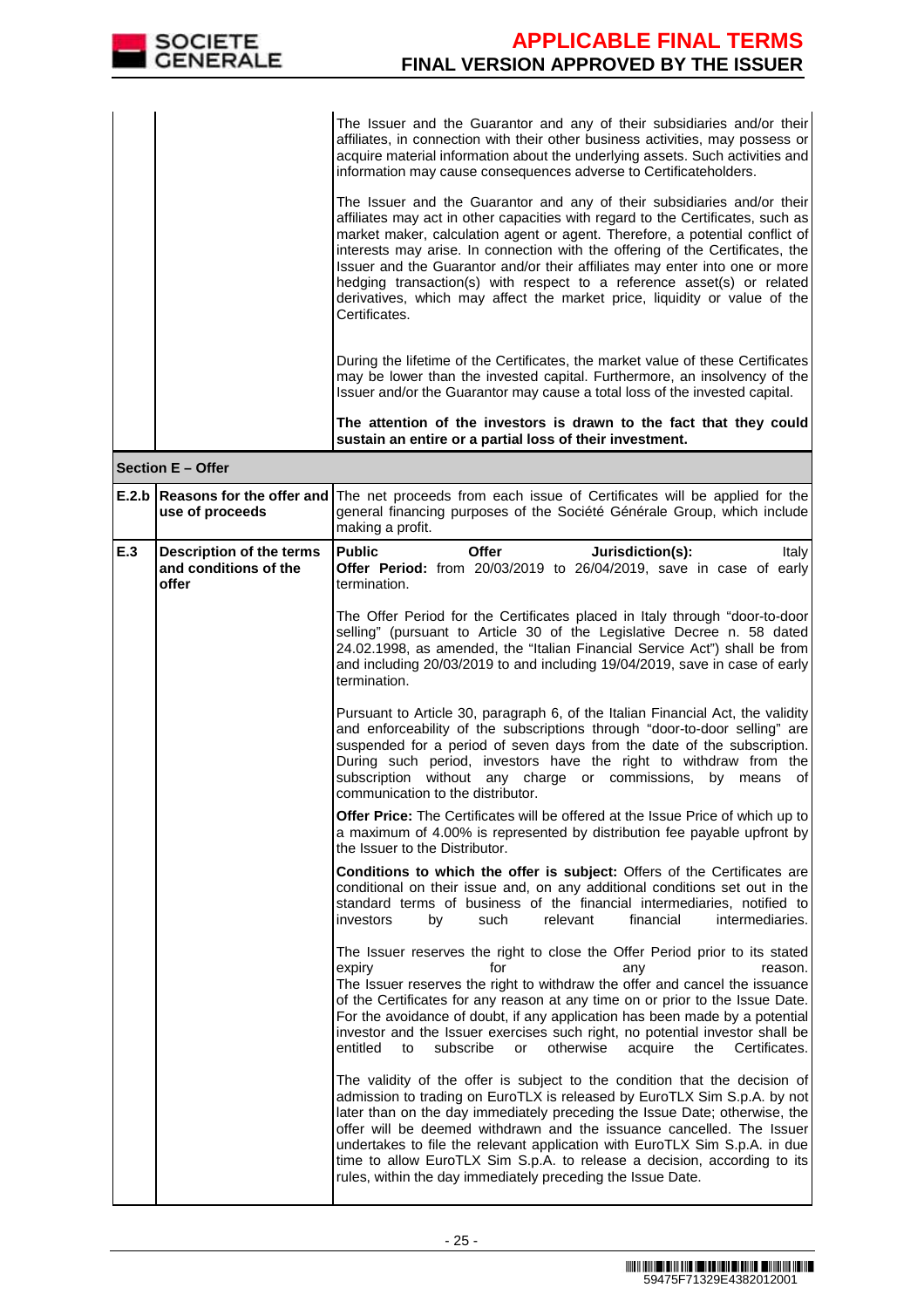

|     |                                                                                                                    | In each case, a notice to the investors on the early termination or the<br>withdrawal, as applicable, will be published on the website of the Issuer<br>(http://prospectus.socgen.com). |                                                                                                                                                                                                                                                                                                                                                                                                                                                                                                                                                                                                                                                                                                                                       |  |
|-----|--------------------------------------------------------------------------------------------------------------------|-----------------------------------------------------------------------------------------------------------------------------------------------------------------------------------------|---------------------------------------------------------------------------------------------------------------------------------------------------------------------------------------------------------------------------------------------------------------------------------------------------------------------------------------------------------------------------------------------------------------------------------------------------------------------------------------------------------------------------------------------------------------------------------------------------------------------------------------------------------------------------------------------------------------------------------------|--|
|     |                                                                                                                    | <b>Issue Price:</b>                                                                                                                                                                     | EUR 100 per Certificate of EUR 100<br>Specified Denomination                                                                                                                                                                                                                                                                                                                                                                                                                                                                                                                                                                                                                                                                          |  |
| E.4 | Description of any<br>interest that is material<br>to the issue/offer<br>including conflicting<br><b>interests</b> | Save for fees, if any, payable to the Dealer, and so far as the Issuer is<br>aware, no person involved in the issue of the Certificates has an interest<br>material to the offer.       |                                                                                                                                                                                                                                                                                                                                                                                                                                                                                                                                                                                                                                                                                                                                       |  |
|     |                                                                                                                    | of business.                                                                                                                                                                            | The Dealer and its affiliates have engaged, and may in the future engage, in<br>investment banking and/or commercial banking transactions with, and may<br>perform other services for, the Issuer and its affiliates in the ordinary course                                                                                                                                                                                                                                                                                                                                                                                                                                                                                           |  |
|     |                                                                                                                    |                                                                                                                                                                                         | Société Générale will ensure the roles of provider of hedging instruments to<br>the Issuer of the Certificates and Calculation Agent of the Certificates.                                                                                                                                                                                                                                                                                                                                                                                                                                                                                                                                                                             |  |
|     |                                                                                                                    | excluded.                                                                                                                                                                               | The possibility of conflicts of interest between the different roles of Société<br>Générale on one hand, and between those of Société Générale in these<br>roles and those of the Certificateholders on the other hand cannot be                                                                                                                                                                                                                                                                                                                                                                                                                                                                                                      |  |
|     |                                                                                                                    | of the Certificateholders.                                                                                                                                                              | Furthermore, given the banking activities of Société Générale, conflicts may<br>arise between the interests of Société Générale acting in these capacities<br>(including business relationship with the issuers of the financial instruments<br>being underlyings of the Certificates or possession of non public information<br>in relation with them) and those of the Certificateholders. Finally, the<br>activities of Société Générale on the underlying financial instrument(s), on<br>its proprietary account or on behalf of its customers, or the establishment of<br>hedging transactions, may also have an impact on the price of these<br>instruments and their liquidity, and thus may be in conflict with the interests |  |
| E.7 | <b>Estimated expenses</b><br>charged to the investor<br>by the Issuer or the<br>offeror                            | the offeror.                                                                                                                                                                            | Not Applicable. No expenses are charged to the investor by the Issuer or                                                                                                                                                                                                                                                                                                                                                                                                                                                                                                                                                                                                                                                              |  |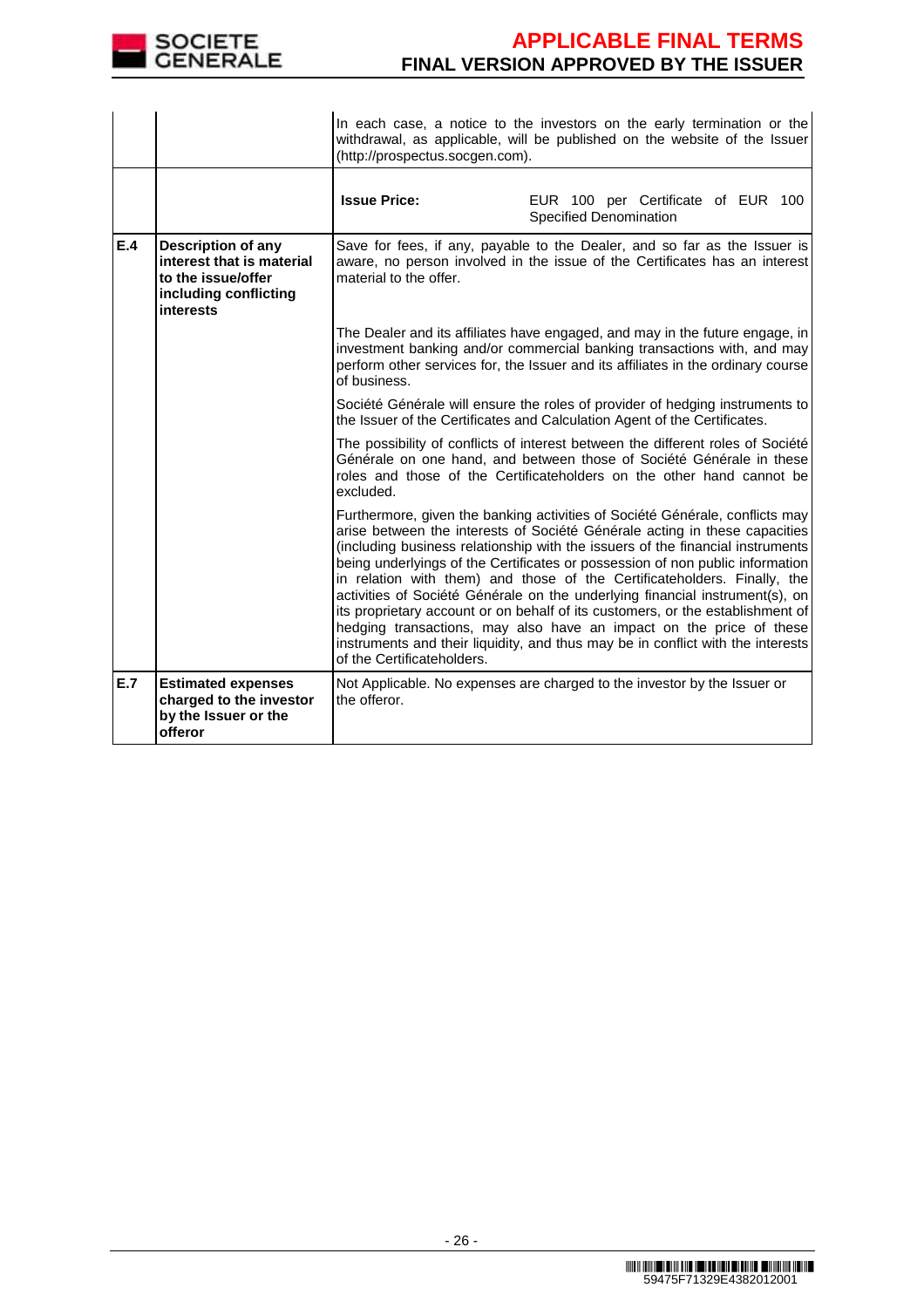

### **NOTA DI SINTESI SPECIFICA PER L'EMISSIONE**

Le Note di Sintesi sono composte da requisiti informativi noti come **Elementi**, la cui comunicazione è prevista dall'Allegato XXII del Regolamento (CE) della Commissione n. 809/2004, come successivamente modificato. Tali elementi sono riportati in successione numerata nelle Sezioni  $A - E(A.1 - E.7)$ .

La presente nota di sintesi contiene tutti gli Elementi che devono essere riportati in una nota di sintesi relativa a questa tipologia di valori mobiliari e di Emittente. Dato che l'inserimento di alcuni Elementi non è obbligatorio, potrebbero verificarsi dei salti nella sequenza numerica degli Elementi.

Anche nel caso in cui un Elemento debba essere inserito nella nota di sintesi in virtù della tipologia di valore mobiliare e di Emittente, è possibile che nessuna informazione rilevante possa essere fornita in relazione a tale Elemento. In tal caso, la nota di sintesi conterrà una breve descrizione dell'Elemento assieme alla dicitura "Non Applicabile".

|     | Sezione A - Introduzione e avvertenze          |                                                                                                                                                                                                                                                                                                                                                                                                                                                                                                                                                                                                                          |
|-----|------------------------------------------------|--------------------------------------------------------------------------------------------------------------------------------------------------------------------------------------------------------------------------------------------------------------------------------------------------------------------------------------------------------------------------------------------------------------------------------------------------------------------------------------------------------------------------------------------------------------------------------------------------------------------------|
| A.1 | Avvertenza                                     | La presente nota di sintesi deve essere letta come introduzione al Prospetto<br>di Base.                                                                                                                                                                                                                                                                                                                                                                                                                                                                                                                                 |
|     |                                                | Qualsivoglia decisione da parte dell'investitore in merito all'investimento nei<br>Certificati deve basarsi su una valutazione del Prospetto di Base nel suo<br>complesso.                                                                                                                                                                                                                                                                                                                                                                                                                                               |
|     |                                                | Qualora sia proposto un ricorso dinanzi all'autorità giudiziaria in merito alle<br>informazioni contenute nel Prospetto di Base e nelle Condizioni Definitive<br>applicabili, il ricorrente potrebbe essere tenuto a sostenere i costi della<br>traduzione del Prospetto di Base prima dell'avvio del procedimento, ai sensi<br>della legislazione nazionale degli Stati Membri.                                                                                                                                                                                                                                         |
|     |                                                | Nessun soggetto che ha provveduto alla predisposizione della presente<br>nota di sintesi, compresa l'eventuale traduzione, potrà essere ritenuto<br>responsabile civilmente, salvo che questa risulti fuorviante, imprecisa o<br>incoerente se letta congiuntamente alle altre parti del Prospetto di Base, o<br>non offra, se letta congiuntamente alle altre parti del presente Prospetto di<br>Base, informazioni essenziali volte ad agevolare la decisione dell'investitore<br>di investire nei Certificati.                                                                                                        |
| A.2 | Consenso all'utilizzo del<br>Prospetto di Base | L'Emittente acconsente all'utilizzo del presente Prospetto di Base in<br>relazione alla rivendita o al collocamento dei Certificati nel caso in cui sia<br>richiesta la pubblicazione di un prospetto ai sensi delle Direttiva Prospetti<br>(una Offerta Non Esente) subordinatamente alle seguenti condizioni:                                                                                                                                                                                                                                                                                                          |
|     |                                                | - il consenso è valido solamente durante il periodo di offerta dal<br>20/03/2019 al 26/04/2019 e, in relazione ai Certificati collocati in Italia<br>attraverso "offerta fuori sede", dal 20/03/2019 al 19/04/2019 (il Periodo<br>d'Offerta);                                                                                                                                                                                                                                                                                                                                                                            |
|     |                                                | - il consenso fornito dall'Emittente all'utilizzo del Prospetto di Base ai fini<br>dell'effettuazione dell'Offerta Non Esente è un consenso individuale (un<br>Consenso Individuale) relativo a Deutsche Bank SpA, Piazza del<br>Calendario, 3, 20126 Milano (l'Offerente Autorizzato Iniziale e il<br>Collocatore) e, qualora l'Emittente nomini uno o più intermediari finanziari<br>aggiuntivi successivamente al 18/03/2019 pubblicando i loro dati sul suo sito<br>web all'indirizzo http://.prospectus.socgen.com, a ciascun intermediario<br>finanziario i cui dati siano stati pubblicati (ciascuno un Offerente |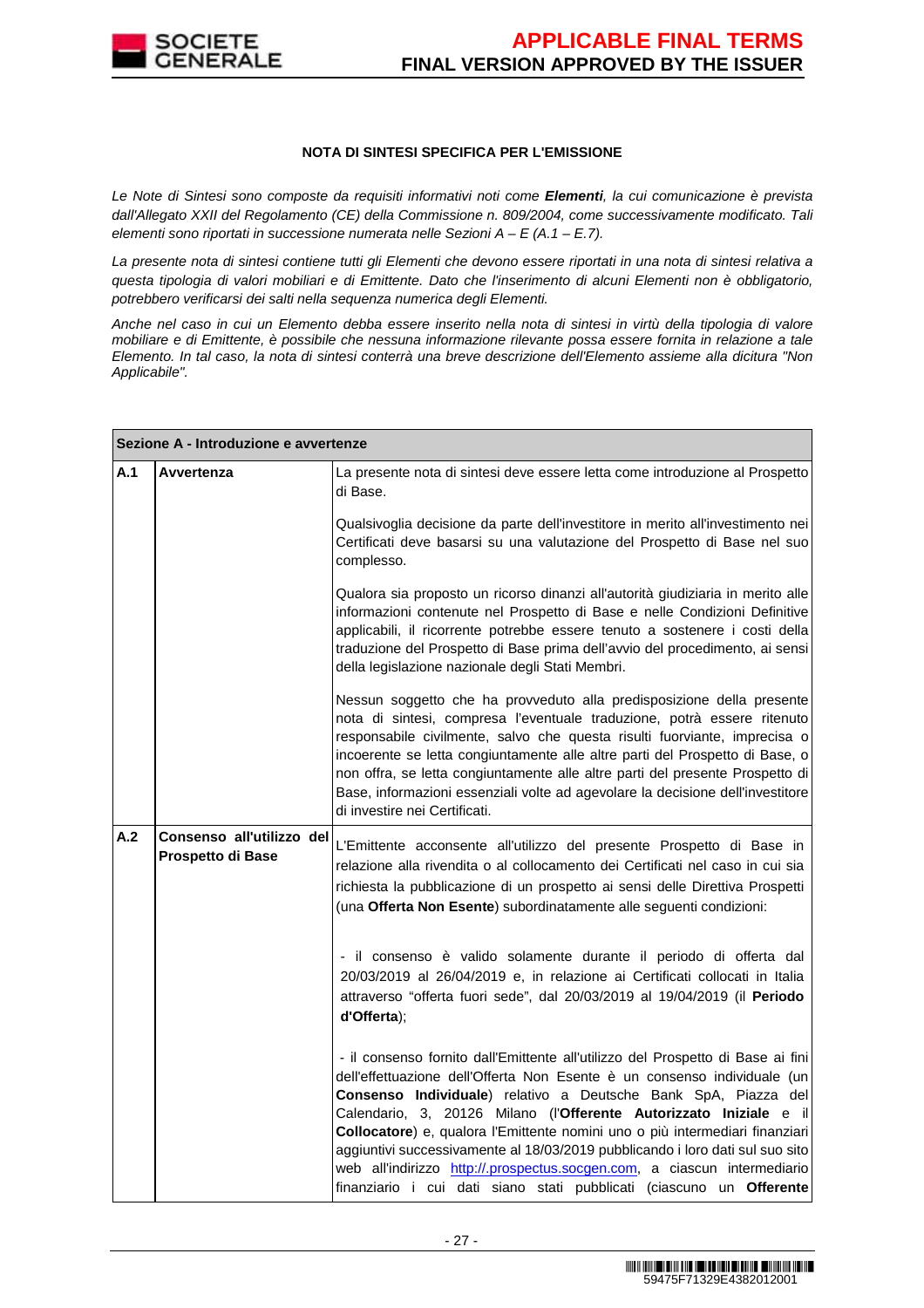

|             |                                                                                       |                                                                                                    | Autorizzato Aggiuntivo);                                                                                                                                                                                                                                                                                                                                                                                                                                                                                                                                                 |  |
|-------------|---------------------------------------------------------------------------------------|----------------------------------------------------------------------------------------------------|--------------------------------------------------------------------------------------------------------------------------------------------------------------------------------------------------------------------------------------------------------------------------------------------------------------------------------------------------------------------------------------------------------------------------------------------------------------------------------------------------------------------------------------------------------------------------|--|
|             |                                                                                       |                                                                                                    | - il consenso si applica esclusivamente all'utilizzo del presente Prospetto di<br>Base ai fini delle Offerte Non Esenti di Certificati in Italia.                                                                                                                                                                                                                                                                                                                                                                                                                        |  |
|             |                                                                                       |                                                                                                    | Le informazioni relative alle condizioni dell'Offerta Non Esente<br>saranno fornite agli investitori da qualunque Offerente Autorizzato<br>Iniziale nella giurisdizione in cui sarà effettuata l'offerta.                                                                                                                                                                                                                                                                                                                                                                |  |
|             | Sezione B - Emittente e Garante                                                       |                                                                                                    |                                                                                                                                                                                                                                                                                                                                                                                                                                                                                                                                                                          |  |
| <b>B.1</b>  | Ragione<br>sociale<br>е<br>denominazi<br>one<br>commercial<br>е<br>dell'emitten<br>te |                                                                                                    | SG Issuer (o l'Emittente)                                                                                                                                                                                                                                                                                                                                                                                                                                                                                                                                                |  |
| B.2         | forma                                                                                 |                                                                                                    | Sede legale, Sede legale: 16, Boulevard Royal, L-2449, Lussemburgo.                                                                                                                                                                                                                                                                                                                                                                                                                                                                                                      |  |
|             | giuridica,<br>legislazione<br>e paese di<br>costituzion<br>е                          |                                                                                                    | Forma giuridica: Società a responsabilità limitata pubblica (société anonyme).                                                                                                                                                                                                                                                                                                                                                                                                                                                                                           |  |
|             |                                                                                       |                                                                                                    | Legislazione di riferimento dell'Emittente: diritto lussemburghese.                                                                                                                                                                                                                                                                                                                                                                                                                                                                                                      |  |
|             |                                                                                       |                                                                                                    | Paese di costituzione: Lussemburgo.                                                                                                                                                                                                                                                                                                                                                                                                                                                                                                                                      |  |
| <b>B.4b</b> | <b>Tendenze</b>                                                                       | Nel corso del 2019, l'Emittente prevede di proseguire la propria attività in conformità al proprio |                                                                                                                                                                                                                                                                                                                                                                                                                                                                                                                                                                          |  |
|             | note<br>suscettibili                                                                  | oggetto sociale.                                                                                   |                                                                                                                                                                                                                                                                                                                                                                                                                                                                                                                                                                          |  |
|             | influire<br>di<br>sull'emitten                                                        |                                                                                                    |                                                                                                                                                                                                                                                                                                                                                                                                                                                                                                                                                                          |  |
|             | e<br>te<br>sui<br>in<br>settori                                                       |                                                                                                    |                                                                                                                                                                                                                                                                                                                                                                                                                                                                                                                                                                          |  |
|             | cui opera                                                                             |                                                                                                    |                                                                                                                                                                                                                                                                                                                                                                                                                                                                                                                                                                          |  |
| B.5         | е<br>posizione<br>dell'emitten<br>te<br>all'interno<br>del gruppo                     | Securities Services.                                                                               | Descrizione III Gruppo Société Générale (il Gruppo) offre una vasta gamma di servizi di consulenza e<br>del gruppo soluzioni finanziarie su misura destinate a clienti privati, grandi aziende e investitori<br>della istituzionali. Il Gruppo si basa su tre attività core complementari:<br>• Retail Banking in Francia;<br>. International Retail Banking, Financial Services and Insurance; e<br>• Corporate and Investment Banking, Private Banking, Asset and Wealth Management e<br>L'Emittente è una controllata del Gruppo e non ha alcuna società controllata. |  |
| <b>B.9</b>  | stime                                                                                 |                                                                                                    | Previsioni o Non Applicabile. L'Emittente non fornisce alcuna previsione o stima in relazione agli utili.                                                                                                                                                                                                                                                                                                                                                                                                                                                                |  |
|             | relative agli<br>utili<br>dell'emitten<br>te                                          |                                                                                                    |                                                                                                                                                                                                                                                                                                                                                                                                                                                                                                                                                                          |  |
| <b>B.10</b> | <b>Natura</b><br>eventuali<br>riserve                                                 |                                                                                                    | di Non Applicabile. Le relazioni della società di revisione non contengono alcuna riserva.                                                                                                                                                                                                                                                                                                                                                                                                                                                                               |  |
|             | espresse<br>nella<br>relazione                                                        |                                                                                                    |                                                                                                                                                                                                                                                                                                                                                                                                                                                                                                                                                                          |  |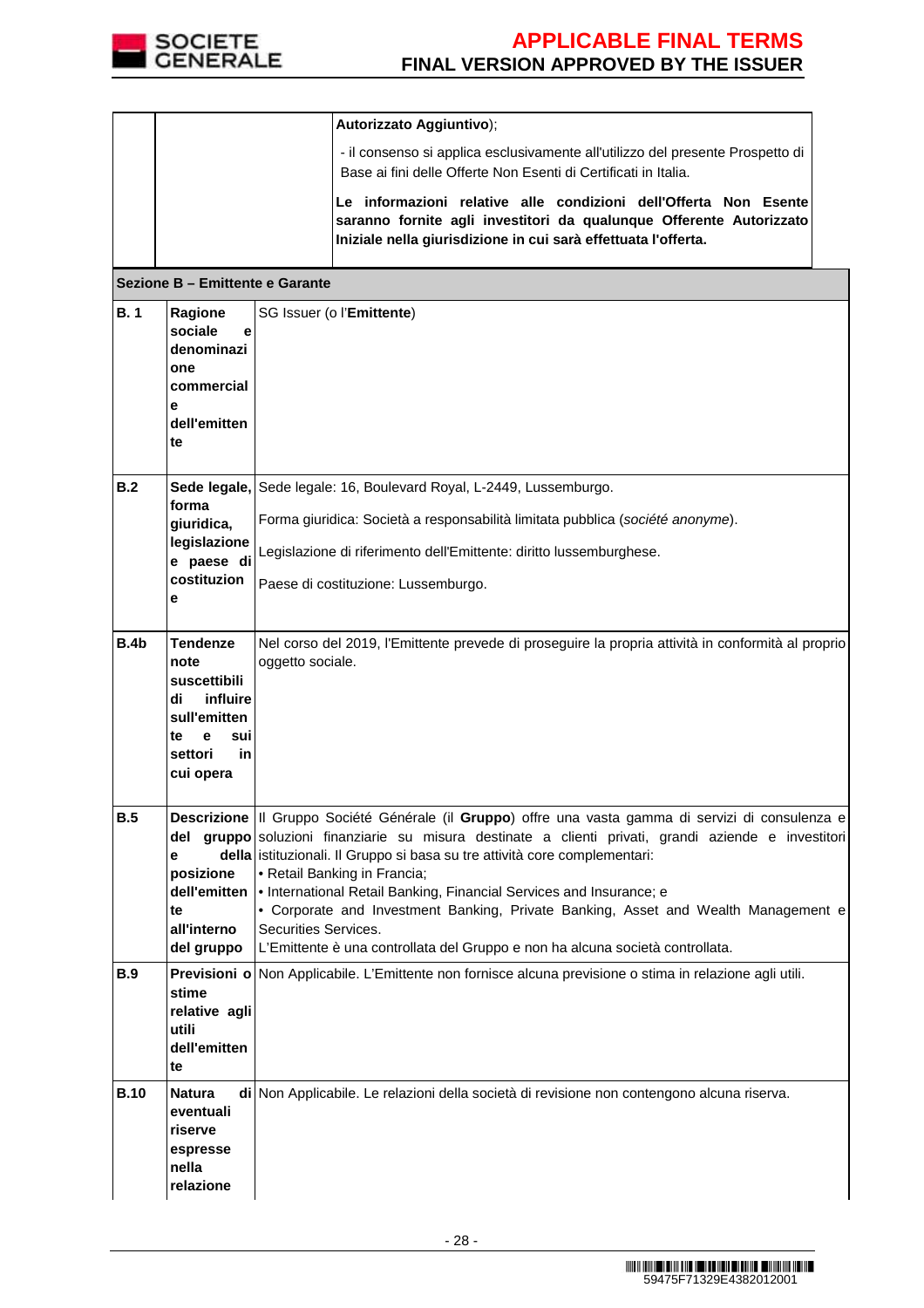

|             | della<br>di<br>società<br>revisione in<br>merito<br>ai<br>dati storico-<br>finanziari                                                                                                                                                                     |                                          |                                                                                                                                                                     |                                                                                           |                                                               |                                                                |             |
|-------------|-----------------------------------------------------------------------------------------------------------------------------------------------------------------------------------------------------------------------------------------------------------|------------------------------------------|---------------------------------------------------------------------------------------------------------------------------------------------------------------------|-------------------------------------------------------------------------------------------|---------------------------------------------------------------|----------------------------------------------------------------|-------------|
| <b>B.12</b> | Principali<br>dati storico-<br>finanziari<br>selezionati<br>relativi<br>all'emittente                                                                                                                                                                     | (in<br>migliaia<br>di EUR)               | Metà anno<br>30.06.2018 (non<br>sottoposto a<br>revisione)                                                                                                          | Anno<br>terminat<br>$\mathbf{o}$<br>31.12.20<br>17<br>(sottopo<br>sto a<br>revision<br>e) | Metà anno<br>30.06.2017<br>(non<br>sottoposto<br>a revisione) | Anno<br>terminato<br>31.12.2016<br>(sottoposto a<br>revisione) |             |
|             |                                                                                                                                                                                                                                                           | <b>Reddito</b><br><b>Comples</b><br>sivo | 29.760                                                                                                                                                              | 92.353                                                                                    | 54.641                                                        | 90.991                                                         |             |
|             |                                                                                                                                                                                                                                                           | Utile ante<br>imposte                    | 148                                                                                                                                                                 | 105                                                                                       | 21                                                            | 525                                                            |             |
|             |                                                                                                                                                                                                                                                           | <b>Reddito</b><br>di<br>esercizio        | 126                                                                                                                                                                 | 78                                                                                        | 17                                                            | 373                                                            |             |
|             |                                                                                                                                                                                                                                                           | <b>Totale</b><br>attivo                  | 49.149.860                                                                                                                                                          | 48.026.<br>909                                                                            | 52.864.508                                                    | 53.309.975                                                     |             |
|             | <b>Dichiarazio</b><br>relativa<br>ne<br>all'assenza<br>di<br>cambiamen<br>ti<br>sostanzial-<br>mente<br>pregiudizie<br>voli<br>delle<br>prospettive<br>dell'emitten<br>te dalla data<br>di<br>pubblicazio<br>ne<br>dell'ultimo<br>bilancio<br>certificato |                                          | Non si sono verificati cambiamenti sostanzialmente pregiudizievoli delle<br>dell'Emittente dalla data del 31 dicembre 2017.                                         |                                                                                           |                                                               |                                                                | prospettive |
|             | Cambiamen<br>ti<br>significativi<br>relativi alla<br>situazione<br>finanziaria<br>$\mathbf{o}$<br>commercial<br>е<br>dell'Emitten<br>te<br>successivi                                                                                                     |                                          | Non applicabile. Non si è verificato alcun cambiamento rilevante nella posizione finanziaria o di<br>negoziazione dell'Emittente successivamente al 30 giugno 2018. |                                                                                           |                                                               |                                                                |             |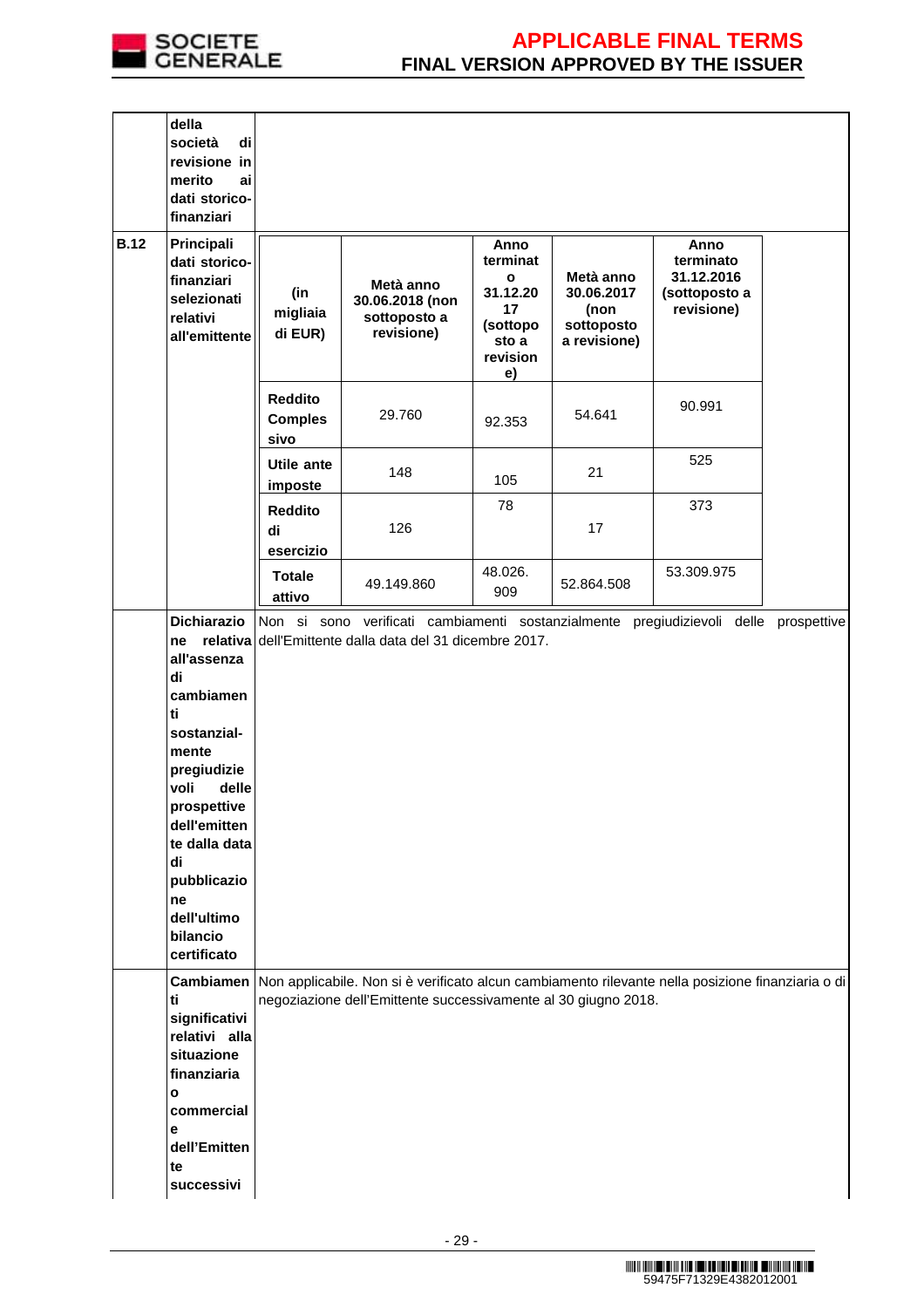

|             | periodo<br>al<br>cui<br>si<br>riferiscono i<br>dati storico-<br>finanziari                                                                                                                                                       |                                                                                                                                                                                                                                                                                                                                                                                                                                                                                       |
|-------------|----------------------------------------------------------------------------------------------------------------------------------------------------------------------------------------------------------------------------------|---------------------------------------------------------------------------------------------------------------------------------------------------------------------------------------------------------------------------------------------------------------------------------------------------------------------------------------------------------------------------------------------------------------------------------------------------------------------------------------|
| <b>B.13</b> | Eventi<br>recenti<br>relativi<br>all'emittente<br>che<br>rilevano, in<br>misura<br>sostanziale,<br>ai fini della<br>valutazione<br>della<br>solvibilità<br>dell'Emitten<br>te                                                    | Non Applicabile. Non si sono verificati eventi recenti relativi all'Emittente che rilevano, in<br>misura sostanziale, ai fini della valutazione della solvibilità dell'Emittente.                                                                                                                                                                                                                                                                                                     |
| <b>B.14</b> | <b>Dichiarazio</b><br>alla<br>dipendenza<br>dell'emitten<br>te da altre<br>entità<br>del<br>gruppo                                                                                                                               | Per le informazioni sulla posizione dell'Emittente all'interno del Gruppo si rimanda all'Elemento<br>ne in ordine B.5 che precede.<br>All'interno del Gruppo, SG Issuer fa capo a Société Générale Bank & Trust.                                                                                                                                                                                                                                                                      |
| <b>B.15</b> | <b>Descrizioni</b><br>principali<br>dell'emitten<br>te                                                                                                                                                                           | Le attività principali di SG Issuer sono rappresentate dalla raccolta di fondi tramite l'emissione<br>delle attività di warrant e titoli di debito destinati al collocamento presso clienti istituzionali o retail tramite<br>collocatori associati a Société Générale. I fondi derivanti all'emissione di tali titoli di debito<br>vengono quindi concessi in prestito a Société Générale ed altri membri del Gruppo.                                                                |
| <b>B.16</b> | a<br>conoscenza<br>dell'emitten<br>te, soggetto<br>da<br>cui<br>l'emittente è<br>controllato<br>o<br>partecipato,<br>direttament<br>е<br>o<br>indirettame<br>nte,<br>e<br>descrizione<br>della natura<br>di<br>tale<br>controllo | Per quanto SG Issuer è una società controllata al 100 % da Société Générale Bank & Trust S.A., che è a<br>sua volta un'entità interamente controllata da Société Générale e interamente consolidata.                                                                                                                                                                                                                                                                                  |
| <b>B.18</b> | <b>Natura</b><br>ambito<br>della<br>garanzia                                                                                                                                                                                     | e I Certificati sono garantiti incondizionatamente e irrevocabilmente da Société Générale (il<br>Garante) ai sensi della garanzia rilasciata in data 20 giugno 2018 (la Garanzia).<br>La Garanzia costituisce un'obbligazione diretta, incondizionata, non garantita e non<br>subordinata del Garante, con il rango di obbligazione senior preferred di cui all'articolo L. 613-<br>30-3-I-3° del Codice e sarà almeno pari passu rispetto a tutte le altre obbligazioni, esistenti e |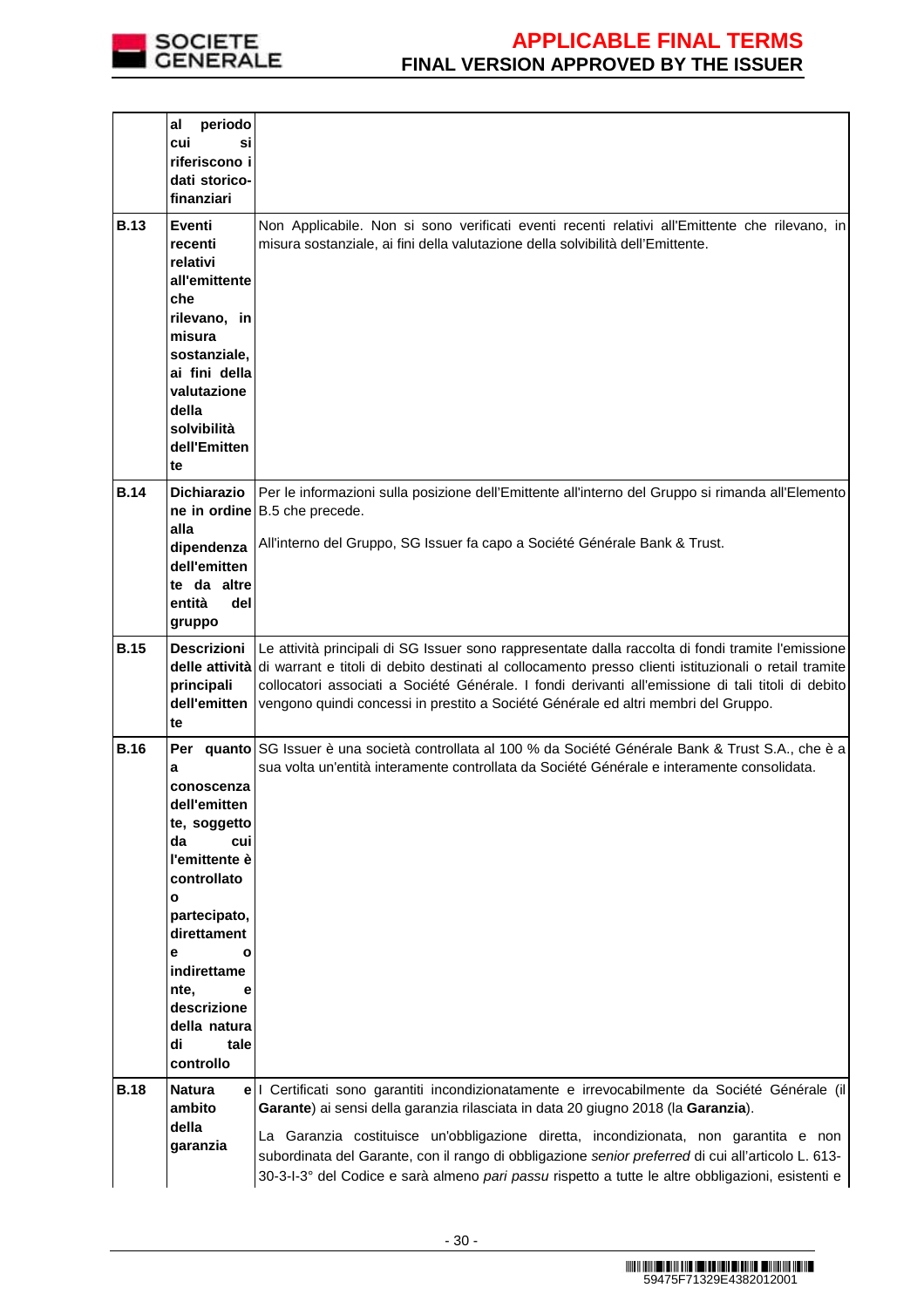

|             |                                                                                                                        | future, dirette, incondizionate, non garantite e senior preferred del Garante, ivi comprese<br>quelle relative ai depositi.                                                                                                                                                                                                                                                                                                                                                                                  |
|-------------|------------------------------------------------------------------------------------------------------------------------|--------------------------------------------------------------------------------------------------------------------------------------------------------------------------------------------------------------------------------------------------------------------------------------------------------------------------------------------------------------------------------------------------------------------------------------------------------------------------------------------------------------|
|             |                                                                                                                        | Qualsiasi riferimento a somme o importi pagabili dall'Emittente, garantiti dal Garante ai sensi<br>della Garanzia, dovrà essere rivolto a somme e/o importi direttamente ridotti, e/o in caso di<br>conversione in equity, ridotte dell'importo di tale conversione, e/o altrimenti modificati di volta<br>in volta in seguito all'applicazione del potere di bail-in di qualsivoglia autorità pertinente ai<br>sensi della direttiva 2014/59/UE del Parlamento Europeo e del Consiglio dell'Unione Europea. |
| <b>B.19</b> | garante<br>come<br>questi<br>fosse<br>l'emittente<br>del<br>medesimo<br>tipo di titoli<br>oggetto<br>della<br>garanzia | Informazion Le informazioni in merito a Société Générale come se questa fosse l'Emittente del medesimo<br>i relative al tipo di Certificati oggetto della Garanzia sono di seguito riportate in conformità a quanto<br>previsto rispettivamente agli Elementi B.19 / B.1, B.19 / B.2, B.19 / B.4b, B.19 / B.5, B.19 / B.9,<br>se   B.19 / B.10, B.19 / B.12, B.19 / B.13, B.19 / B.14, B.19 / B.15, B.19 / B.16:                                                                                             |
|             |                                                                                                                        | B.19/B.1: Ragione sociale e denominazione commerciale del garante                                                                                                                                                                                                                                                                                                                                                                                                                                            |
|             |                                                                                                                        | Société Générale                                                                                                                                                                                                                                                                                                                                                                                                                                                                                             |
|             |                                                                                                                        | B.19/B.2: Sede legale, forma giuridica, legislazione e paese di costituzione                                                                                                                                                                                                                                                                                                                                                                                                                                 |
|             |                                                                                                                        | Sede legale: 29, boulevard Haussmann, 75009 Parigi, Francia.                                                                                                                                                                                                                                                                                                                                                                                                                                                 |
|             |                                                                                                                        | Forma giuridica: Società per azioni a responsabilità limitata pubblica (société anonyme).                                                                                                                                                                                                                                                                                                                                                                                                                    |
|             |                                                                                                                        | Legislazione di riferimento dell'Emittente: diritto francese.                                                                                                                                                                                                                                                                                                                                                                                                                                                |
|             |                                                                                                                        | Paese di costituzione: Francia.                                                                                                                                                                                                                                                                                                                                                                                                                                                                              |
|             |                                                                                                                        | B.19/B.4b: Tendenze note suscettibili di influire sul garante e sui settori in cui opera                                                                                                                                                                                                                                                                                                                                                                                                                     |
|             |                                                                                                                        | Société Générale continua ad essere soggetta ai consueti rischi ed ai rischi inerenti alla<br>propria attività illustrati al Capitolo 4 del Documento di Registrazione depositato l'8 marzo 2018<br>e, nella sua versione aggiornata, depositato il 7 maggio 2018.                                                                                                                                                                                                                                           |
|             |                                                                                                                        | In un contesto di stabile crescita mondiale, diversi rischi continuano a pesare sulle prospettive<br>dell'economia globale: rischi di nuove tensioni finanziarie in Europa, rischi di nuove turbolenze<br>(finanziarie, sociali e politiche) nelle economie emergenti, incertezze afferenti a misure di<br>politica monetaria non convenzionali attuate nelle principali economie sviluppate, l'incremento<br>dei rischi legati al terrorismo nonché alle tensioni geopolitiche o protezionistiche.          |
|             |                                                                                                                        | In particolare, il Gruppo potrebbe essere interessato da:<br>- rinnovate tensioni finanziarie nell'Eurozona risultanti da un ritorno dei dubbi sull'integrità                                                                                                                                                                                                                                                                                                                                                |
|             |                                                                                                                        | dell'unione monetaria, ad esempio nel periodo che precede le elezioni in un contesto di ascesa<br>delle forze politiche euroscettiche;                                                                                                                                                                                                                                                                                                                                                                       |
|             |                                                                                                                        | - paure riguardanti il possibile irrigidimento delle barriere commerciali internazionali, in<br>particolare nelle economie maggiormente sviluppate (Stati Uniti d'America o, nel contesto della<br>Brexit, il Regno Unito ad esempio);                                                                                                                                                                                                                                                                       |
|             |                                                                                                                        | - un'improvvisa crescita dei tassi di interesse e della volatilità dei mercati (obbligazioni, azioni e<br>materie prime), che potrebbero essere innescate da paure inflazionistiche, tensioni                                                                                                                                                                                                                                                                                                                |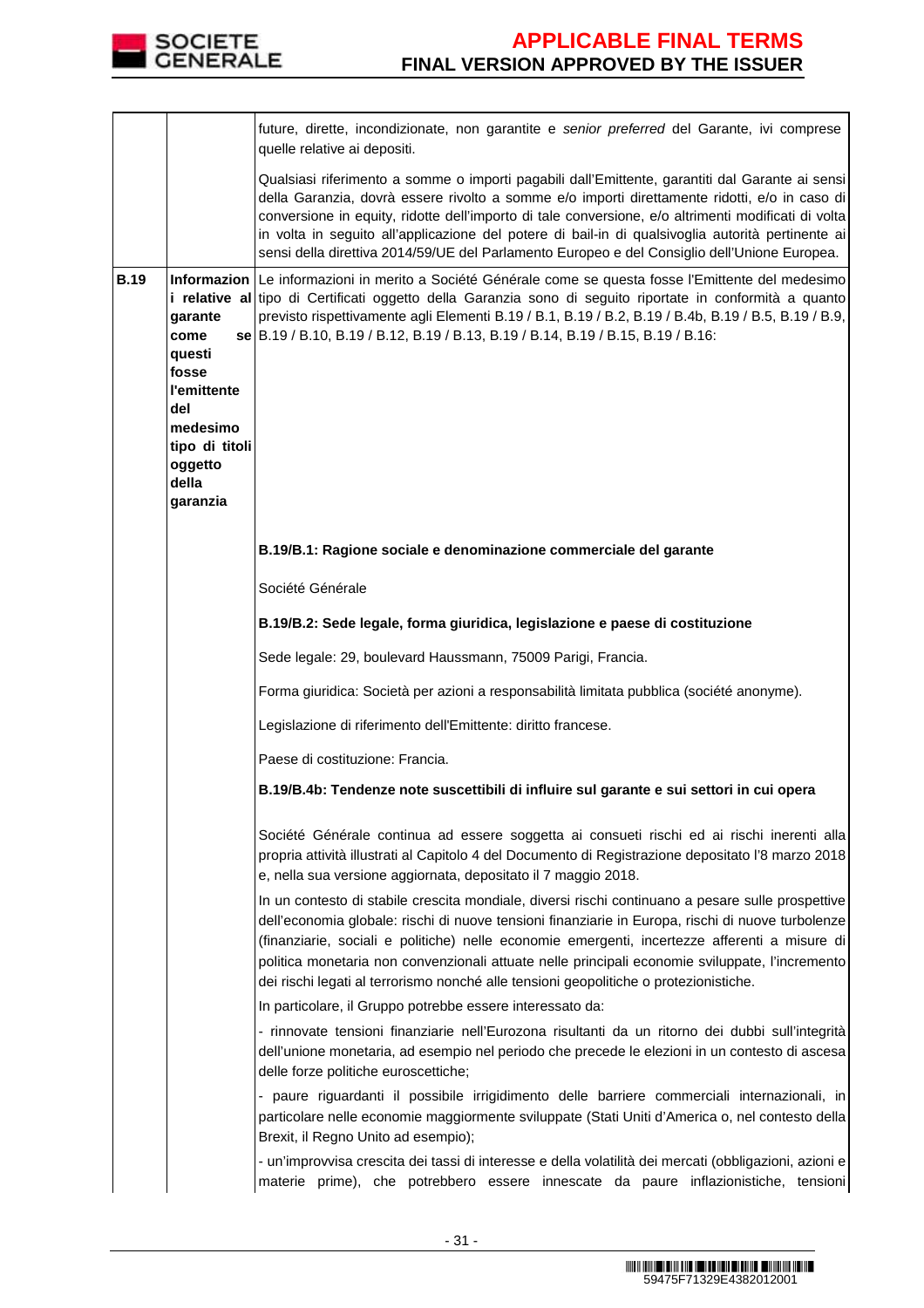commerciali o scarsa comunicazione tra le principali banche centrali in caso di modifiche delle proprie politiche monetarie;

- un drastico rallentamento dell'attività economica in Cina, innescato dalla fuoriuscita di capitali dal paese, da pressioni al deprezzamento sulla valuta Cinese e, per contagio, sulle valute degli altri mercati emergenti, nonché da un calo del prezzo delle materie prime;

- un peggioramento delle tensioni geopolitiche nel Medio Oriente, nel Mar Cinese Meridionale, nella Corea del Nord o in Ucraina. Ulteriori tensioni tra i paesi dell'occidente e la Russia potrebbero portare ad un incremento delle sanzioni nei confronti di quest'ultima;

- tensioni socio-politiche in alcuni paesi che dipendono dai proventi del petrolio e del gas e che hanno la necessità di adeguarsi all'inversione dei prezzi delle materie prime.

Da un punto di vista normativo, la prima metà del 2018 è stato segnato, in particolare, dal processo legislativo europeo avente ad oggetto i testi CRR2/CRD5, e pertanto dalla revisione della direttiva sull'adeguatezza patrimoniale e della normativa CRR. Si prevede che ciò continuerà durante la seconda metà includendo le tematiche MREL (Minimum Required Eligible Liabilities) e TLAC (Total Loss Absorbing Capacity). Tuttavia, non è stata ancora inserita nell'agenda politica delle istituzioni legislative europee la trasposizione nella normativa europea dell'accordo finalizzante le riforme di Basilea III: uno studio di impatto sarà avviato dall'EBA e servirà a disegnare la futura normativa CRR3. Altri temi attuali riguardano in particolare la revisione della riserva di capitale sistemica per le banche di rilevanza sistemica, le previsioni della BCE in termini di accantonamento delle riserve di crediti in sofferenza e la revisione del regime per le imprese di investimento in Europa.

### **B.19/B.5**: **Descrizione del gruppo e della posizione del garante all'interno del gruppo**

Il Gruppo offre una vasta gamma di servizi di consulenza e soluzioni finanziarie su misura destinate a clienti privati, grandi aziende e investitori istituzionali. Il Gruppo si basa su tre attività core complementari:

| Retail<br>attività<br>Banking |  |  |  |  |  |  | Francia; |
|-------------------------------|--|--|--|--|--|--|----------|
|-------------------------------|--|--|--|--|--|--|----------|

• International Retail Banking, Financial Services and Insurance; e

• Corporate and Investment Banking, Private Banking, Asset and Wealth Management e Securities Services.

Société Générale è la capogruppo del Gruppo Société Générale.

### **B.19/B.9: Previsioni o stime relative agli utili del garante**

Nel 2018, il Gruppo Société Générale ha generato un utile netto di gruppo di EUR 3.864 milioni (non sottoposto a revisione).

**B.19/B.10**: **Natura di eventuali riserve espresse nella relazione della società di revisione in merito ai dati storico-finanziari**

Non Applicabile. La relazione della società di revisione non contiene alcuna riserva.

**B.19/B.12: Principali dati storico-finanziari selezionati relativi al garante** 

|                             |     | Anno<br>31.12.2018 (2)<br>(non<br>sottoposto a<br>revisione) | Anno<br>31.12.2017<br>(sottoposto<br>a revisione) | Anno<br>31.12.2016<br>(sottoposto<br>revisione) |
|-----------------------------|-----|--------------------------------------------------------------|---------------------------------------------------|-------------------------------------------------|
| <b>Risultati</b><br>milioni | ín. |                                                              |                                                   |                                                 |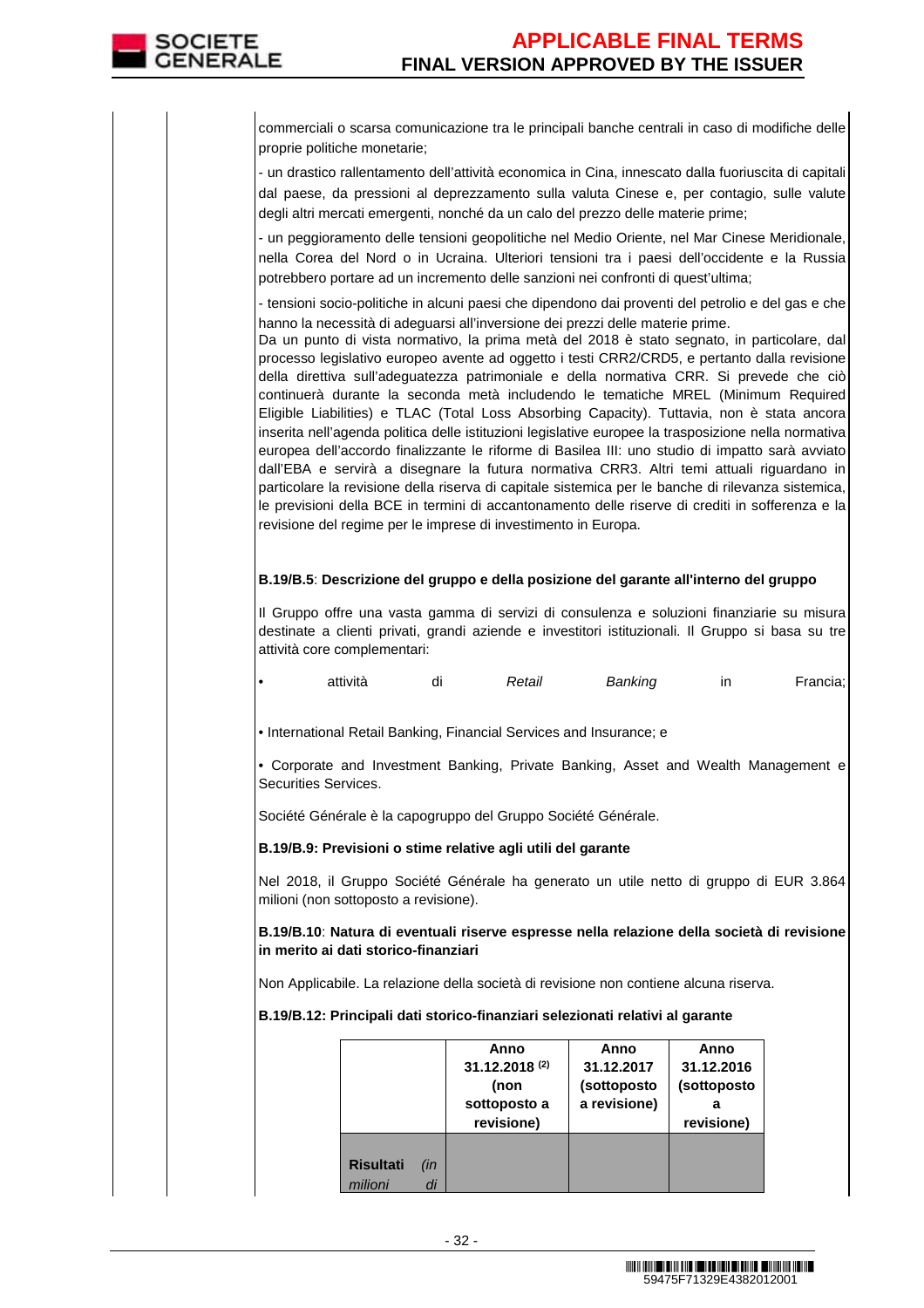

| EUR)                                                                           |         |         |         |
|--------------------------------------------------------------------------------|---------|---------|---------|
| Risultato<br>delle<br>netto<br>attività<br>bancarie                            | 25.205  | 23.954  | 25.298  |
| Reddito<br>Operativo                                                           | 6.269   | 4.767   | 6.390   |
| Risultato<br>del<br>netto<br>gruppo<br>sottostante<br>(1)                      | 4.468   | 4.491   | 4.145   |
| Risultato<br>netto gruppo<br>riportato                                         | 3.864   | 2.806   | 3.874   |
| Retail<br>Banking<br>in<br>Francia                                             | 1.237   | 1.059   | 1.486   |
| <i><b>International</b></i><br>Retail<br>Banking<br>&<br>Financial<br>Services | 2.065   | 1.939   | 1.631   |
| Global<br>Banking and<br>Investor<br>Solutions                                 | 1.197   | 1.593   | 1.803   |
| Corporate<br>Centre                                                            | (635)   | (1.785) | (1.046) |
| Attività<br>principali                                                         | 4.499   | 4.551   | 4.920   |
| netto<br>Costo<br>del rischio                                                  | (1.005) | (1.349) | (2.091) |
| <b>ROTE</b><br>$***$<br>sottostante<br>(1)                                     | 9,7%    | 9,6%    | 9,3%    |
| <b>Tier</b><br>1<br>Rati<br>$0**$                                              | 13,7%   | 13,8%   | 14,5%   |
| <b>Attivo</b><br>(in<br>miliardi<br>di                                         |         |         |         |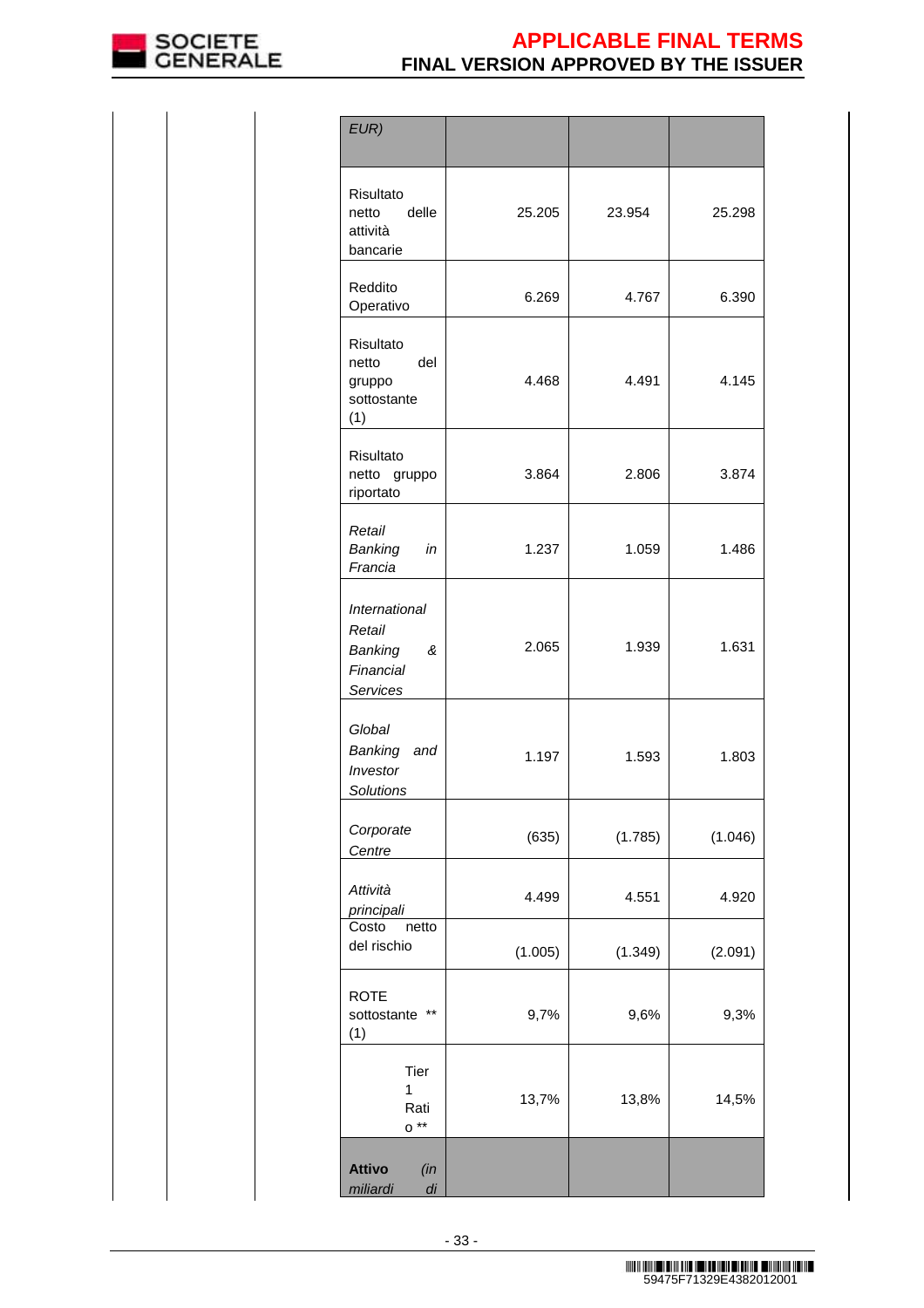

| EUR)                                                                                                  |          |            |         |
|-------------------------------------------------------------------------------------------------------|----------|------------|---------|
| Totale attivo<br>e passivo                                                                            | 1.309,4  | $1.274,2*$ | 1.354,4 |
| Finanziamenti<br>costi<br>a<br>ammortizzati<br>per i clienti                                          | 447,2    | $417,4*$   | 426,5   |
| Depositi<br>clienti                                                                                   | 416,8    | 410,6*     | 421,0   |
| <b>Patrimonio</b><br><b>Netto</b><br>(in<br>miliardi<br>di<br>EUR)                                    |          |            |         |
| Patrimonio<br>netto, Quota<br>di gruppo                                                               | 62,1     | 59,9*      | 62,0    |
| Partecipazion<br>i di minoranza                                                                       | 4,8      | $4,5*$     | 3,7     |
| <b>Rendiconto</b><br>finanziario<br>(in miliardi di<br>EUR)                                           |          |            |         |
| Flussi netti in<br>entrata<br>(uscita) delle<br>disponibilità<br>liquide<br>e<br>mezzi<br>equivalenti | (17.617) | 18.023     | 18.442  |

\* Al 1 ° gennaio 2018 (non sottoposto a revisione). Il bilancio consolidato ammonta a EUR 1.309 miliardi al 31 dicembre 2018 (EUR 1.274 miliardi al 1° gennaio 2018, EUR 1.275 miliardi al 31 dicembre 2017). Bilanci al 1 ° gennaio 2018 dopo la prima applicazione dell'IFRS 9, ad eccezione delle controllate nel settore assicurativo.

\*\* Tali rapporti finanziari non sono sottoposti né a revisione né a revisione limitata.

- (1) Rettificato per elementi non economici e per elementi eccezionali, e linearizzazione di IFRIC 21.
- (2) Si prega di notare che le cifre della Société Générale per l'intero anno 2018 (a) non sono state sottoposte a revisione; (b) contengono cifre non fuorvianti sostanzialmente in linea con le cifre definitive da pubblicare nei prossimi rendiconti finanziari annuali sottoposti a revisione.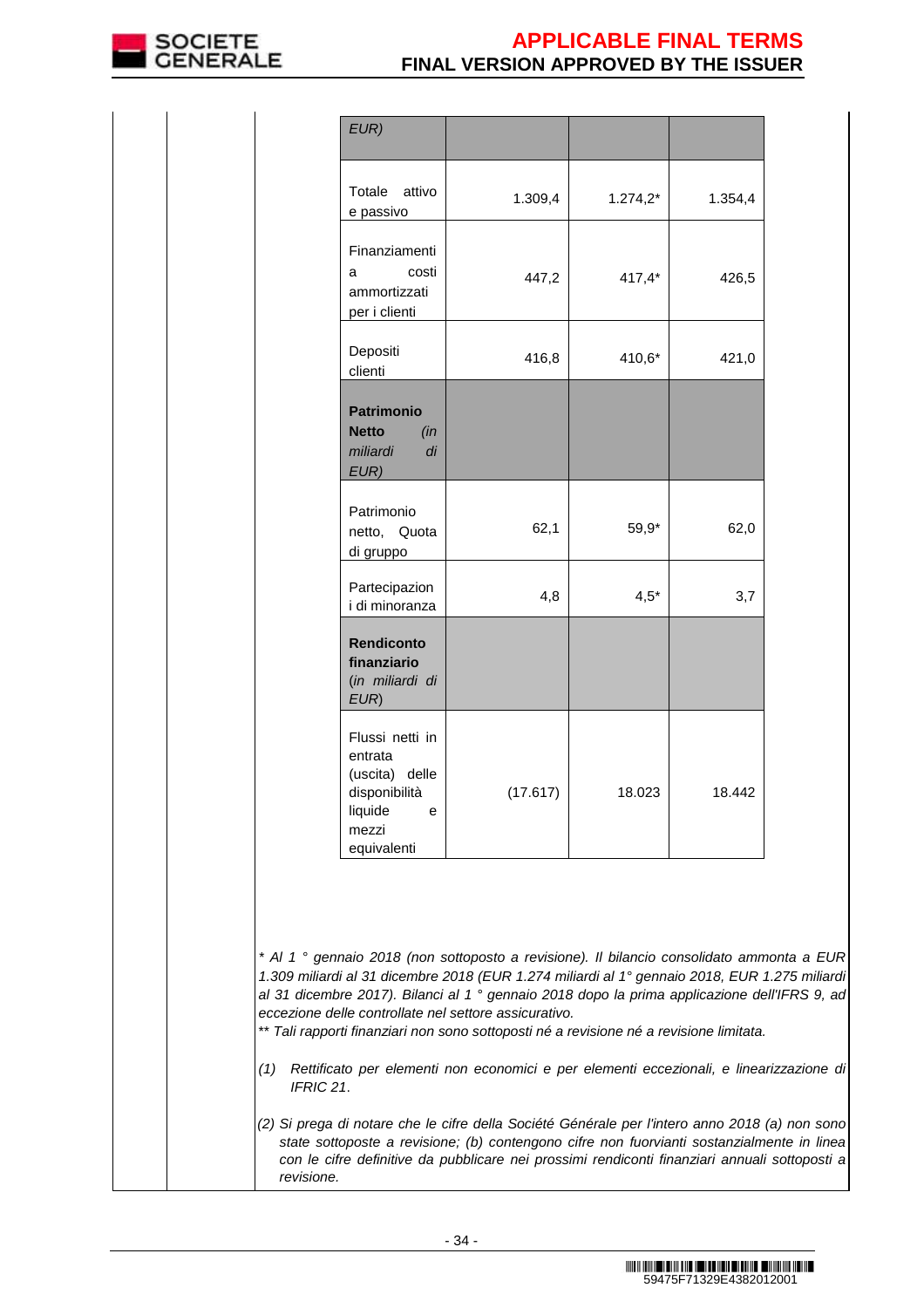

|                                                                        |                                               |                                                                                                                                                                                            | Dichiarazione relativa all'assenza di cambiamenti sostanzialmente pregiudizievoli delle<br>prospettive del garante dalla data di pubblicazione dell'ultimo bilancio certificato                                                                                                                                                                                                            |                                                                                           |  |  |
|------------------------------------------------------------------------|-----------------------------------------------|--------------------------------------------------------------------------------------------------------------------------------------------------------------------------------------------|--------------------------------------------------------------------------------------------------------------------------------------------------------------------------------------------------------------------------------------------------------------------------------------------------------------------------------------------------------------------------------------------|-------------------------------------------------------------------------------------------|--|--|
|                                                                        |                                               |                                                                                                                                                                                            | Non si sono verificati cambiamenti sostanzialmente pregiudizievoli nelle prospettive di Société<br>Générale successivamente alla data del 31 dicembre 2017.                                                                                                                                                                                                                                |                                                                                           |  |  |
|                                                                        |                                               |                                                                                                                                                                                            | Cambiamenti significativi relativi alla situazione finanziaria o commerciale del garante<br>successivi al periodo cui si riferiscono i dati storico-finanziari                                                                                                                                                                                                                             |                                                                                           |  |  |
|                                                                        |                                               |                                                                                                                                                                                            | Non Applicabile. Non si è verificato alcun cambiamento rilevante nella posizione finanziaria o<br>commerciale di Société Générale successivamente alla data del 31 dicembre 2018.                                                                                                                                                                                                          |                                                                                           |  |  |
|                                                                        |                                               |                                                                                                                                                                                            | B.19/B.13: Eventi recenti relativi al garante che rilevano, in misura sostanziale, ai fini<br>della valutazione della solvibilità del garante                                                                                                                                                                                                                                              |                                                                                           |  |  |
|                                                                        |                                               |                                                                                                                                                                                            | Non Applicabile. Non si sono verificati eventi recenti relativi a Société Générale che rilevano, in<br>misura sostanziale, ai fini della valutazione della sua solvibilità.                                                                                                                                                                                                                |                                                                                           |  |  |
|                                                                        |                                               | del gruppo                                                                                                                                                                                 | B.19/B.14: Dichiarazione in ordine alla eventuale dipendenza del garante da altre entità                                                                                                                                                                                                                                                                                                   |                                                                                           |  |  |
|                                                                        |                                               |                                                                                                                                                                                            | all'Elemento B.5 che precede.                                                                                                                                                                                                                                                                                                                                                              | Per le informazioni sulla posizione di Société Générale all'interno del Gruppo si rimanda |  |  |
|                                                                        |                                               | controllate.                                                                                                                                                                               | Société Générale è la holding finale del Gruppo. Tuttavia, Société Générale gestisce anche<br>una propria attività e non opera semplicemente in qualità di holding rispetto alle proprie                                                                                                                                                                                                   |                                                                                           |  |  |
|                                                                        |                                               |                                                                                                                                                                                            | B.19/B.15: Descrizioni delle attività principali del garante                                                                                                                                                                                                                                                                                                                               |                                                                                           |  |  |
|                                                                        |                                               |                                                                                                                                                                                            | Si rimanda all'Elemento B.19/ B.5 che precede.                                                                                                                                                                                                                                                                                                                                             |                                                                                           |  |  |
|                                                                        |                                               |                                                                                                                                                                                            | B.19/B.16: Per quanto a conoscenza del garante, soggetto da cui il garante è controllato<br>o partecipato, direttamente o indirettamente, e descrizione della natura di tale controllo                                                                                                                                                                                                     |                                                                                           |  |  |
|                                                                        |                                               | Non Applicabile. Per quanto a sua conoscenza, Société Générale non é controllata, né<br>partecipata, direttamente o indirettamente (ai sensi delle leggi francesi), da alcun'altra entità. |                                                                                                                                                                                                                                                                                                                                                                                            |                                                                                           |  |  |
|                                                                        | Sezione C - Titoli                            |                                                                                                                                                                                            |                                                                                                                                                                                                                                                                                                                                                                                            |                                                                                           |  |  |
| C.1                                                                    |                                               |                                                                                                                                                                                            | Tipologia e classe dei I Certificati sono strumenti derivati (i Certificati).                                                                                                                                                                                                                                                                                                              |                                                                                           |  |  |
|                                                                        | titoli oggetto dell'offerta                   |                                                                                                                                                                                            | alla II Codice ISIN è: XS1931768953                                                                                                                                                                                                                                                                                                                                                        |                                                                                           |  |  |
| e/o<br>ammessi<br>negoziazione,<br>compresi i<br>codici identificativi |                                               | ivi<br>rispettivi                                                                                                                                                                          | Il Codice Common è: 193176895                                                                                                                                                                                                                                                                                                                                                              |                                                                                           |  |  |
| C.2                                                                    | Valuta dei titoli oggetto EUR<br>di emissione |                                                                                                                                                                                            |                                                                                                                                                                                                                                                                                                                                                                                            |                                                                                           |  |  |
| C.5                                                                    | trasferibilità dei titoli                     |                                                                                                                                                                                            | Descrizione di eventuali Non Applicabile. Non sussiste alcuna limitazione alla libera trasferibilità dei<br>limitazioni alla libera Certificati, ferme restando le restrizioni di vendita e trasferimento<br>eventualmente in vigore in talune giurisdizioni, incluse le restrizioni<br>applicabili all'offerta e alla vendita a, o per conto o a beneficio di, Cessionari<br>Autorizzati. |                                                                                           |  |  |
|                                                                        |                                               |                                                                                                                                                                                            | Un Cessionario Autorizzato indica un soggetto che (i) non è soggetto U.S.<br>ai sensi della definizione indicata da Regulation S; e (ii) non è un soggetto<br>che rientra in una qualsiasi definizione di soggetto U.S. ai fini di qualsivoglia<br>regola CEA o CFTC, o linee guida o ordinanze proposte o emesse da CEA.                                                                  |                                                                                           |  |  |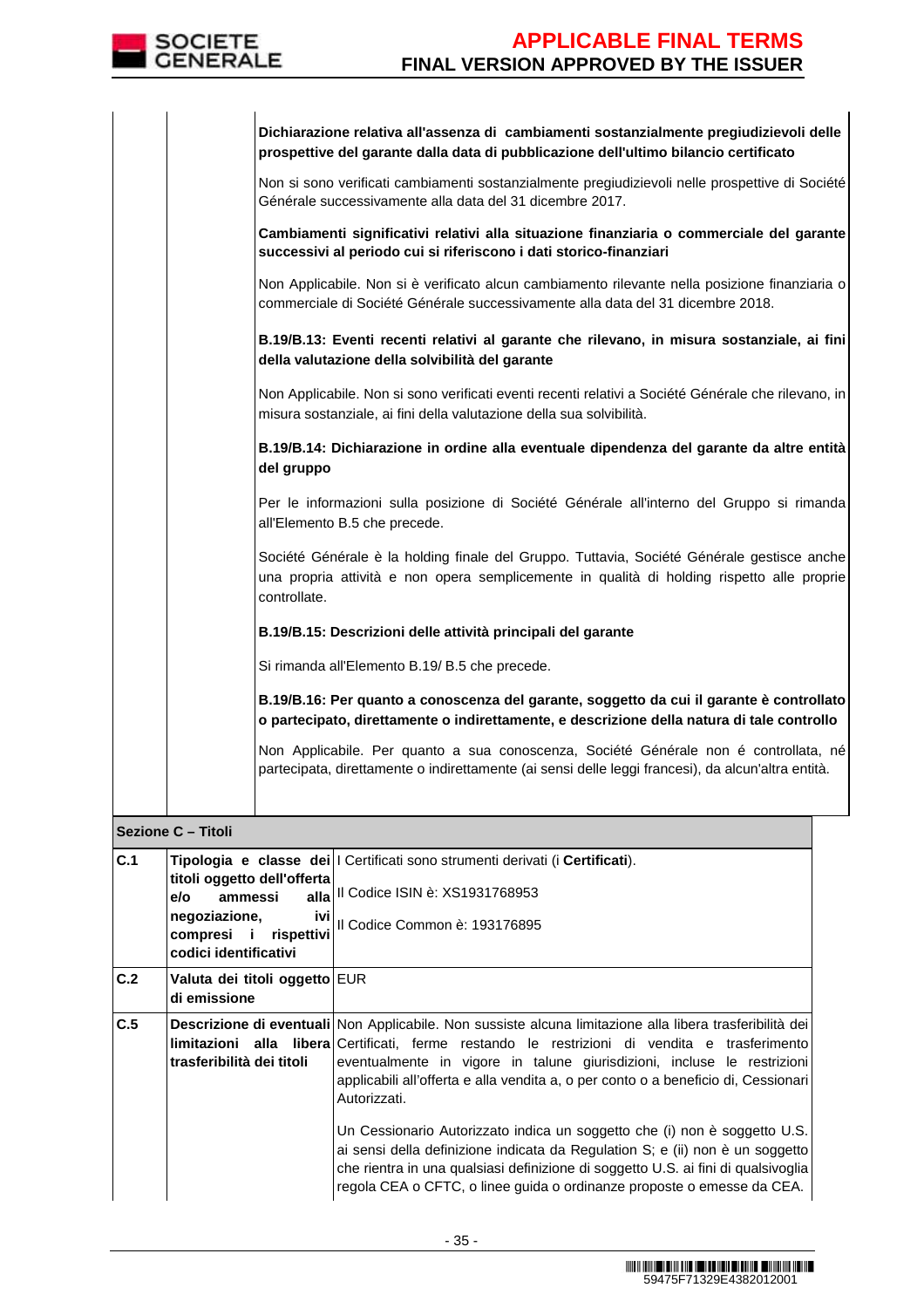

| C.8 | Diritti connessi ai titoli, Diritti connessi ai titoli:<br>tra cui i relativi limiti e<br>priorità |                                                                                                                                                                                                                                                                                                                                                                                                                                                                                                                                                                                      |
|-----|----------------------------------------------------------------------------------------------------|--------------------------------------------------------------------------------------------------------------------------------------------------------------------------------------------------------------------------------------------------------------------------------------------------------------------------------------------------------------------------------------------------------------------------------------------------------------------------------------------------------------------------------------------------------------------------------------|
|     |                                                                                                    | I Certificati, salvo ove rimborsati in anticipo, daranno diritto a ciascun<br>portatore dei Certificati (il Portatore dei Certificati) a ricevere un<br>ammontare di rimborso che potrebbe risultare inferiore, uguale o maggiore<br>rispetto all'importo inizialmente investito (si rimanda all'Elemento C.18).                                                                                                                                                                                                                                                                     |
|     |                                                                                                    | Il Portatore dei Certificati avrà diritto a pretendere l'immediato pagamento di<br>qualunque importo nel caso in cui:                                                                                                                                                                                                                                                                                                                                                                                                                                                                |
|     |                                                                                                    | - l'Emittente non paghi o non rispetti gli altri obblighi ai sensi dei Certificati                                                                                                                                                                                                                                                                                                                                                                                                                                                                                                   |
|     |                                                                                                    | - il Garante non adempia ai propri obblighi ai sensi della Garanzia o la<br>garanzia del Garante non sia più valida; o                                                                                                                                                                                                                                                                                                                                                                                                                                                               |
|     |                                                                                                    | - risultino pendenti procedimenti di insolvenza o fallimento nei confronti<br>dell'Emittente.                                                                                                                                                                                                                                                                                                                                                                                                                                                                                        |
|     |                                                                                                    | La modifica dei termini contrattuali dei Certificati richiede necessariamente il<br>consenso dei Portatori dei Certificati ai sensi delle disposizioni di un<br>accordo di agenzia, reso disponibile ai Portatori dei Certificati su richiesta<br>dell'Emittente.                                                                                                                                                                                                                                                                                                                    |
|     |                                                                                                    | Rinuncia ai diritti di compensazione<br>I Portatori dei Certificati rinunciano a qualsiasi diritto di compensazione e<br>ritenzione con riferimento ai Certificati, nella misura consentita dalla legge.                                                                                                                                                                                                                                                                                                                                                                             |
|     |                                                                                                    | Legge applicabile                                                                                                                                                                                                                                                                                                                                                                                                                                                                                                                                                                    |
|     |                                                                                                    | I Certificati e qualsiasi obbligazione extra-contrattuale derivante dai o<br>relativa ai Certificati saranno disciplinati e interpretati ai sensi della legge<br>inglese.                                                                                                                                                                                                                                                                                                                                                                                                            |
|     |                                                                                                    | L'Emittente accetta la competenza dei tribunali inglesi in relazione a<br>qualunque controversia nei confronti dell'Emittente, e che i Portatori dei<br>Certificati possano promuovere un'azione legale innanzi a qualunque altro<br>tribunale competente.                                                                                                                                                                                                                                                                                                                           |
|     |                                                                                                    | Priorità:                                                                                                                                                                                                                                                                                                                                                                                                                                                                                                                                                                            |
|     |                                                                                                    | I Certificati sono obbligazioni dirette, incondizionate, non garantite e non<br>subordinate dell'Emittente e saranno pari passu rispetto a tutte le altre<br>obbligazioni dirette, incondizionate, non garantite e non subordinate<br>dell'Emittente, presenti e future, in circolazione.                                                                                                                                                                                                                                                                                            |
|     |                                                                                                    | Limiti ai diritti connessi ai titoli:                                                                                                                                                                                                                                                                                                                                                                                                                                                                                                                                                |
|     |                                                                                                    | - L'Emittente potrà rimborsare anticipatamente i Certificati sulla base del<br>loro valore di mercato per motivi di natura fiscale o nel caso in cui si<br>verifichino eventi straordinari che incidano sugli strumenti sottostanti o nel<br>caso in cui si verifichi un ulteriore(i) evento(i) di turbativa.                                                                                                                                                                                                                                                                        |
|     |                                                                                                    | - L'Emittente potrà apportare modifiche alle condizioni in caso di correzioni<br>che incidano sullo strumento sottostante, e, al verificarsi di eventi<br>straordinari che incidano sullo(gli) strumento(i) sottostante(i) o al verificarsi<br>di ulteriori eventi di turbativa, l'Emittente potrà procedere alla sostituzione<br>dello(gli) strumento(i) sottostante(i) con un(dei) nuovo(i) strumento(i)<br>sottostante(i), o alla deduzione da qualunque somma dovuta dell'aumento<br>del costo di copertura, ed in ogni caso senza il consenso dei Portatori dei<br>Certificati; |
|     |                                                                                                    | - L'Emittente potrà procedere alla monetizzazione di tutto o parte degli                                                                                                                                                                                                                                                                                                                                                                                                                                                                                                             |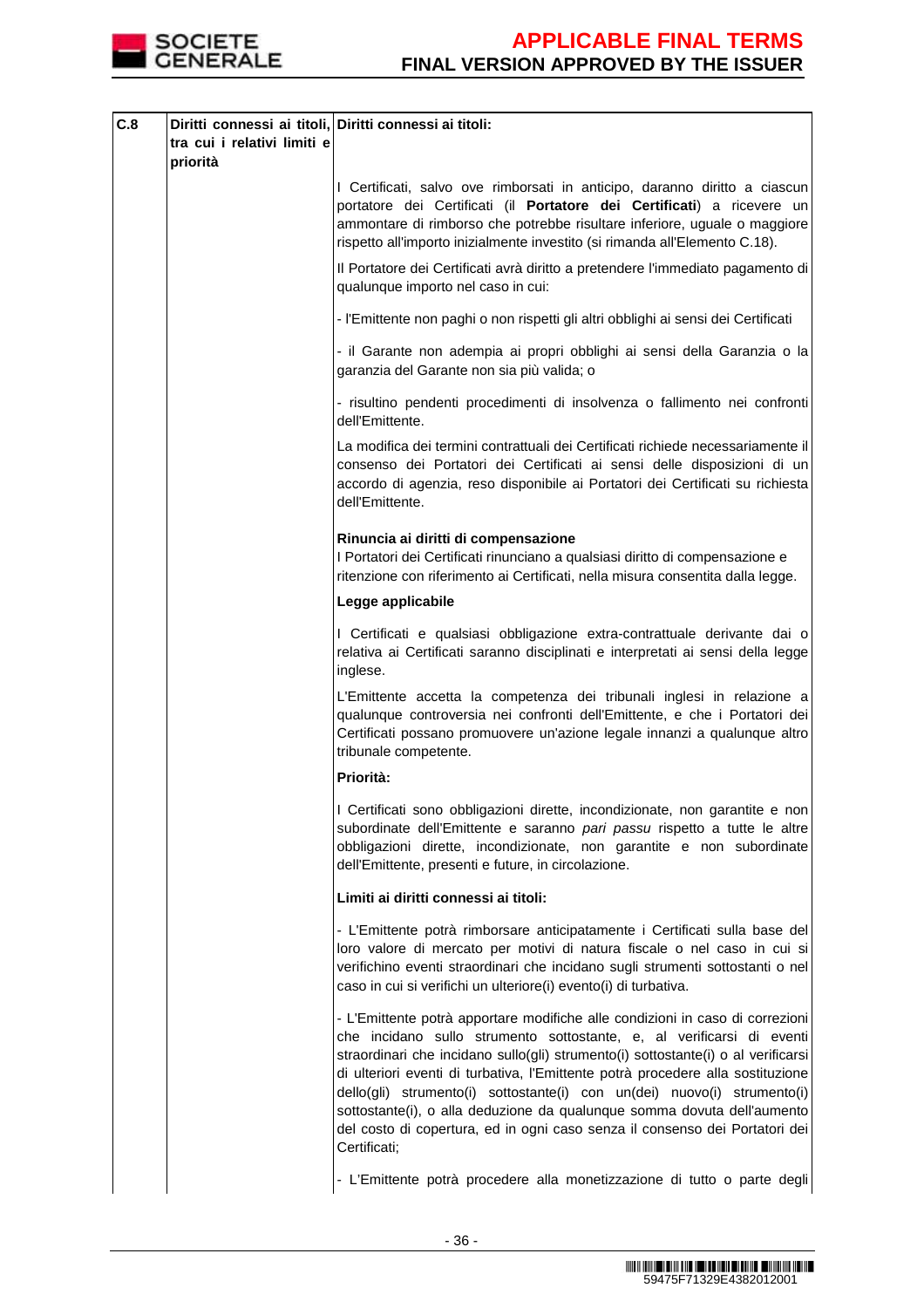importi dovuti fino alla data di esercizio finale dei Certificati nel caso in cui si verifichino eventi straordinari che incidano sugli strumenti sottostanti o nel caso in cui si verifichi un ulteriore(i) evento(i) di turbativa.

- i diritti al pagamento di capitale e interessi si prescriveranno entro un periodo di dieci anni (per quanto riguarda il capitale) e cinque anni (per quanto riguarda gli interessi) a decorrere dalla data in cui il pagamento di detti importi è divenuto per la prima volta esigibile e non sia stato onorato.

 - In caso di mancato pagamento da parte dell'Emittente, i Portatori dei Certificati non intraprenderanno alcun procedimento, legale o di altro tipo, né avanzeranno pretese nei confronti dell'Emittente. Ciononostante, i Portatori dei Certificati continueranno ad avere il diritto di pretendere dal Garante il pagamento di qualunque importo non ancora pagato.

### **Tassazione**

Tutti i pagamenti relativi ai Certificati, alle Ricevute e alle Cedole o previsti ai sensi della Garanzia saranno effettuati senza ritenute o detrazioni in relazione a o in acconto a fronte di alcuna tassa, imposta, accertamento od onere governativo di qualunque natura imposti, esatti, riscossi, trattenuti o accertati, al presente o in futuro, da o per conto di qualunque Autorità Fiscale, salvo ove tale ritenuta o detrazione sia richiesta a norma di legge. Nel caso in cui sia necessario detrarre o trattenere qualunque importo in relazione a o per conto di qualunque Autorità Fiscale, il relativo Emittente o, a seconda dei casi, il Garante provvederà (salvo che in determinate circostanze), nella misura massima consentita dalla legge, a versare tale importo aggiuntivo ove necessario, in modo che ciascun Portatore dei Certificati, Portatore delle Ricevute o Portatore delle Cedole percepisca, dopo la detrazione o ritenuta a fronte di tali tasse, imposte, accertamenti od oneri governativi, l'intero importo in quel momento dovuto ed esigibile. Nonostante le disposizioni precedenti, in nessun caso l'Emittente o, a seconda dei casi, il Garante, sarà tenuto al pagamento di qualsivoglia

importo addizionale in relazione ai Certificati, alle Ricevute e alle Cedole, a fronte di eventuali ritenute o detrazioni (i) che siano richieste ai sensi di un accordo descritto nella Sezione 1471(b) dell'Internal Revenue Code del 1986 (il " Codice") o altrimenti imposte in base alle Sezioni dalla 1471 alla 1474 del Codice, ogni regolamento o accordo a norma dello stesso, o qualsiasi interpretazione ufficiale di ciò, ovvero qualsivoglia legge che dia attuazione ad un approccio intergovernativo ad esso relativo o (ii) che siano imposte ai sensi della Sezione 871(m) del Codice.

Dove:

**o in altri mercati equivalenti, con indicazione dei mercati** 

**in questione**

Per Giurisdizione Fiscale si intende il Lussemburgo ovvero qualsivoglia struttura politica o relativa autorità di riferimento che abbia potere in materia fiscale.

**C.11 Se i titoli offerti sono o saranno oggetto di una domanda di ammissione alla negoziazione ai fini di ottenerne la distribuzione su un mercato regolamentato**  Sarà presentata domanda di ammissione alla negoziazione dei Certificati sull'EuroTLX, un Sistema Multilaterale di Negoziazione organizzato e gestito da EuroTLX Sim S.p.A.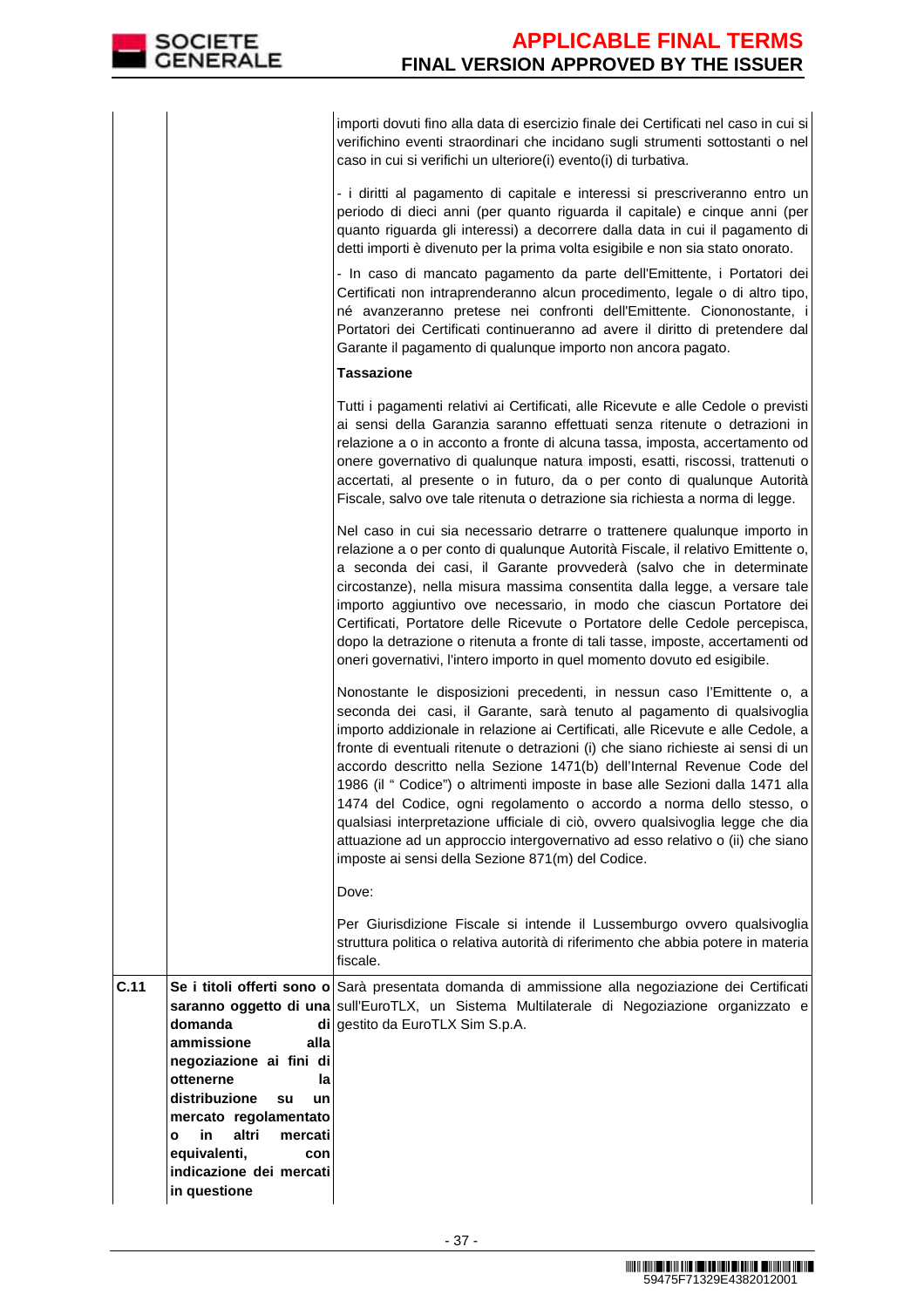

| C.15 | Modo in cui il valore<br>dello<br>strumento(i)<br>sottostante(i) incide sul<br>valore dell'investimento | Il valore dei Certificati, il pagamento di un importo cedolare alla relativa<br>data di pagamento interessi a un Titolare dei Certificati, il pagamento di un<br>importo a titolo di rimborso anticipato automatico alla relativa data di<br>rimborso anticipato automatico e il pagamento di un importo di rimborso ad<br>un Titolare dei Certificati alla data di esercizio finale, dipenderanno dalla<br>performance del sottostante o dei sottostanti alla relativa data di<br>valutazione (o alle relative date di valutazione).<br>Il valore dei Certificati è correlato alla performance positiva o negativa dello<br>strumento sottostante. Gli importi da pagare sono determinati in base alla |                                                                                                                                                                                                                                                      |
|------|---------------------------------------------------------------------------------------------------------|---------------------------------------------------------------------------------------------------------------------------------------------------------------------------------------------------------------------------------------------------------------------------------------------------------------------------------------------------------------------------------------------------------------------------------------------------------------------------------------------------------------------------------------------------------------------------------------------------------------------------------------------------------------------------------------------------------|------------------------------------------------------------------------------------------------------------------------------------------------------------------------------------------------------------------------------------------------------|
|      |                                                                                                         | condizione che risulta soddisfatta (o non soddisfatta) nel caso in cui la<br>performance dello strumento sottostante sia superiore o uguale rispetto<br>alla performance di una barriera predefinita.                                                                                                                                                                                                                                                                                                                                                                                                                                                                                                   |                                                                                                                                                                                                                                                      |
| C.16 | finale                                                                                                  | Data di esercizio finale La data di esercizio finale dei Certificati sarà il 06/05/2024 (la Data di<br>e data di riferimento Esercizio Finale), e la data di riferimento finale sarà l'ultima data di<br>valutazione.                                                                                                                                                                                                                                                                                                                                                                                                                                                                                   |                                                                                                                                                                                                                                                      |
|      |                                                                                                         | disposto nel precedente Elemento C.8 e del successivo Elemento C.18.                                                                                                                                                                                                                                                                                                                                                                                                                                                                                                                                                                                                                                    | La Data di Esercizio Finale può essere modificata ai sensi di quanto                                                                                                                                                                                 |
| C.17 | <b>Procedure</b><br>regolamento<br>degli<br>strumenti derivati                                          | di Regolamento per contanti                                                                                                                                                                                                                                                                                                                                                                                                                                                                                                                                                                                                                                                                             |                                                                                                                                                                                                                                                      |
| C.18 | Come si<br>ottiene<br>-il<br>rendimento sui valori<br>mobiliari derivati                                | <b>Denominazione Specificata)</b>                                                                                                                                                                                                                                                                                                                                                                                                                                                                                                                                                                                                                                                                       | La data di emissione dei Certificati è 30/04/2019 (la Data di Emissione) e<br>ciascun Certificato avrà una denominazione specificata di EUR 100 (la                                                                                                  |
|      |                                                                                                         | Importo Interessi Strutturati                                                                                                                                                                                                                                                                                                                                                                                                                                                                                                                                                                                                                                                                           | Salvo ove rimborsati in anticipo, in<br>ciascuna<br>Data<br>Pagamento<br>Interessi(i) (i da 1 a 5), l'Emittente<br>pagherà ai Portatori dei Certificati,<br>per ciascun Certificato, un importo<br>determinato dall'Agente di Calcolo<br>come segue: |
|      |                                                                                                         |                                                                                                                                                                                                                                                                                                                                                                                                                                                                                                                                                                                                                                                                                                         | Scenario 1:                                                                                                                                                                                                                                          |
|      |                                                                                                         |                                                                                                                                                                                                                                                                                                                                                                                                                                                                                                                                                                                                                                                                                                         | Se<br>alla<br>Data<br>Valutazione(i),<br>Performance(i) è superiore o pari a<br>-30,0%, allora:                                                                                                                                                      |
|      |                                                                                                         |                                                                                                                                                                                                                                                                                                                                                                                                                                                                                                                                                                                                                                                                                                         | Importo Interessi Strutturati(i)<br>Max(0; Denominazione Specificata<br>x (i x 5%) - SommaCedolePagate(i-<br>1)                                                                                                                                      |
|      |                                                                                                         |                                                                                                                                                                                                                                                                                                                                                                                                                                                                                                                                                                                                                                                                                                         | Scenario 2:                                                                                                                                                                                                                                          |
|      |                                                                                                         |                                                                                                                                                                                                                                                                                                                                                                                                                                                                                                                                                                                                                                                                                                         | alla<br>Se<br>Data<br>Valutazione(i),<br>Performance(i) è inferiore a -30,0%,<br>allora:                                                                                                                                                             |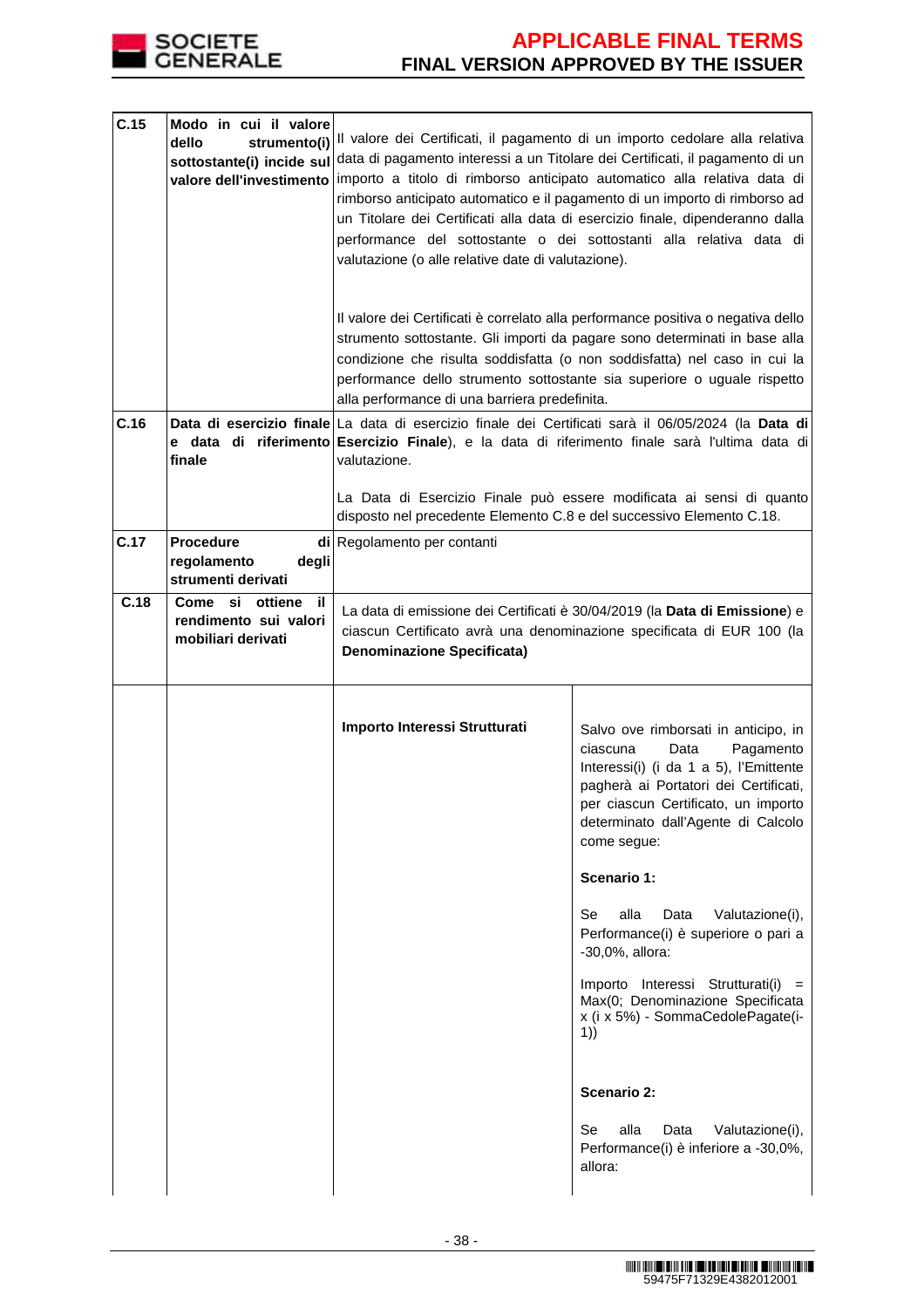

|                                                             | Importo Interessi Strutturati(i) = $0$<br>(zero)                                                                                                                                                                                                                                                                                                             |
|-------------------------------------------------------------|--------------------------------------------------------------------------------------------------------------------------------------------------------------------------------------------------------------------------------------------------------------------------------------------------------------------------------------------------------------|
| Periodi Interessi Specificati/Date<br>Pagamento Interessi:  | Date Pagamento Interessi(i) (i da 1<br>a 4): 5 Giorni Lavorativi dopo la<br>Data<br>Valutazione(i)<br>Data<br>Pagamento Interessi (5): la Data di<br><b>Esercizio Finale</b>                                                                                                                                                                                 |
| Rimborso<br>Importo<br>del<br><b>Anticipato Automatico:</b> | Salvo ove rimborsati in anticipo, nel<br>caso in cui si sia verificato un<br>Evento<br>di<br>Rimborso<br>Anticipato<br>Automatico,<br>allora<br>l'Emittente<br>rimborserà in anticipo i Certificati<br>alla Data di Rimborso Anticipato<br>Automatico(i) (i da 1 a 4) ai sensi<br>delle<br>seguenti<br>previsioni<br>in.<br>relazione a ciascun Certificato: |
|                                                             | Importo del Rimborso Anticipato<br>Automatico(i) = Denominazione<br>Specificata x (100%)                                                                                                                                                                                                                                                                     |
| Date del Rimborso Anticipato<br>Automatico:                 | del<br>Rimborso<br>Date<br>Anticipato<br>Automatico(i) (i da 1 a 4): 5 Giorni<br>Lavorativi<br>dopo<br>Data<br>la<br>Valutazione(i)<br>nella<br>quale<br>un<br>Evento di<br>Rimborso<br>Anticipato<br>Automatico<br>si intende essersi<br>verificato.                                                                                                        |
| Evento di Rimborso Anticipato<br>Automatico:                | Si intende essersi verificato, come<br>stabilito dall'Agente di Calcolo, se<br>in una Data di Valutazione(i) (i da 1<br>a 4), Performance(i) è superiore o<br>pari a 0%                                                                                                                                                                                      |
| Importo di Esercizio Finale:                                | Salvo ove rimborsati in anticipo,<br>l'Emittente rimborserà i Certificati<br>alla Data di Esercizio Finale, ai<br>sensi delle seguenti previsioni in<br>relazione a ciascun Certificato:                                                                                                                                                                     |
|                                                             | Scenario 1:                                                                                                                                                                                                                                                                                                                                                  |
|                                                             | alla<br>Valutazione(5),<br>Se<br>Data<br>Performance(5) è superiore o pari a                                                                                                                                                                                                                                                                                 |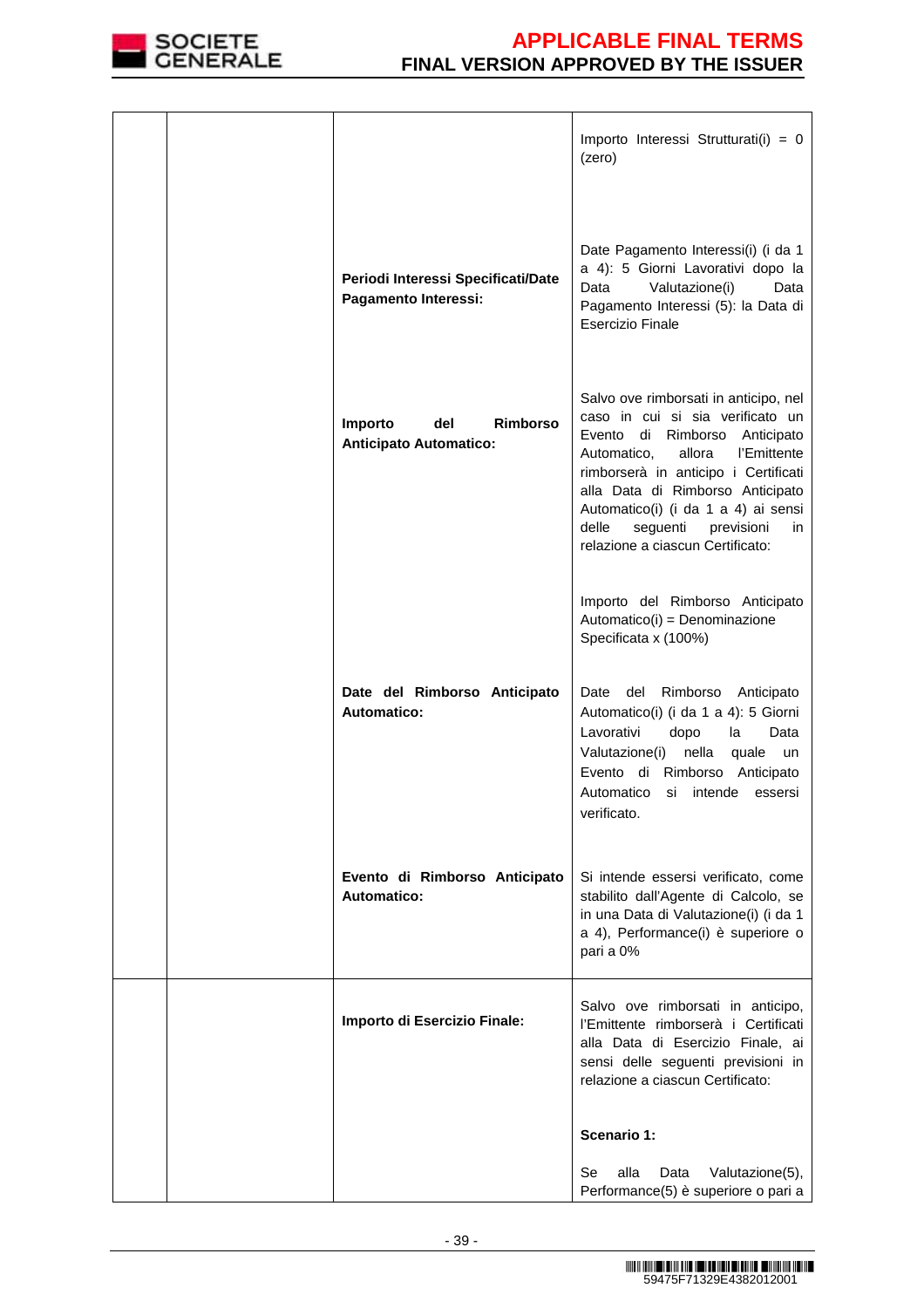

|  |                                                | -30,0%, allora:                                                                                                                           |
|--|------------------------------------------------|-------------------------------------------------------------------------------------------------------------------------------------------|
|  |                                                | Importo di Esercizio Finale =<br>Denominazione<br>Specificata<br>X<br>$[100\%]$                                                           |
|  |                                                | <b>Scenario 2:</b>                                                                                                                        |
|  |                                                | Se<br>alla<br>Valutazione(5),<br>Data<br>Performance(5) è inferiore a -<br>30,0%, allora:                                                 |
|  |                                                | Importo di Esercizio Finale =<br>Denominazione<br>Specificata<br>X<br>$(100% + Performance(5))$                                           |
|  | Definizioni<br>relative<br>alla(e)<br>data(e): | Applicabile                                                                                                                               |
|  | Data di Valutazione(0):                        | 29/04/2019                                                                                                                                |
|  | (GG/MM/AAAA)                                   |                                                                                                                                           |
|  | Data di Valutazione(i):                        | 29/04/2020;<br>29/04/2021;                                                                                                                |
|  | (i da 1 a 5)<br>(GG/MM/AAAA)                   | 29/04/2022;<br>01/05/2023;<br>29/04/2024                                                                                                  |
|  | Definizioni relative al Prodotto:              | Applicabile,<br>rispetto<br>delle<br>nel<br>previsioni della Condizione 4 dei<br>Termini e Condizioni Aggiuntivi<br>relativi alle Formule |
|  |                                                | Indica la SommaCedolePagate(i-2)<br>+ Importo Interessi Strutturati(i-1)                                                                  |
|  | SommaCedolePagate(i-1)<br>(i da 2 a 5)         | Con:                                                                                                                                      |
|  |                                                | SommaCedolePagate $(0) = 0$ (zero)                                                                                                        |
|  | Performance(i)<br>(i da 1 a 5)                 | Indica (S(i) / S(0)) - 100%                                                                                                               |
|  |                                                | Indica<br>rispetto<br>ad<br>ogni<br>Data                                                                                                  |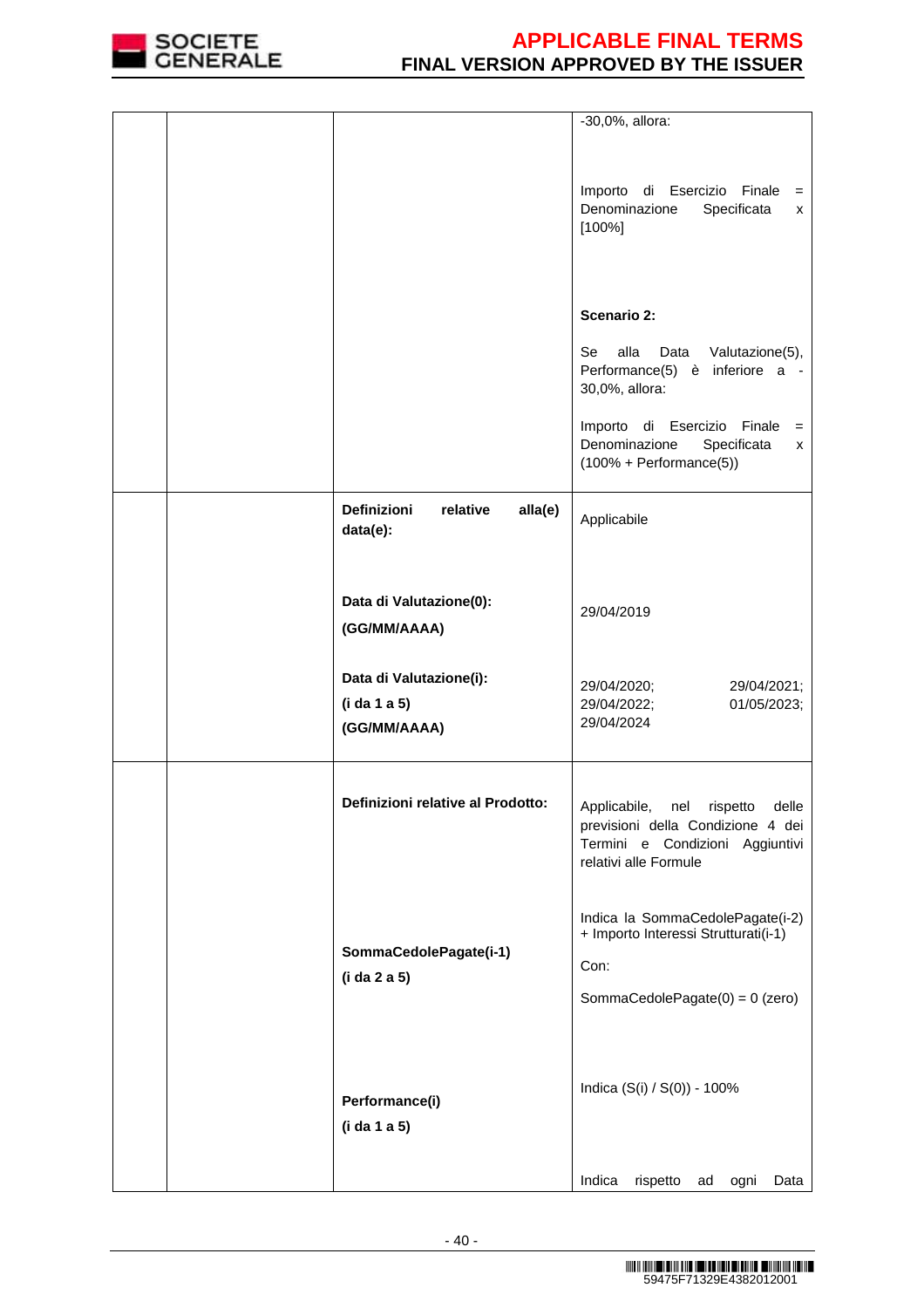

|      |                                                                                                                 | S(i)<br>(i da 0 a 5)                                                             | Valutazione(i) il Prezzo di Chiusura<br>del Sottostante                                                                                                                                                                                      |
|------|-----------------------------------------------------------------------------------------------------------------|----------------------------------------------------------------------------------|----------------------------------------------------------------------------------------------------------------------------------------------------------------------------------------------------------------------------------------------|
| C.19 | di<br>rifermento<br>Prezzo<br>finale del sottostante                                                            | Si<br>rimanda<br>all'Elemento                                                    | C.18<br>che<br>precede.<br>Prezzo finale di riferimento: il valore dello(gli) strumento(i) sottostante(i)                                                                                                                                    |
|      |                                                                                                                 | strumento(i) sottostante(i).                                                     | alla(e) relativa(e) data(e) di rilevamento per il rimborso, subordinatamente al<br>verificarsi di determinati eventi straordinari e rettifiche che interessino tale(i)                                                                       |
| C.20 | informazioni<br>su<br>dove<br>sul sottostante                                                                   | Tipo di sottostante e III tipo di sottostante è: azione.<br>pagine elettroniche. | reperire le informazioni Informazioni relative al sottostante sono disponibili sui seguenti siti web o                                                                                                                                       |
|      |                                                                                                                 | <b>Ticker</b><br><b>Società</b><br><b>Bloomberg</b>                              | <b>Mercato</b><br><b>Sito Internet</b><br>Regolamentato                                                                                                                                                                                      |
|      |                                                                                                                 | <b>SRG IM</b><br>Snam SpA                                                        | <b>BORSA</b><br>www.snamretegas.it<br><b>ITALIANA</b>                                                                                                                                                                                        |
|      | <b>Sezione D - Rischi</b>                                                                                       |                                                                                  |                                                                                                                                                                                                                                              |
| D.2  | informazioni<br>Principali<br>principali<br>relative<br>ai<br>specifici<br>rischi<br>dell'emittente<br>del<br>e | valutati prima di qualsiasi decisione di investimento.                           | Un investimento nei Certificati comporta dei rischi che devono essere                                                                                                                                                                        |
|      | garante                                                                                                         | principale, inclusi:                                                             | In particolare, il Gruppo è esposto ai rischi intrinseci della propria attività                                                                                                                                                              |
|      |                                                                                                                 | Rischi economici globali:                                                        |                                                                                                                                                                                                                                              |
|      |                                                                                                                 |                                                                                  | L'economia globale e i mercati finanziari continuano a presentare alti livelli<br>di incertezza, che potrebbero incidere significativamente e negativamente<br>sulle attività, la situazione finanziaria e i risultati economici del Gruppo. |
|      |                                                                                                                 | mercati regionali.                                                               | I risultati del Gruppo potrebbero essere influenzati dall'esposizione ai                                                                                                                                                                     |
|      |                                                                                                                 | nazionale.                                                                       | Il gruppo opera in settori molto competitivi, anche nel proprio mercato                                                                                                                                                                      |
|      |                                                                                                                 | Rischi di credito:                                                               |                                                                                                                                                                                                                                              |
|      |                                                                                                                 |                                                                                  | Il Gruppo è esposto al rischio di controparte ed al rischio di concentrazione.                                                                                                                                                               |
|      |                                                                                                                 | perdite.                                                                         | Le strategie di copertura del Gruppo non possono impedire tutti i rischi di                                                                                                                                                                  |
|      |                                                                                                                 | disposizioni o di disposizioni inadeguate.                                       | I risultati operativi e la situazione finanziaria del Gruppo possono essere<br>sottoposti ad effetti pregiudizievoli da un aumento significativo di nuove                                                                                    |
|      |                                                                                                                 | Rischi di mercato:                                                               |                                                                                                                                                                                                                                              |
|      |                                                                                                                 |                                                                                  | Il declino protratto dei mercati finanziari o la ridotta liquidità in tali mercati                                                                                                                                                           |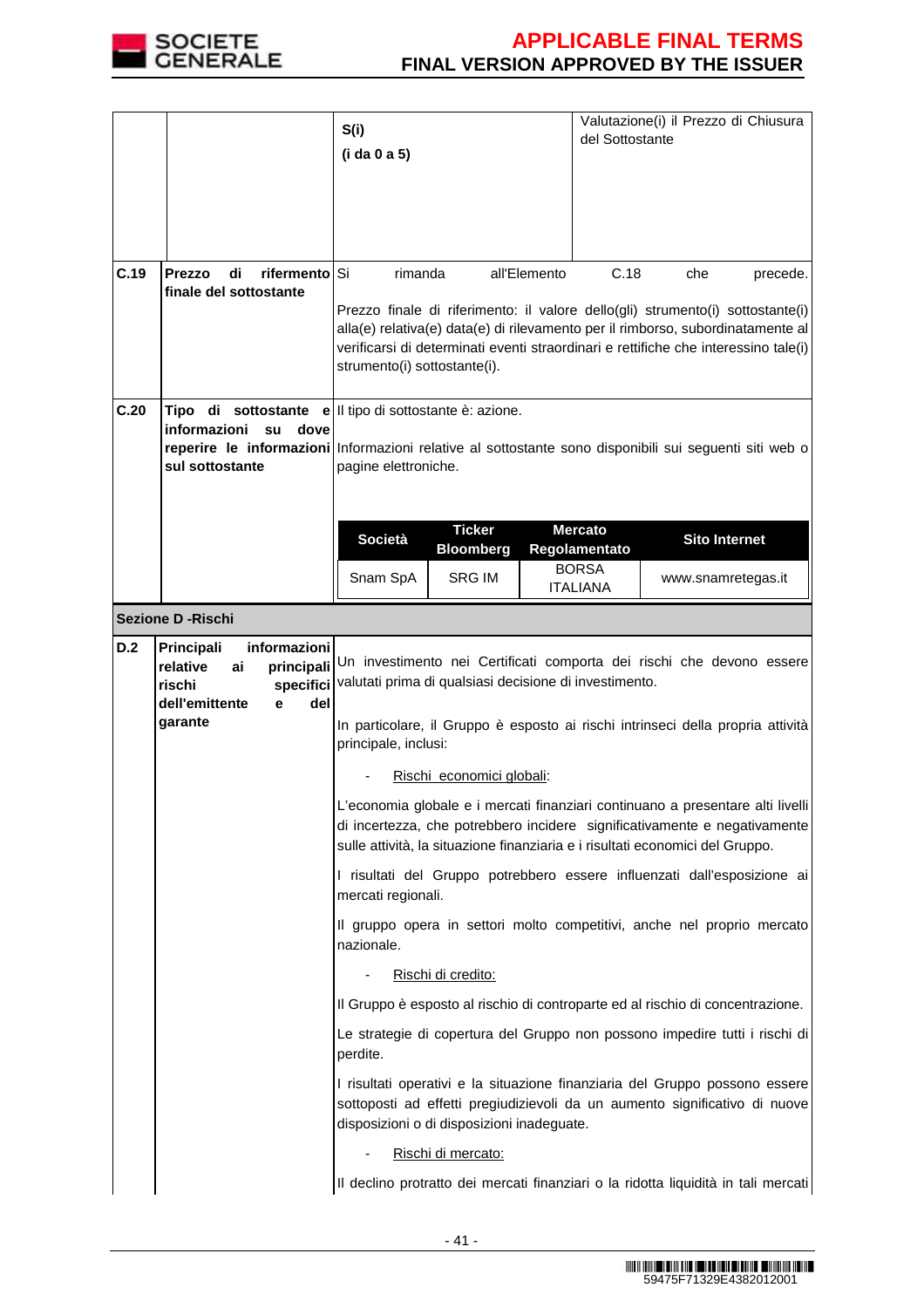

| possono rendere più difficile la vendita di beni o il trasferimento di posizioni<br>commerciali e potrebbero portare a perdite materiali.                                                                                                                                 |
|---------------------------------------------------------------------------------------------------------------------------------------------------------------------------------------------------------------------------------------------------------------------------|
| La volatilità dei mercati finanziari può causare al Gruppo perdite significative<br>relativamente alle sue attività commerciali e di investimento.                                                                                                                        |
| La solidità finanziaria e la condotta di altri istituti finanziari e operatori di<br>mercato potrebbero influire negativamente sul Gruppo.                                                                                                                                |
| Il Gruppo può generare minori proventi dalle intermediazioni e da altre<br>attività su commissione o a pagamento nei periodi di flessione del mercato.                                                                                                                    |
| Rischi operativi:                                                                                                                                                                                                                                                         |
| Il sistema di gestione del rischio del Gruppo potrebbe non essere efficace e<br>può esporre il Gruppo a rischi non identificati o imprevisti, che potrebbero<br>portare a perdite significative.                                                                          |
| Il fallimento delle operazioni, la conclusione ed i vincoli di capacità che<br>interessano le istituzioni con le quali il Gruppo intrattiene relazioni<br>commerciali, o il guasto o la violazione dei sistemi informatici del Gruppo,<br>potrebbero tradursi in perdite. |
| Al fine di redigere il proprio bilancio consolidato conformemente con gli<br>IFRS come adottati dall'Unione Europea, il Gruppo si affida ad ipotesi e<br>stime che, se non corrette, potrebbero avere un impatto significativo sul<br>bilancio.                           |
| La capacità del Gruppo di attrarre e trattenere personale qualificato nonché<br>cambiamenti significativi nel quadro normativo relativo a personale e<br>retribuzioni, possono materialmente influire negativamente sui rendimenti<br>del Gruppo.                         |
| Se il Gruppo effettua un'acquisizione può non essere in grado di gestire il<br>processo di integrazione in un modo economicamente efficace o ottenere i<br>benefici attesi.                                                                                               |
| Il Gruppo può incorrere in perdite quale conseguenza di eventi imprevisti o<br>catastrofici, inclusi attacchi terroristici e disastri naturali.                                                                                                                           |
| Rischio strutturale di interesse e di cambio:                                                                                                                                                                                                                             |
| Le variazioni dei tassi di interesse possono influenzare negativamente<br>l'attività bancaria e di asset management del Gruppo.                                                                                                                                           |
| Le fluttuazioni dei tassi di cambio potrebbero influire negativamente sui<br>risultati operativi del Gruppo.                                                                                                                                                              |
| Rischio liquidità:                                                                                                                                                                                                                                                        |
| Il Gruppo dipende dall'accesso ai finanziamenti e da altre fonti di liquidità,<br>che possono essere limitate per motivi indipendenti dalla sua volontà.                                                                                                                  |
| Rischi regolamentari e reputazionali, contenzioso:                                                                                                                                                                                                                        |
| I danni reputazionali potrebbero danneggiare la posizione di concorrenza<br>del Gruppo.                                                                                                                                                                                   |
| Il Gruppo è esposto a rischi legali che potrebbero influire negativamente<br>sulla sua situazione finanziaria e sul risultato delle operazioni.                                                                                                                           |
| Il Gruppo è soggetto a un ampio quadro di vigilanza e regolamentazione in<br>ciascuno dei paesi in cui opera ed i cambiamenti di questi regimi potrebbero<br>avere un effetto significativo sulle attività e sui costi del Gruppo, nonché                                 |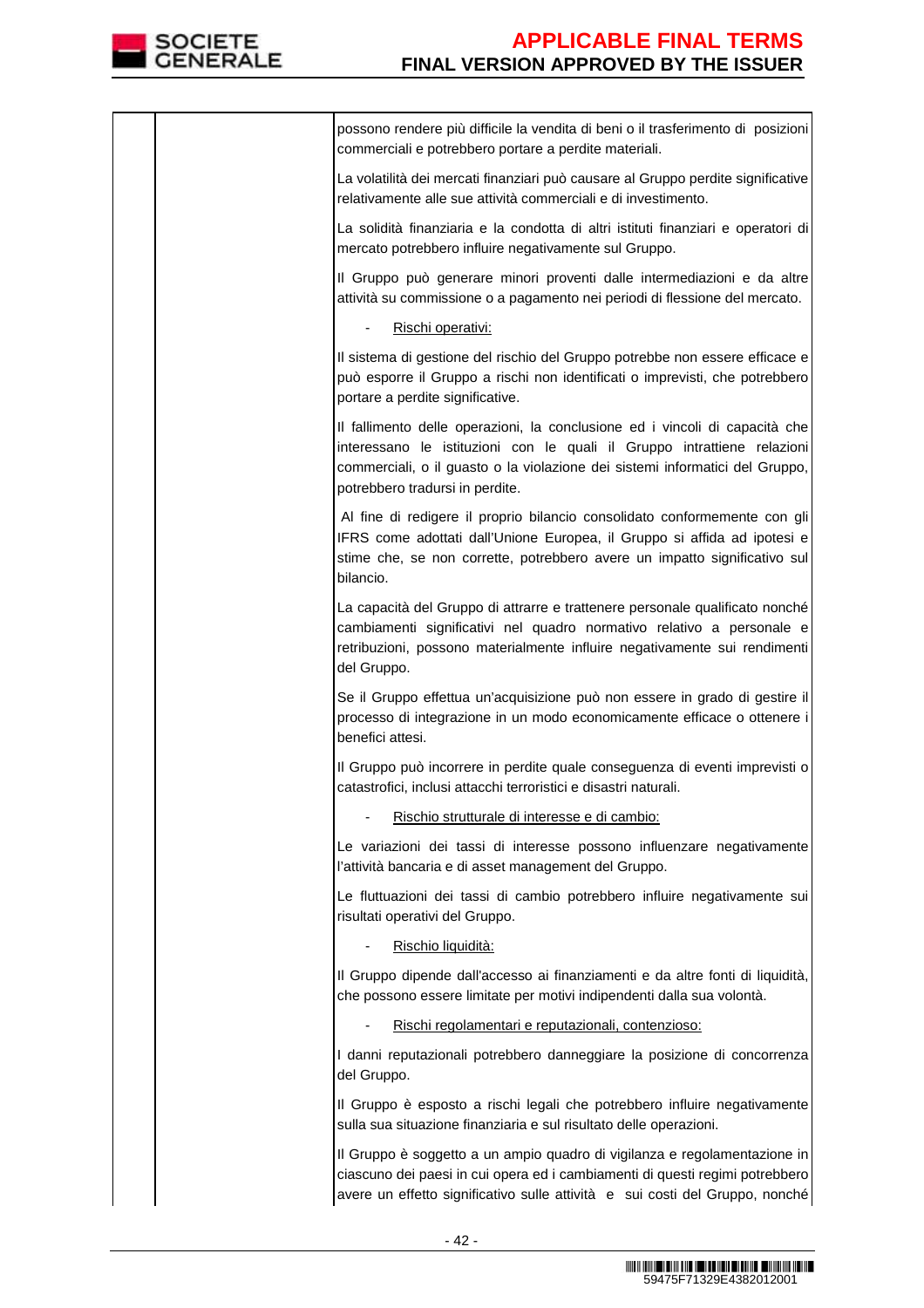

|            |                                                                                                                                                     | sull'ambiente finanziario ed economico in cui questo opera.<br>Una serie di misure eccezionali adottate dai governi, dalle banche centrali e<br>dalle autorità di regolamentazione potrebbe essere modificata o conclusa, e<br>le misure.<br>Altri rischi:<br>Rischi relativi all'adozione del piano strategico del Gruppo.<br>L'affidabilità creditizia ed i rating di credito dell'Emittente possono<br>influenzare il valore di mercato dei Certificates.<br>L'imminente uscita del Regno Unito dall'Unione Europea potrebbe<br>influenzare negativamente il Gruppo.                                                                                                                                                                                                                                                                                                                                                                                             |
|------------|-----------------------------------------------------------------------------------------------------------------------------------------------------|---------------------------------------------------------------------------------------------------------------------------------------------------------------------------------------------------------------------------------------------------------------------------------------------------------------------------------------------------------------------------------------------------------------------------------------------------------------------------------------------------------------------------------------------------------------------------------------------------------------------------------------------------------------------------------------------------------------------------------------------------------------------------------------------------------------------------------------------------------------------------------------------------------------------------------------------------------------------|
|            |                                                                                                                                                     | Poiché l'Emittente è parte del Gruppo, anch'esso è soggetto ai medesimi<br>fattori di rischio.                                                                                                                                                                                                                                                                                                                                                                                                                                                                                                                                                                                                                                                                                                                                                                                                                                                                      |
| <b>D.6</b> | Principali<br>relative<br>ai<br>rischi<br>di<br>perdita<br>del<br>valore di tutto o parte del<br>proprio investimento da<br>parte degli investitori | informazioni   Certificati possono prevedere un rimborso anticipato automatico al<br>principali verificarsi di un evento specifico. Conseguentemente, questo potrebbe<br>rischi specifici dei titoli e impedire ai Titolari dei Certificati di beneficiare della performance dello<br>avvertenze in merito ai strumento sottostante nell'arco dell'intero periodo inizialmente previsto.                                                                                                                                                                                                                                                                                                                                                                                                                                                                                                                                                                            |
|            |                                                                                                                                                     | I termini e le condizioni dei Certificati possono prevedere disposizioni ai<br>sensi delle quali il verificarsi di determinate turbative di mercato potrebbe<br>comportare ritardi nel regolamento dei Certificati ovvero determinate<br>modifiche. Inoltre, nel caso di eventi che interessino gli strumenti sottostanti,<br>i termini e le condizioni dei Certificati consentono all'Emittente di sostituire<br>gli strumenti sottostanti con strumenti sottostanti nuovi, cessare<br>l'esposizione alle attività sottostanti e applicare un tasso di riferimento ai<br>proventi così ottenuti fino alla data di esercizio finale dei Certificati,<br>prorogare la data di esercizio finale dei Certificati,<br>rimborsare<br>anticipatamente i Certificati sulla base del relativo valore di mercato, o<br>detrarre da qualunque importo dovuto il maggiore costo di copertura, e in<br>ciascun caso senza il preventivo consenso dei Portatori dei Certificati. |
|            |                                                                                                                                                     | I pagamenti (sia in relazione al capitale sia agli interessi, e sia a scadenza<br>che ad altre date) relativi ai Certificati sono calcolati con riferimento a uno o<br>più sottostanti, il rendimento dei Certificati si basa sulle variazioni del valore<br>del sottostante, il quale può oscillare. Si richiama l'attenzione dei futuri<br>investitori sul fatto che i Certificati potrebbero essere volatili e che gli<br>investitori potrebbero non percepire alcun interesse e perdere tutto il o una<br>parte sostanziale del capitale.                                                                                                                                                                                                                                                                                                                                                                                                                       |
|            |                                                                                                                                                     | La Garanzia costituisce un'obbligazione contrattuale generale e non<br>garantita del Garante e di nessun altro soggetto. Qualsiasi pagamento<br>inerente ai Certificati è correlato altresì all'affidabilità creditizia del Garante.                                                                                                                                                                                                                                                                                                                                                                                                                                                                                                                                                                                                                                                                                                                                |
|            |                                                                                                                                                     | Si richiama l'attenzione di coloro che desiderano investire nei Certificati che<br>beneficiano della Garanzia sul fatto che, in caso di mancato pagamento da<br>parte di un Emittente, gli importi cui hanno diritto i Portatori dei Certificati si<br>limiteranno agli importi ottenuti tramite un'apposita azione da promuoversi                                                                                                                                                                                                                                                                                                                                                                                                                                                                                                                                                                                                                                  |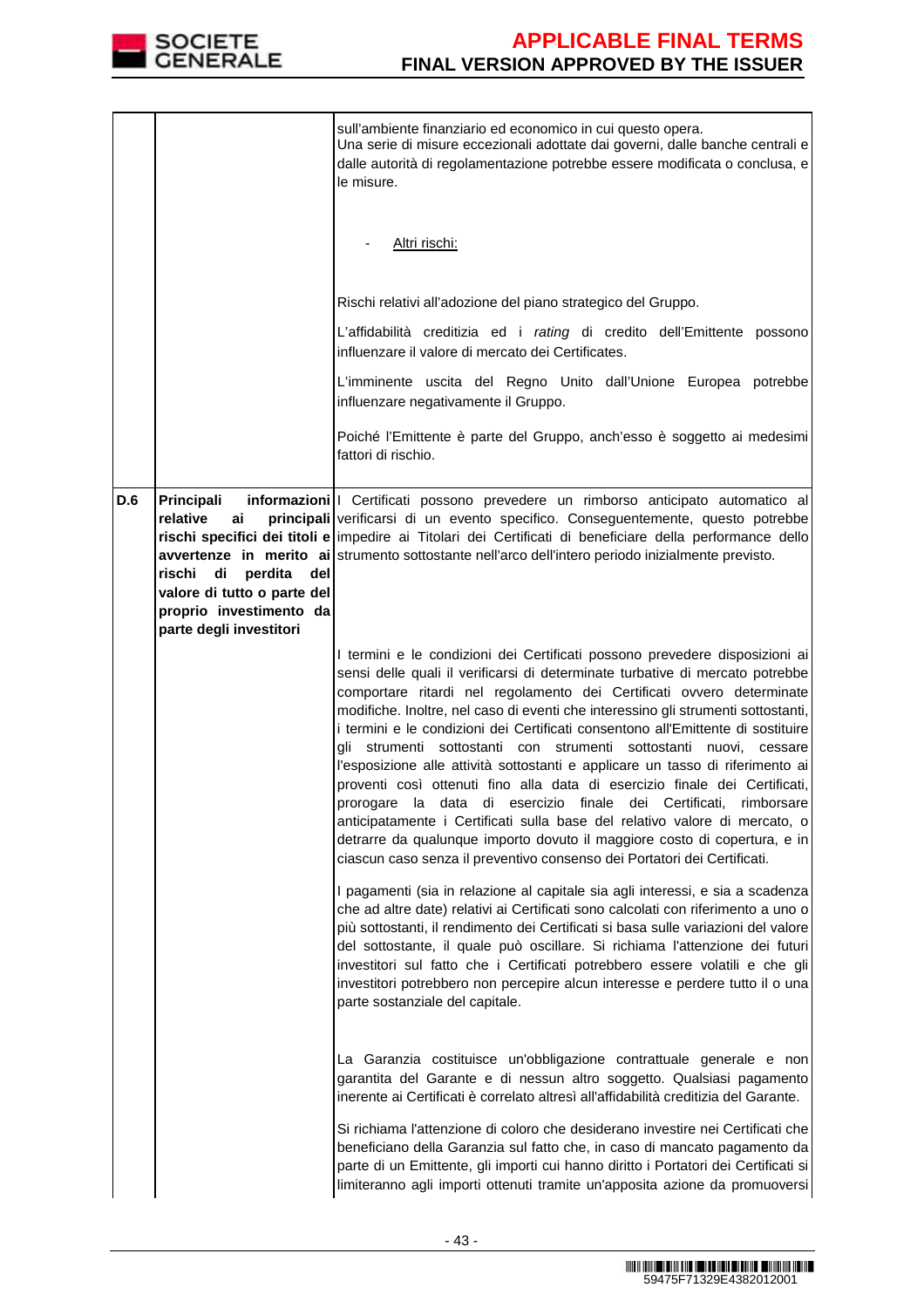ai sensi della Garanzia e in conformità ai relativi termini, ed essi non avranno alcun diritto di istituire alcun procedimento, di natura giudiziaria o altrimenti, né di avanzare alcuna pretesa nei confronti dell'Emittente.

La Garanzia è una mera garanzia di pagamento e non una garanzia relativa alla performance dell'Emittente rilevante né ad alcuno degli altri obblighi dello stesso ai sensi dei Certificati, che beneficiano della Garanzia.

Société Générale opererà in qualità di emittente ai sensi del Programma, di Garante dei Certificati emessi dall'Emittente e di fornitore di strumenti di copertura per l'Emittente. Di conseguenza, gli investitori saranno esposti non solo al rischio di credito del Garante, ma anche ai rischi operativi derivanti dalla mancanza di indipendenza del Garante con riguardo all'assunzione dei propri doveri e obblighi in qualità di Garante e fornitore di strumenti di copertura.

I potenziali conflitti di interesse e i rischi operativi derivanti da tale mancanza di indipendenza dovrebbero in parte essere mitigati dal fatto che all'interno del Garante, l'implementazione della Garanzia e la fornitura di strumenti di copertura compete a divisioni differenti, ognuna gestita come unità operativa distinta, segregata da barriere informative (i cosiddetti Chinese Walls) e gestita da team diversi.

L'Emittente e il Garante, e qualunque delle rispettive controllate e/o affiliate, in relazione alle altre rispettive attività commerciali, potrebbero essere in possesso di, o acquisire, informazioni rilevanti in merito alle attività sottostanti. Tali attività e informazioni potrebbero comportare conseguenze negative per i Portatori dei Certificati.

L'Emittente e il Garante e qualunque delle rispettive controllate e/o affiliate potrebbero operare in altre vesti in relazione ai Certificati, ad esempio in qualità di market maker, agente per il calcolo o agente. Pertanto, potrebbero verificarsi potenziali conflitti di interesse.

In relazione all'offerta dei Certificati, l'Emittente e il Garante e/o le rispettive affiliate potrebbero stipulate una o più operazioni di copertura con riguardo a una o più attività di riferimento o relativi derivati, suscettibili di incidere sul prezzo di mercato, sulla liquidità o sul valore dei Certificati.

 Nel corso della vita dei Certificati, il valore di mercato degli stessi potrebbe risultare inferiore al capitale investito. Inoltre, in caso di insolvenza da parte dell'Emittente e/o del Garante potrebbe verificarsi la perdita totale del capitale investito.

**Si richiama l'attenzione degli investitori sul fatto che potrebbero incorrere nella perdita totale o parziale del proprio investimento.**

### **Sezione E – Offerta**

|     | E.2.b Motivi<br>dell'offerta |                                                                                                                                                                                                         |
|-----|------------------------------|---------------------------------------------------------------------------------------------------------------------------------------------------------------------------------------------------------|
|     | utilizzo dei proventi        | e   I proventi netti di ciascuna emissione di Certificati saranno utilizzati ai fini<br>del finanziamento generico del Gruppo Société Générale, ivi compreso ai<br>fini del perseguimento del profitto. |
| E.3 |                              | Descrizione dei termini e Giurisdizione(i) dell'offerta pubblica: Italia                                                                                                                                |
|     | condizioni<br>delle          |                                                                                                                                                                                                         |
|     | dell'offerta                 | Periodo di Offerta: dal 20/03/2019 al 26/04/2019, salvo in caso di                                                                                                                                      |
|     |                              | chiusura anticipata.                                                                                                                                                                                    |
|     |                              | III Periodo di Offerta relativo ai Certificati collocati in Italia tramite "offerta                                                                                                                     |
|     |                              | fuori sede" (ai sensi dell'Articolo 30 del Decreto Legislativo 24.02.1998 n.                                                                                                                            |
|     |                              | 58, come modificato, il "Testo Unico delle Disposizioni in Materia di                                                                                                                                   |
|     |                              | Intermediazione Finanziaria o TUF") sarà compreso tra il 20/03/2019                                                                                                                                     |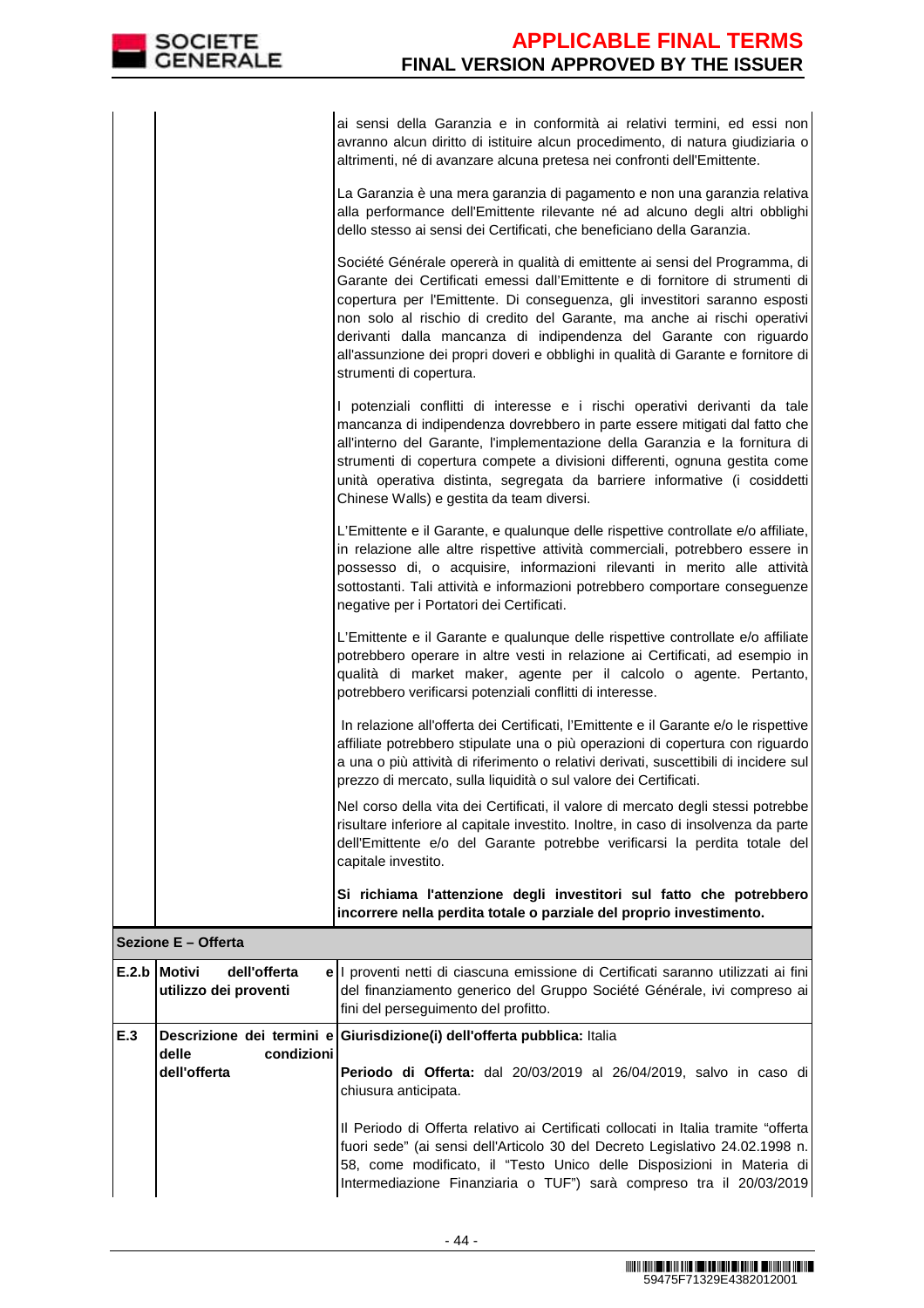

|     |           | (incluso) e il 19/04/2019 (incluso) salvo in caso di chiusura anticipata.                                                                                                                                                                                                                                                                                                                                                                                                                                                                                                                                           |
|-----|-----------|---------------------------------------------------------------------------------------------------------------------------------------------------------------------------------------------------------------------------------------------------------------------------------------------------------------------------------------------------------------------------------------------------------------------------------------------------------------------------------------------------------------------------------------------------------------------------------------------------------------------|
|     |           | Ai sensi dell'Articolo 30, sesto comma, del TUF, la validità e applicabilità<br>delle sottoscrizioni effettuate tramite "offerta fuori sede" sono sospese per<br>un periodo di sette giorni decorrenti dalla data di sottoscrizione da parte<br>dell'investitore. Entro detto termine l'investitore può comunicare il proprio<br>recesso senza spese né corrispettivo, fornendo una comunicazione al<br>collocatore.                                                                                                                                                                                                |
|     |           | Prezzo di Offerta: I Certificati saranno offerti al Prezzo di Emissione, una<br>parte del quale, pari al 4,00%, è costituita dalla commissione di<br>distribuzione dovuta in via anticipata dall'Emittente al Collocatore.                                                                                                                                                                                                                                                                                                                                                                                          |
|     |           | Condizioni a cui è soggetta l'offerta: L'offerta dei Certificati è subordinata<br>alla loro emissione e a qualunque condizione aggiuntiva contenuta nei<br>termini generali di attività degli intermediari finanziari, dagli stessi notificate<br>agli investitori.                                                                                                                                                                                                                                                                                                                                                 |
|     |           | L'Emittente si riserva il diritto di chiudere il Periodo di Offerta prima della<br>stabilita<br>scadenza<br>inizialmente<br>per<br>qualunque<br>motivo.<br>L'Emittente si riserva il diritto di ritirare l'offerta e annullare l'emissione dei<br>Certificati per qualunque motivo e in un qualsiasi momento alla Data di<br>Emissione o precedentemente alla stessa. Resta inteso che qualora un<br>potenziale investitore abbia richiesto la sottoscrizione e l'Emittente eserciti<br>tale diritto, tale potenziale investitore non avrà alcun diritto di sottoscrivere<br>o acquistare altrimenti i Certificati. |
|     |           | La validità dell'offerta è soggetta al rilascio dell'autorizzazione alla<br>negoziazione sull'EuroTLX da parte di EuroTLX Sim S.p.A. entro e non<br>oltre il giorno immediatamente precedente alla Data di Emissione;<br>diversamente, l'offerta deve considerarsi ritirata e l'emissione annullata.<br>L'Emittente s'impegna a presentare per tempo la relativa domanda a<br>EuroTLX Sim S.p.A., al fine di consentire a EuroTLX Sim S.p.A. di<br>prendere una decisione, in base ai suoi regolamenti, entro il giorno<br>immediatamente precedente alla Data di Emissione.                                        |
|     |           | In ogni caso, l'avviso agli investitori relativo alla chiusura anticipata o al<br>ritiro, a seconda dei casi, sarà pubblicato sul sito web dell'Emittente<br>(http://prospectus.socgen.com).                                                                                                                                                                                                                                                                                                                                                                                                                        |
|     |           | Prezzo di Emissione: EUR 100 per Certificato di Denominazione<br>Specificata di EUR 100                                                                                                                                                                                                                                                                                                                                                                                                                                                                                                                             |
| E.4 | interesse | Descrizione di qualunque Fatte salve le eventuali commissioni spettanti al/i dealer, per quanto a<br>interesse rilevante ai fini conoscenza dell'Emittente nessuno dei soggetti coinvolti nell'emissione dei<br>dell'emissione/offerta, ivi Certificati ha un interesse rilevante nell'offerta. Il Dealer e le sue affiliate si<br>compresi i conflitti di sono impegnate, e potrebbero in futuro impegnarsi, in operazioni di<br>investment banking e/o commercial banking transactions, e potrebbero nel<br>corso ordinario del business eseguire altri servizi per l'Emittente e le sue<br>affiliate.            |
|     |           | Société Générale ricoprirà i ruoli di fornitore di strumenti di copertura a<br>favore dell'Emittente e di Agente di Calcolo dei Certificati.                                                                                                                                                                                                                                                                                                                                                                                                                                                                        |
|     |           | La possibilità di conflitti di interesse tra i vari ruoli di Société Générale, da<br>un lato, e, d'altro lato, tra quelli di Société Générale nello svolgimento di<br>questi ruoli e quelli dei Portatori dei Certificati, non può escludersi.                                                                                                                                                                                                                                                                                                                                                                      |